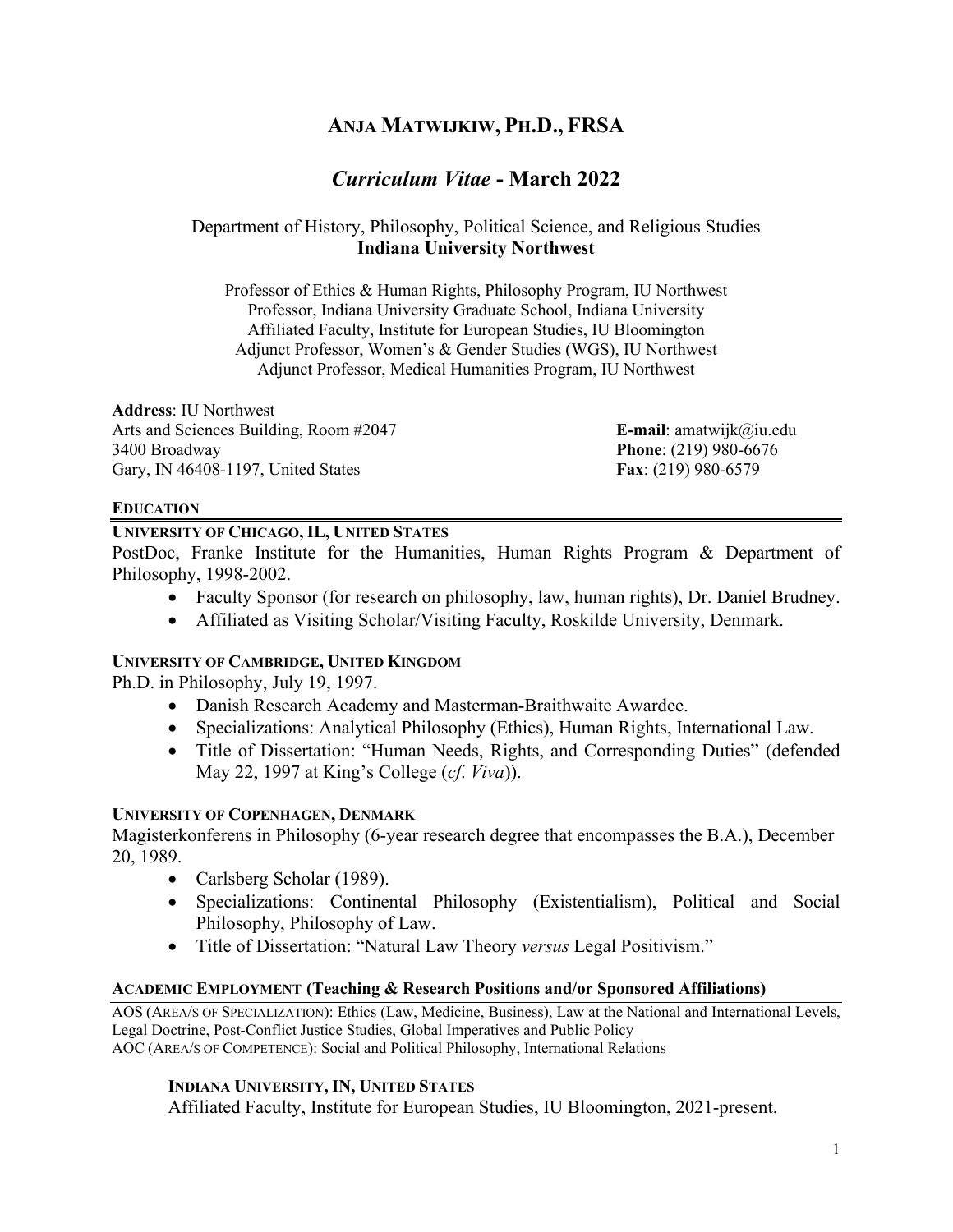Adjunct Professor, Medical Humanities, IU Northwest, 2018-present. Adjunct Professor, Women's & Gender Studies (WGS), IU Northwest, 2017-present. Professor, Indiana University Graduate School, Indiana University, 2015-present. Professor, Department of Philosophy, IU Northwest, 2015-present. Associate Professor (tenured resident faculty), IU Northwest, 2009-2015. Assistant Professor (tenure-track resident faculty), IU Northwest, 2003-2009. Visiting Assistant Professor, 2002-2003, IU Northwest.

- Courses (postgraduate and undergraduate (lower and upper level)): D510 Introduction to Graduate Liberal Studies (for Graduate School's Master of Liberal Studies (MLS)); P384 Human Values and Decision Making (for Medical Humanities); IUOCC (IU Online Course Connect – open for IU campuses) P393 Biomedical Ethics (3 cr. undergraduate and graduate, including Interdisciplinary Studies (IDIS)); LIBS-D501 Humanities Seminar (graduate); W301 International Perspectives on Women/Women's Human Rights (3 cr. hybrid with graduate component for the MLS); P383 Topics in Philosophy (3 cr. hybrid); LIBS-D511 MLS Humanities Elective (3 cr. in different modalities and also open for IUOCC); P140 Introduction to Ethics (3 cr.); P100 Introduction to Philosophy (3 cr.); P306 Business Ethics (3 cr. with graduate component for the MLS); P339 Contemporary Issues in Human Rights (3 cr.); P304 Nineteenth Century Philosophy (3 cr.); P316 Twentieth Century Philosophy (3 cr.); P490 Readings in Philosophy (3 cr.).
- Student Evaluations: Consistently score between 4.5 and 5.0 in overall rating on a numerical scale ranging from 1 (poor) to 5 (excellent).
- Chair's Annual Evaluation of Teaching, Research & Service: Consistently receive "Excellent" in all three areas on a scale ranging from "Inadequate" to "Adequate" and "Excellent."

## **FACULTY OF LAW, UNIVERSITY OF LUND & RAOUL WALLENBERG INSTITUTE OF HUMAN RIGHTS AND HUMANITARIAN LAW, SWEDEN**

U.S. Fulbright Distinguished Chair of Public International Law, 2019-2020.

- Sponsored by Fulbright Commission under the Fulbright-Hays Act, cf. Public Law 87- 256 (U.S. Department of State - Bureau of Educational and Cultural Affairs (ECA) / Swedish Ministry of Foreign Affairs & Ministry of Education and Research), and the Institute of International Education (IIE)).
- 80% research distribution ("A Dual-Aspect Theory of Life, Freedom and Security: Ethics-Integration, Human Rights and Rule of Law").
- 20% teaching distribution ("Human Rights, Values and Legal Trends: The Role of Ethics [in Public International Law]."
- Service as Citizen Ambassador (*cf.* U.S. President's letter on file with Dr. Matwijkiw). *See* [https://honorsandawards.iu.edu/awards/honoree/10599.html.](https://honorsandawards.iu.edu/awards/honoree/10599.html)

## **COPENHAGEN UNIVERSITY LAW SCHOOL, DENMARK**

Visiting Researcher, iCourts – The Danish National Research Foundation's Centre of Excellence for International Courts, December 2016-August 2017.

• Sponsored research by *New Frontiers*, IU Bloomington.

*See* [https://music.indiana.edu/news-events/news/info/2016/04/new-frontiers-arts](https://music.indiana.edu/news-events/news/info/2016/04/new-frontiers-arts-humanities-grants-2016.html)[humanities-grants-2016.html.](https://music.indiana.edu/news-events/news/info/2016/04/new-frontiers-arts-humanities-grants-2016.html)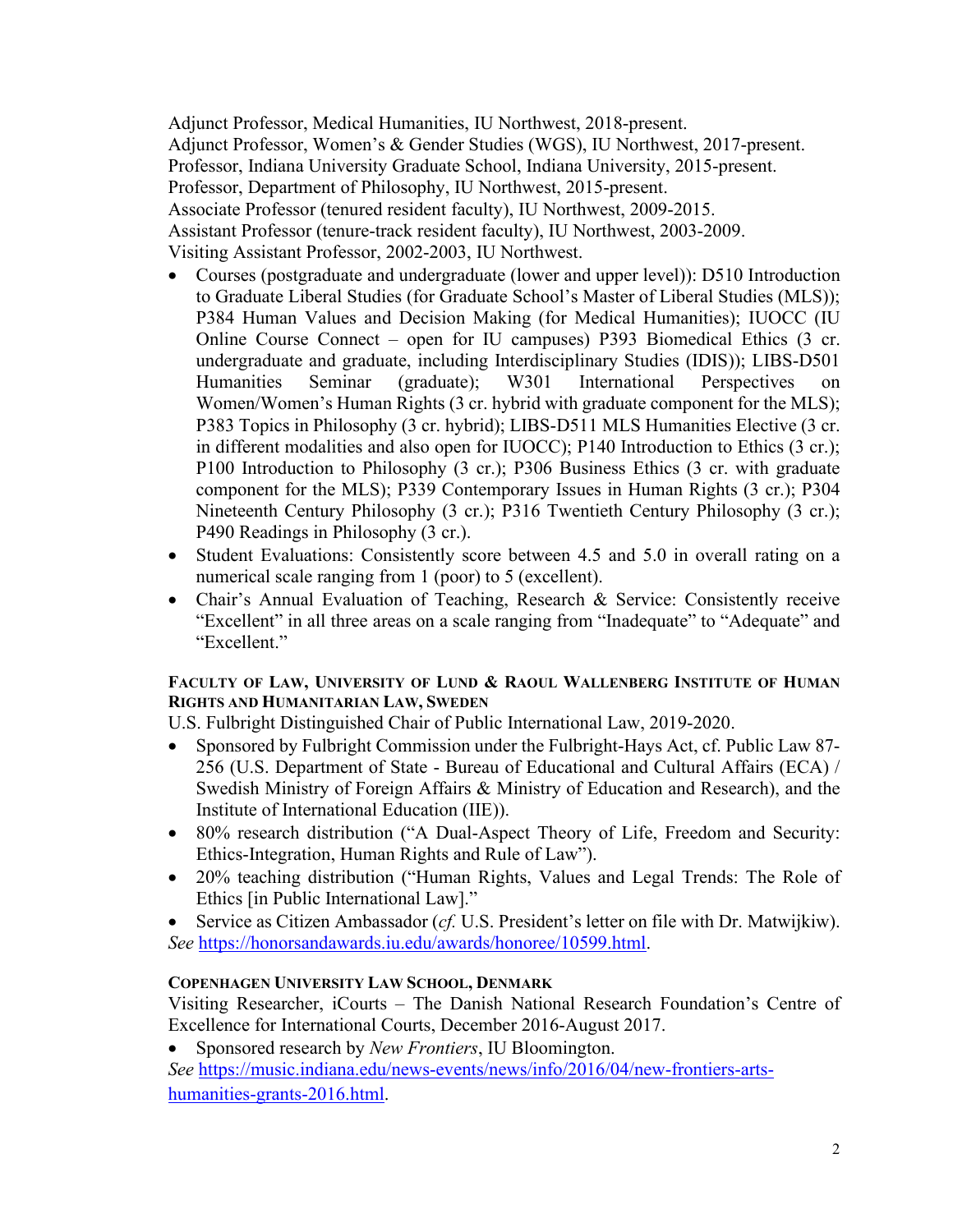## **DEPAUL UNIVERSITY, CHICAGO, IL, UNITED STATES**

Research Assistant to M. Cherif Bassiouni (task assignment on philosophical aspects of justice concepts, related to the project: *Globalization: A Theory of Justice*), the Law School, July-August 2010.

## **UNIVERSITY OF CHICAGO, IL, UNITED STATES**

Four different positions, 2000-2003.

• Instructor, the Graham School of General Studies (GSGS), October 2001-August 2002. A Philosophical Perspective on Theories of Crime, Morality and the Mob, What's Wrong with Revenge? (with expert sessions featuring Chief Crime Investigators from the Chicago Crime Commission), Fundamental Issues in Human Rights. *See* GSGS' Complete Gargoyle, Autumn 2001, at 21; Spring 2002, at 20; Winter 2002,

at 20.

• Visiting Lecturer, the Human Rights Program, Center for Gender Studies, and Department of Philosophy, January 2001-August 2002.

Women's Rights (Winter 2001 IDENT HUMRTS 317, GENDST XXX& Summer 2002 HMRT 436, 29900).

*See* the Human Rights Program's FOUR YEAR REPORT (2001), at 4-5; THE UNIVERSITY OF CHICAGO TIME SCHEDULES WINTER QUARTER 2001, at 79; THE UNIVERSITY OF CHICAGO SUMMER SESSION 2002, at 21.

*See also* http://philosophy.uchicago.edu/courses/2000-2001-winter.html; https://www.google.com/?gws\_rd=ssl#q=university+of+chicago+time+schedules+ summer+2002+Womens+Rights+matwijkiw

- Faculty Advisor, Center for International Studies, March 2001-December 2003. Advised and graded graduate students' M.A. theses.
- Teaching Assistant for Jacqueline Bhabha (now Harvard Law School), Center for International Studies and the Human Rights Program, March 2000/2001-June 2000/2001 (Spring Quarter/s).

Human Rights lll: Contemporary Issues in Human Rights.

## **SAINT XAVIER UNIVERSITY, IL, UNITED STATES**

Adjunct Professor, Department of Philosophy, Religious Studies and Theology, January 2002-May 2002.

• Philosophy of Law, Philosophical Analysis.

## **ELMHURST COLLEGE, IL, UNITED STATES**

Adjunct Professor, Department of Philosophy, January 2002-May 2002.

• PHL310 Business Ethics.

## **UNIVERSITY OF ROSKILDE, DENMARK**

Research Employee, Filosofi & Videnskabsteori [Department of Philosophy & Science Studies], 1997-1998.

## **UNIVERSITY OF CAMBRIDGE, ENGLAND, UK**

Carlsberg Researcher, Lucy Cavendish College, 1993-1995; Carlsberg Research Fellow, Lucy Cavendish College, 1990-1991.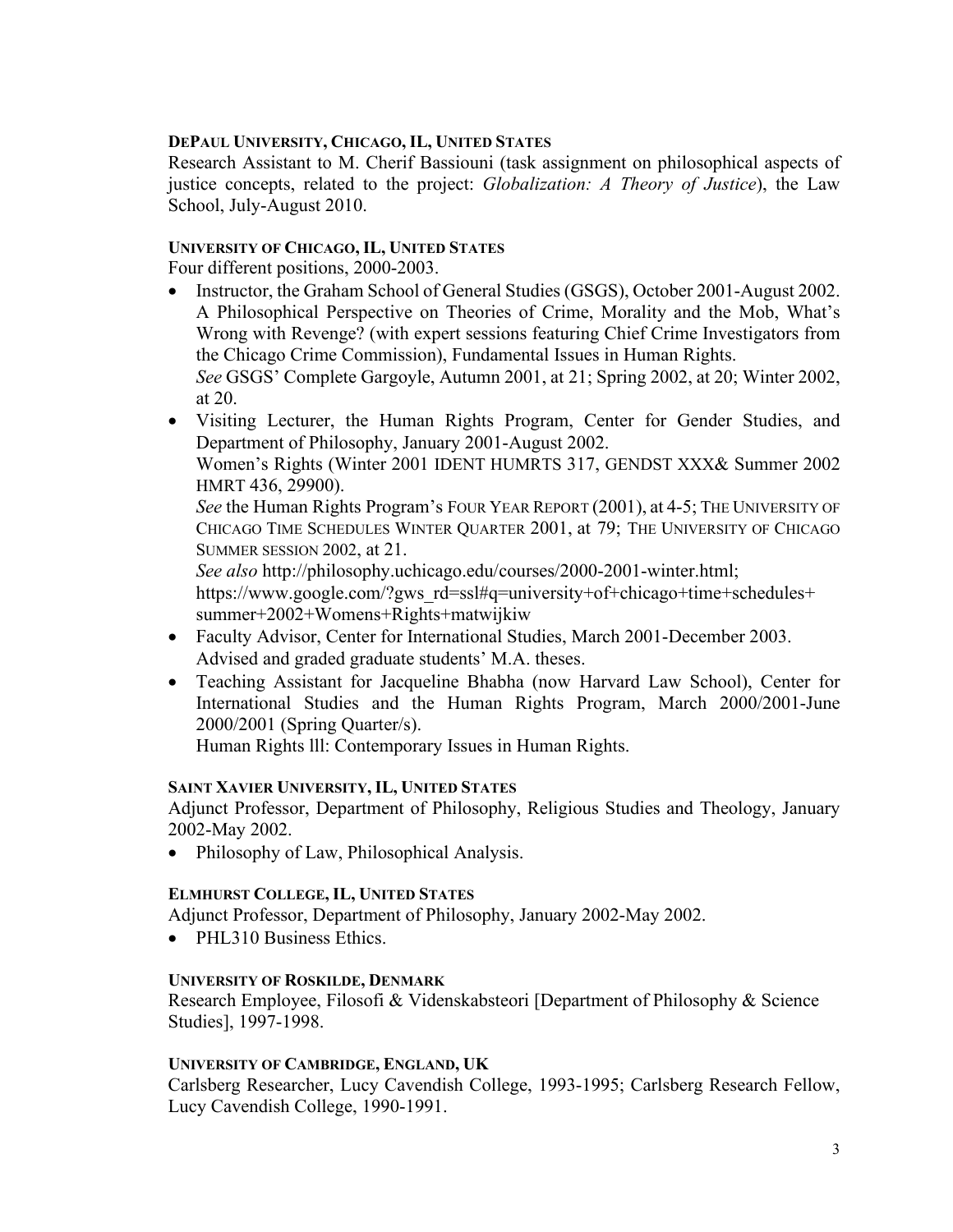• Member of the Governing Body, 1990-1991.

*See* THE 1991/1993/1994 CARLSBERG FOUNDATION'S ANNUAL BOOK OF RESEARCH (Rhodos International Publishers), at 76 (1991), 72 (1993), 55 (1994). *See also* The 2009 CAMBRIDGE UNIVERSITY ALUMNI IN THE UNITED STATES.

## **UNIVERSITY OF OSLO, NORWAY**

Lysebu Scholar (sponsored by the Danish-Norwegian Foundation), Centre for Human Rights and the Law School, Spring/Summer of 1990 and 1995.

• Received an invitation from Asbjørn Eide (July 19, 1990) to become affiliated with the Centre for Human Rights, Oslo, Norway (letter on file with Prof. Matwijkiw).

## **UNIVERSITY OF COPENHAGEN, DENMARK**

Carlsberg Scholar, the Department of Philosophy, 1989-1990. *See* THE 1990 CARLSBERG FOUNDATION'S ANNUAL BOOK OF RESEARCH (Rhodos International Publishers), at 94.

## **INTERNATIONAL COURSE LECTURER**

**Three-Year Specialization Course on Justice and Home Affairs (JHA)**, Department of Legal Sciences (School of Law), Salerno University, Italy, 2019-2022.

- Organized under the auspices of the Jean Monnet Module "EU Western Balkans Cooperation on Justice and Home Affairs" (EUWEB) as an interdisciplinary course.
- "The EUWEB Module is addressed to students, graduates, Ph.D. and Ph.D. candidates, but also to all the stakeholders, such as legal operators, judges, lawyers, law enforcement officials, civil servants and civil society, policy makers."
- Approved for ECTS (2-6 cr.) and training credits (4 cr.) by the Council of the Salerno Bar Association.
- Active Participation in the Second Edition, February-June 2021.
- Lecture component for micro-area and section IV: "EU-Western Balkans Cooperation and Protection of Fundamental Human Rights".

*See* EUWEB - EU-Western Balkans Cooperation on Justice and Home Affairs, [https://www.euweb.org/wp-content/uploads/2021/03/EUWEB-3-3-2021-SLIDES-Anja-](https://www.euweb.org/wp-content/uploads/2021/03/EUWEB-3-3-2021-SLIDES-Anja-Matwijkiw.pdf)[Matwijkiw.pdf.](https://www.euweb.org/wp-content/uploads/2021/03/EUWEB-3-3-2021-SLIDES-Anja-Matwijkiw.pdf)

**Course on EU Substantive Criminal Law and the Protection of Victims**: Advanced Issues in EU Criminal Law and Policy: "Prosecuting Environmental and Serious Economic Crimes as International Crimes"), November 2-7, 2020, the Max Planck Institute for Research into Crime, Security and Law (formerly Institute for Foreign and International Criminal Law), Freiburg, Germany; Faculty of Law, Zagreb University, Croatia; and the European Court of Human Rights, Strasbourg, France (organizers), Inter-University Centre of Dubrovnik, Croatia (venue). (Invited by the Course Directors).

- The Course was for "young scholars and practitioners alongside (post)graduate students" who may earn 4 European Credit Transfer System units (ECTS).
- Lecture component for "Recommendations 46-47 from the Oslo Outcome Statement on Corruption involving Vast Quantities of Assets (June 14, 2019)."

*See* [https://iuc.hr/programme/1374.](https://iuc.hr/programme/1374)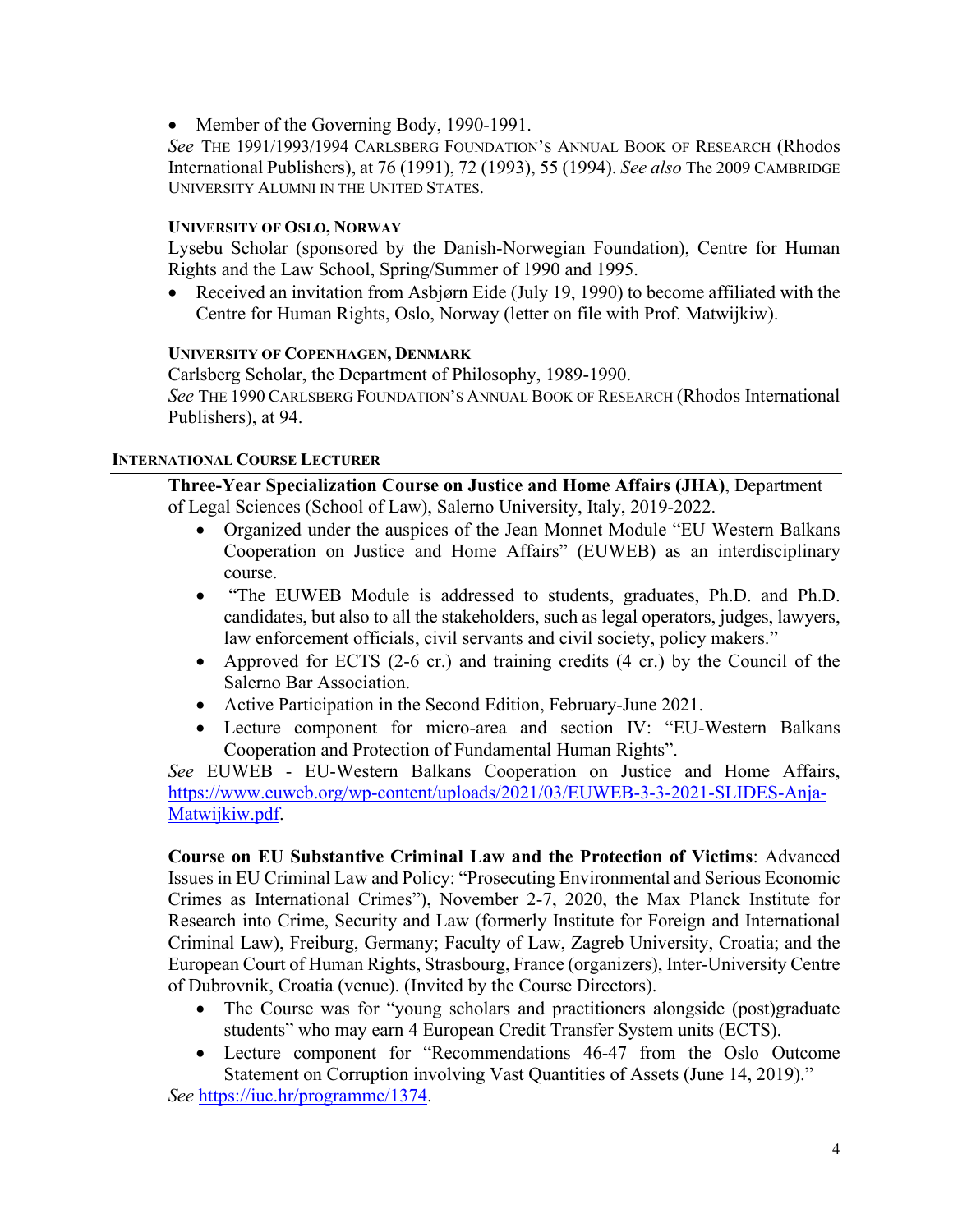**International Law Course***,* Faculty of Law & Political Sciences, Allameh Tabataba'i University (ATU), Tehran, Iran, summer session of 2020.

- Co-sponsored by The Hague Center for International Law and Investment (HCILI) & Iranian Association of International Criminal Law (IAICL).
- Lecture component for "Mondays on the ICC" series.

**"JAMR42 Human Rights, Values and Legal Trends: The Role of Ethics [in Public International Law]" 5 Week Elective Course** (7.5 cr.), LL.M – Master's in International Human Rights Law Programme (MIHRL), Faculty of Law, Lund University & Raoul Wallenberg Institute of Human Rights and Humanitarian Law (RWI), Sweden, March 24- April 30, 2020.

- JAMR42 was designed and taught as the U.S. Fulbright Distinguished Chair (*see* RWI's description at [https://rwi.lu.se/about/opportunities/\)](https://rwi.lu.se/about/opportunities/).
- JAMR42 was approved by the Educational Committee of the Law Faculty Board.
- Prgrams ranked #8 in the world according to the *Top 20 LL.M. Human Rights Law Programs for 2020* (*see* [https://llm-guide.com/lists/top-llm-programs-by](https://llm-guide.com/lists/top-llm-programs-by-speciality/top-10-llm-programs-for-human-rights-law)[speciality/top-10-llm-programs-for-human-rights-law\)](https://llm-guide.com/lists/top-llm-programs-by-speciality/top-10-llm-programs-for-human-rights-law).

**5th International Spring Course, EU Substantive Criminal Law and the Protection of Victims, EU Internal and External Security, Advanced Seminar in EU Criminal Law and Policy**, April 8-12, 2019, Max Planck Institute for Foreign and International Criminal Law, Freiburg & Faculty of Law, Zagreb University (organizers), Inter-University Centre of Dubrovnik (venue), Croatia. (Invited by Dr. Sunčana Roksandić Vidlička).

- "Mostly for Croatian and international students in their advanced years of LL.B or LL.M studies, as well as doctoral students".
- Lecture component for "USA, EU and UN Security policies".

*See* [https://iuc.hr/programme/1038.](https://iuc.hr/programme/1038)

## **INVITED INTERNATIONAL TEACHING/RESEARCH AFFILIATIONS**

## 2021-2023: **Visiting Researcher, Faculty of Law, University of Zagreb**.

- Research activities in partnership with Associate Professor Sunčana Roksandić from the Chair of Criminal law & Vice-Dean for International and Interinstitutional Cooperation and Quality Management.
- Research activities (include ethics, policy, crime and corruption, which) are partially aligned with 2020-2023 Research Programme 70593 co-financed by the Colombian Ministry of Science (Minciencias), Universidad del Rosario (Colombia) and Pontificia Universidad Javeriana (Colombia).

2020-present: Interdisciplinary Expert, **The International Progress Organization**, The Imperial Roundtable, Vienna, Austria (invited by President Hans Kőchler, *cf.* communication P/RE/20537c).

- The International Progress Organization is a non-governmental organization in consultative status with the Economic and Social Council (ECOSOC) of the United Nations and associated with the United Nations Department of Public Information.
- IPO consultation on "Responsibility in International Relations."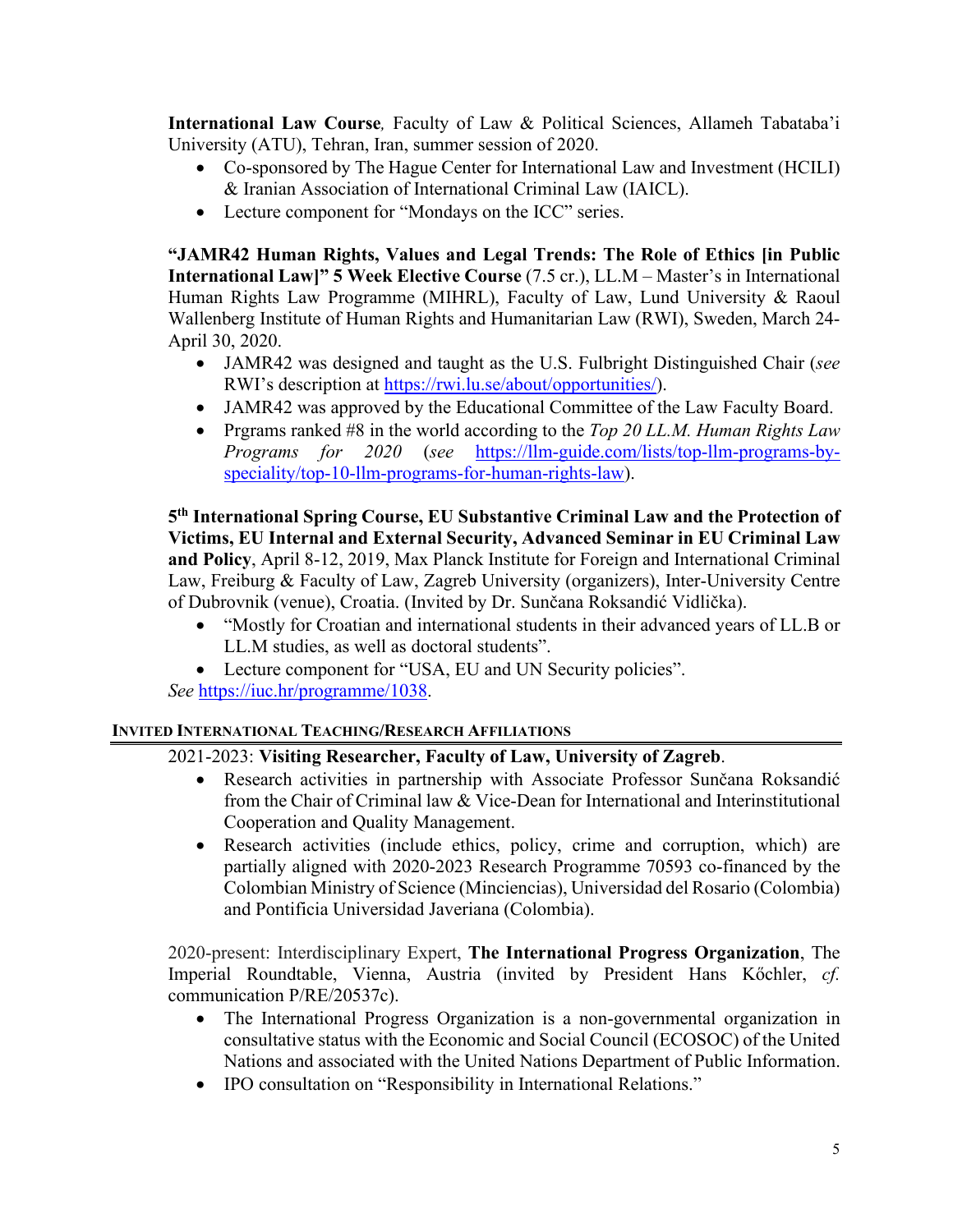• Due to the Covid-19 pandemic, Imperial Roundtable events are postponed until further notice.

*See* [https://www.i-p-o.org/roster.htm.](https://www.i-p-o.org/roster.htm)

2020-2023 (36 months): Co-Investigator and Chair of the U.S. Working Group, **Research Programme 70593 co-financed by the Colombian Ministry of Science (Minciencias), Universidad del Rosario (Colombia) and Pontificia Universidad Javeriana (Colombia)**.

- U.S. Working Group under the Programme's Research Project 70817: "Responses from Comparative Public Law/International Cooperation and Foreign Policy" Concerning Corruption Associated with Transnational Organized Crime (TOC)))
- The program entails "recommendations to governments of the Ibero-American Region" (especially Argentina, Brazil, Chile, Colombia, Mexico, and Peru), but extends to countries in Europe (Italy, Spain) and the United States.
- The program entails "information on regulation" concerning the relevant country, thematic axis and working group topics.
- Planned presentations in Bogotá, Colombia and The Hague (*cf*. Ibero-American Week of International Justice).

*See Ibero-American Institute of the Hague,*  [https://www.iberoamericaninstituteofthehague.org/formacion-e-investigacion/red-de](https://www.iberoamericaninstituteofthehague.org/formacion-e-investigacion/red-de-investigacion-respuestas-a-la-corrupcion-asociada-al-crimen-transnacional-organizado)[investigacion-respuestas-a-la-corrupcion-asociada-al-crimen-transnacional-organizado.](https://www.iberoamericaninstituteofthehague.org/formacion-e-investigacion/red-de-investigacion-respuestas-a-la-corrupcion-asociada-al-crimen-transnacional-organizado) (Copy on file with Prof. Matwijkiw).

2019-2022: International Expert, **Jean Monnet Module "EU-Western Balkans Cooperation on Justice and Home Affairs"** (EUWEB - dedicated to "respect for human rights and uniform legal standards in the European region").

- Cooperation on the basis of joint activities with EUWEB Scientific Coordinator and General Director Teresa Russo, EUWEB Key Teaching and Key Staff Members Anna Oriolo and Gaspare Dalia (*see* [https://www.euweb.org/key-staff](https://www.euweb.org/key-staff-members/)[members/\)](https://www.euweb.org/key-staff-members/) and, furthermore, Stefano Busillo and Emanuele Vannata from the EUWEB Legal Observatory (*see* [https://www.euweb.org/secretariat/\)](https://www.euweb.org/secretariat/), Department of Legal Sciences (School of Law), Salerno University, Italy.
- Invitation in the JMM category that entails "the contribution of national and international legal experts."
- The training and research activities and outputs (that include conferences and publications) were approved by the European Commission (proof on file with Prof. Matwijkiw).
- With the support of the Erasmus + Programme of the European Union.

*See* EUWEB - EU-Western Balkans Cooperation on Justice and Home Affairs, <https://www.euweb.org/11367-2/> (for 2021 EUWEB mentioning of Anja Matwijkiw as coeditor and co-author); [https://www.euweb.org/wp-content/uploads/2021/03/EUWEB-3-3-](https://www.euweb.org/wp-content/uploads/2021/03/EUWEB-3-3-2021-SLIDES-Anja-Matwijkiw.pdf) [2021-SLIDES-Anja-Matwijkiw.pdf](https://www.euweb.org/wp-content/uploads/2021/03/EUWEB-3-3-2021-SLIDES-Anja-Matwijkiw.pdf) (for mentioning of Anja Matwijkiw as 2021 EUWEB Keynote for 2nd Edition of the Jean Monnet Module); Report on the Scientific, Didactic and Research Activities of the 1st Edition of the Jean Monnet Module *EU-Western Balkans: Cooperation on Justice and Home Affairs* - EUWEB, at 3.1 and 3.2.3 (for Anja Matwijkiw's 2020 EUWEB activities), [https://www.euweb.org/wp-](https://www.euweb.org/wp-content/uploads/2020/08/ReportEUWEB-Activities-convertito.pdf)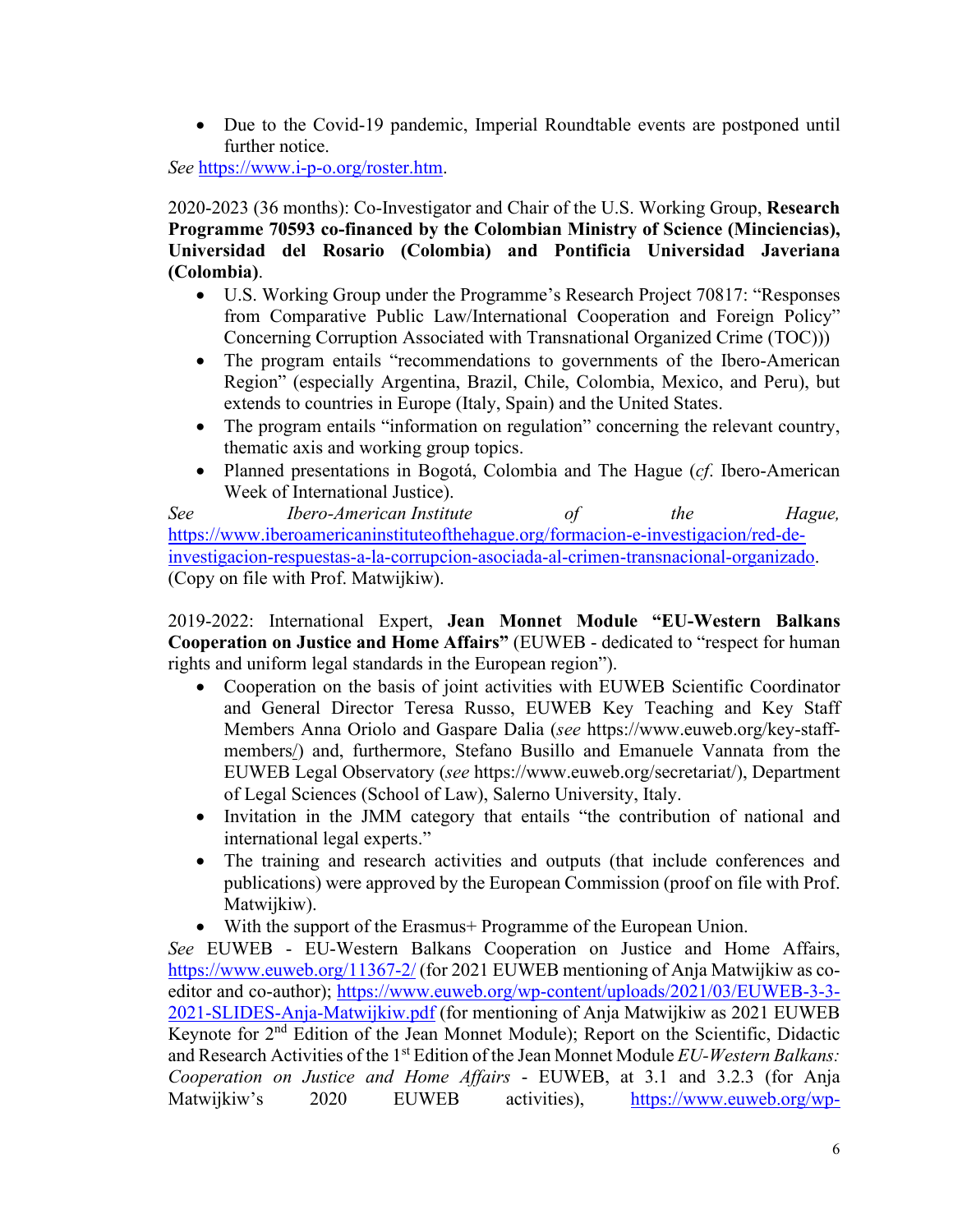[content/uploads/2020/08/ReportEUWEB-Activities-convertito.pdf;](https://www.euweb.org/wp-content/uploads/2020/08/ReportEUWEB-Activities-convertito.pdf) 14 ILLYRIUS – INTERNATIONAL SCIENTIFIC REVIEW (I-2020), at XXI (for Anja Matwijkiw's 2020 EUWEB activities and and outputs) [,http://eprints.ugd.edu.mk/24423/1/contents\\_%20ILLYRIUS\\_International\\_Scientific\\_Re](http://eprints.ugd.edu.mk/24423/1/contents_%20ILLYRIUS_International_Scientific_Review.pdf) [view.pdf.](http://eprints.ugd.edu.mk/24423/1/contents_%20ILLYRIUS_International_Scientific_Review.pdf)

2019-present: Member of the International Advisory Board of the **Observatory on Human Rights: Bioethics, Health, Environment** (ODUBSA) based at the Law School of the University of Salerno, Italy.

• The Observatory is a network of academic experts – from 25 different European and extra-European Universities and other institutions – committed to the promotion and support of international cooperation in teaching and research within the fields of international and European law, human rights law, bioethics, health and medical law, and environmental law.

*See* [https://www.odubsa.unisa.it/;](https://www.odubsa.unisa.it/) *see also* (for Anja Matwijkiw's Membership) [https://www.unisa.it/centri\\_e\\_vari/odubsa/comitato.](https://www.unisa.it/centri_e_vari/odubsa/comitato)

2019-present: Member and Co-Founder, **International Studies and Global Dialogue Foundation** / *Fondation internationale sur les dialogues et les etudes mondiales*(FIDEM).

• Post-establishment registration as an NGO currently sought in Paris, France.

2008-2010*:* Researcher, **Fighting Impunity and Promoting International Justice**, Istituto Superiore Internazionale di Scienze Criminali (ISISC), Siracusa, Italy.

- The historically first global post-World War II study in the discipline (Post-Conflict Justice). The study was directed by M. Cherif Bassiouni.
- A European Commission funded project, managed by the EuropAid Cooperation Office and executed by ISISC.
- Final (European Commission) Project Report, presented in The Hague, 2009, by the President of ISISC which, *qua* a non-governmental organization, stands in consultative status with ECOSOC and the Council of Europe.

*See* ISISC, "Fighting Impunity and Promoting International Justice. European Initiative for Democracy and Human Rights: Promoting Justice and the Rule of Law. Description of the Project and It's Substantive Nature and Content (draft of 27 March 2009)," <http://islamlawandwar.insct.org/wpcontent/uploads/2014/06/Bassiouni.Fighting-Impunity> .pdf (p. 20 for Matwijkiw's thematic report, which is also available as a copy from Prof. Matwijkiw).

## **PUBLICATIONS (71 in total)**

## **MONOGRAPHS, EDITED VOLUMES & HANDBOOKS**

LAW, CULTURAL STUDIES AND THE *BURQA* BAN TREND: AN INTERDISCIPLINARY HANDBOOK (Anja Matwijkiw & Anna Oriolo eds., Intersentia, Cambridge-Antwerp-Chicago, 2021) (vii- 472).

ISBN: 9781839700583 (hardback); 9781839701702 (e-book). *See* [https://intersentia.be/nl/law-cultural-studies-and-the-burqa-ban-trend.html.](https://intersentia.be/nl/law-cultural-studies-and-the-burqa-ban-trend.html)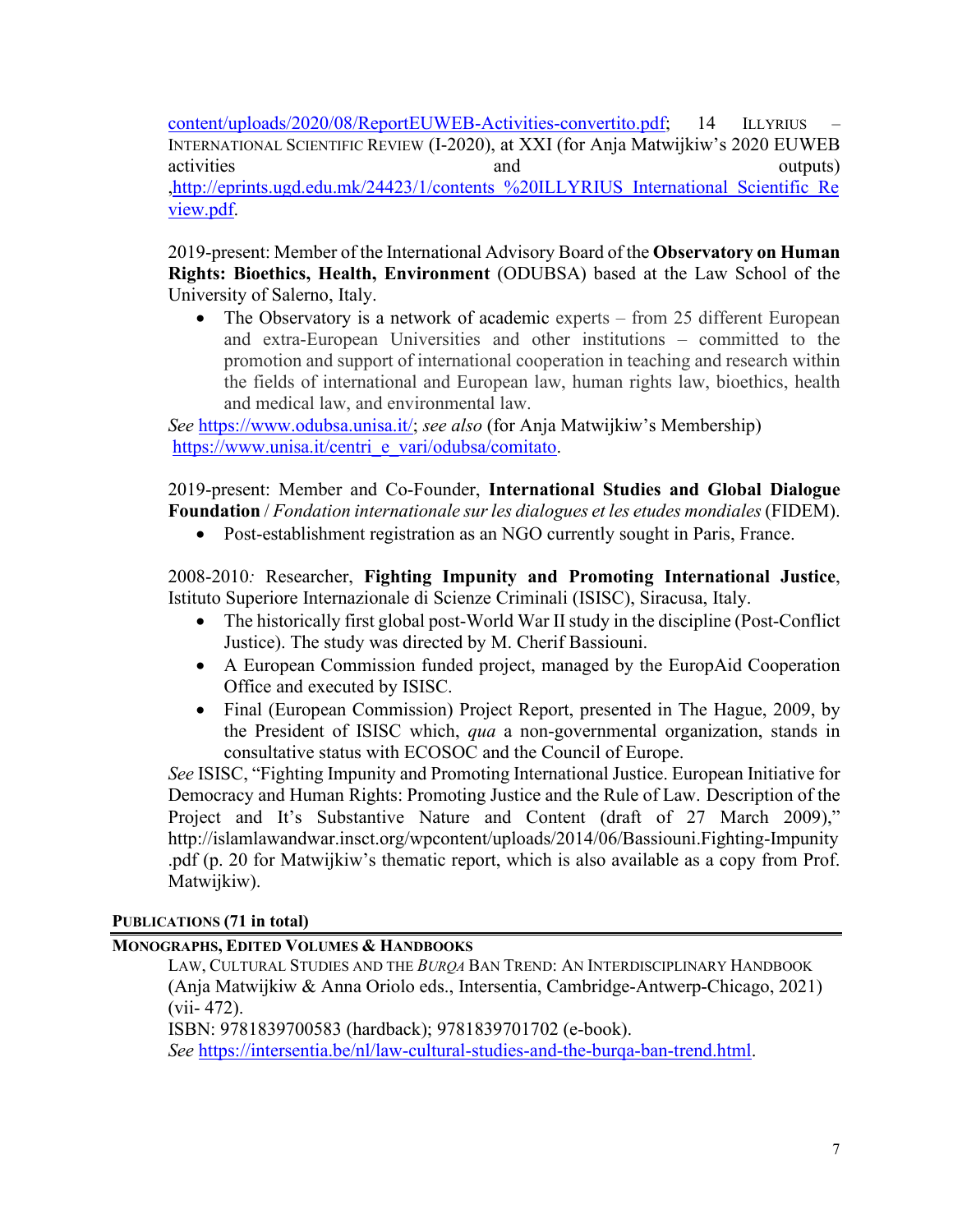*See also* Cambridge Core, [https://www.cambridge.org/core/books/abs/law-cultural](https://www.cambridge.org/core/books/abs/law-cultural-studies-and-the-burqa-ban-trend/about-the-editors/398F98F2C1291289596554A4E0D88A9B)[studies-and-the-burqa-ban-trend/about-the](https://www.cambridge.org/core/books/abs/law-cultural-studies-and-the-burqa-ban-trend/about-the-editors/398F98F2C1291289596554A4E0D88A9B)[editors/398F98F2C1291289596554A4E0D88A9B.](https://www.cambridge.org/core/books/abs/law-cultural-studies-and-the-burqa-ban-trend/about-the-editors/398F98F2C1291289596554A4E0D88A9B)

BIOLAW AND INTERNATIONAL CRIMINAL LAW: TOWARDS INTERDISCIPLINARY SYNERGIES (Caroline Fournet & Anja Matwijkiw eds., Brill-Nijhoff - Studies in International Criminal Law Series, Vol. I, 1-386, Leiden-Boston, the Netherlands, 2020. ISBN: 978-90-04-36443-1 (hardback); 978-90-04-36442-4 (e-book). *See* [https://brill.com/view/title/36467.](https://brill.com/view/title/36467)

BETWEEN PHILOSOPHY AND INTERNATIONAL CRIMINAL LAW: EXAMPLES OF INTERDISCIPLINARY APPROACHES, special issue of INTERNATIONAL CRIMINAL LAW REVIEW (INT'L CRIM. L. REV.), Brill-Nijhoff, Leiden, the Netherlands, online publication (2021) and *forthcoming* 2022 (paperback, with *Introduction*).

INTERNATIONAL CRIMINAL LAW (ICL), INTERNATIONAL CRIMINAL JUSTICE (ICJ), AND PUBLIC INTERNATIONAL LAW (PIL): THE DEMARCATION DEBATE, special issue published in 20(5) INTERNATIONAL CRIMINAL LAW REVIEW 745-943, Brill-Nijhoff, Leiden, the Netherlands, 2019 (online) and 2020 (paperback, with *Introduction)*. *See* [https://brill.com/view/journals/icla/20/5/icla.20.issue-5.xml?language=en.](https://brill.com/view/journals/icla/20/5/icla.20.issue-5.xml?language=en)

PAVING THE BIOLAW PATH IN INTERNATIONAL CRIMINAL LAW, special issue published in 17/6 INTERNATIONAL CRIMINAL LAW REVIEW 985-1122, Brill-Nijhoff, Leiden, the Netherlands, 2016 (online) and 2017 (paperback, with *Introduction*). *See* [https://brill.com/view/journals/icla/17/6/icla.17.issue-6.xml?language=en.](https://brill.com/view/journals/icla/17/6/icla.17.issue-6.xml?language=en)

ETHICS & INTERNATIONAL CRIMINAL LAW, special issue published in 16/2 INTERNATIONAL CRIMINAL LAW REVIEW 177-360, Brill-Nijhoff, Leiden, the Netherlands, 2015 (online) and 2016 (paperback, with *Introduction*). *See* [https://brill.com/view/journals/icla/16/2/icla.16.issue-2.xml?language=en.](https://brill.com/view/journals/icla/16/2/icla.16.issue-2.xml?language=en)

PHILOSOPHY OF INTERNATIONAL CRIMINAL LAW, special issue published in 14/4-5 INTERNATIONAL CRIMINAL LAW REVIEW 669-948, Brill-Nijhoff, Leiden, the Netherlands, 2014 (online and paperback, with *Introduction*).

GRUNDVILKÅR: ET FILOSOFISK EKSPERIMENT [FUNDAMENTAL CONDITIONS: A PHILOSOPHICAL EXPERIMENT] (Attika Publishers, Holbæk, Denmark, 1997). ISBN: 87-7528-219-7 (paperback).

#### **INTRODUCTIONS**

*An Introduction to the Interdisciplinary Considerations of the "Burqa Ban" Trend. Criminalizing the Trivial or Separating National and International Law?* (co-authored with Anna Oriolo), *in* LAW, CULTURAL STUDIES AND THE "*BURQA* BAN" TREND: AN INTERDISCIPLINARY HANDBOOK 1-31 (Anja Matwijkiw & Anna Oriolo eds., Intersentia, Cambridge-Antwerp-Chicago, England 2021).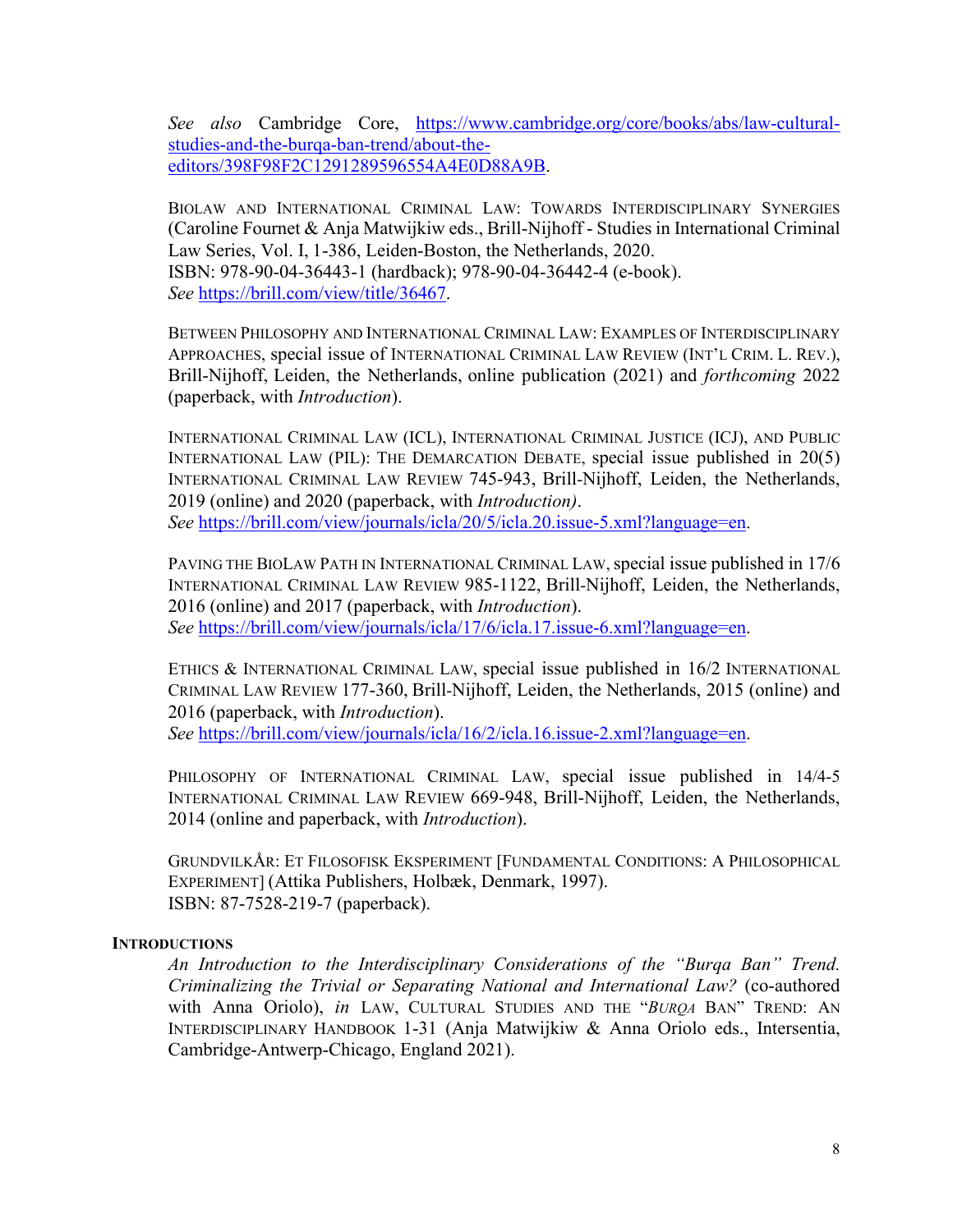*Introduction: The Emergence of International Criminal Biolaw – The Vehicle and Web of Interdisciplinary Norm-Synergies* (co-authored with Caroline Fournet)*, in* BIOLAW AND INTERNATIONAL CRIMINAL LAW: TOWARDS INTERDISCIPLINARY SYNERGIES 1-23 (Caroline Fournet & Anja Matwijkiw eds., Brill-Nijhoff - Studies in International Criminal Law Series, Vol. I, Leiden-Boston, the Netherlands, 2020).

*Introduction. International Criminal Law (ICL), International Criminal Justice (ICJ), and Public International Law (PIL): The Demarcation Debate* (introduction to single volume of special issue), INTERNATIONAL CRIMINAL LAW (ICL), INTERNATIONAL CRIMINAL JUSTICE (ICJ), AND PUBLIC INTERNATIONAL LAW (PIL): THE DEMARCATION DEBATE, 20(5) INTERNATIONAL CRIMINAL LAW REVIEW 745-758 (Anja Matwijkiw ed., Brill-Nijhoff, Leiden, the Netherlands, 2020 (paperback); also online publication dated September 3, 2020)).

*Introduction. International Criminal BioLaw, in* PAVING THE BIOLAW PATH IN INTERNATIONAL CRIMINAL LAW, 17/6 INTERNATIONAL CRIMINAL LAW REVIEW 985-996 (introduction to single volume of special issue), (Anja Matwijkw ed., Brill-Nijhoff, Leiden, the Netherlands, 2017 (paperback)).

*Introduction. Ethics in the Making. – From Controversy to Criterion for International Criminal Law, in* ETHICS & INTERNATIONAL CRIMINAL LAW, 16/2 INTERNATIONAL CRIMINAL LAW REVIEW 177-200 (introduction to single volume of special issue), (Anja Matwijkw ed., Brill-Nijhoff, Leiden, the Netherlands, 2016 (paperback)).

*Introduction: On the Philosophy of International Criminal law*, *in* (special issue entitled) PHILOSOPHY OF INTERNATIONAL CRIMINAL LAW, 14/4-5 INTERNATIONAL CRIMINAL LAW REVIEW 669-693 (introduction to double volume of special issue) (Anja Matwijkiw ed., Brill-Nijhoff, Leiden, the Netherlands, 2014 (paperback)).

## **BOOKS CHAPTERS**

*The U.S. Homeland Security Enterprise, Transnational Organized Crime as Associated with Corruption, and International Cooperation: Setting the Stage for the Complexity of the Issues, forthcoming in* RESPONSES TO CORRUPTION (co-authored with Bronik Matwijkiw) (Hector Olasolo ed., Tirant lo Blanch Publisher, 2022). (Invited Contribution).

- Deliverable of Research Programme 70593/ Research Project 70817 co-financed by the Colombian Ministry of Science and Technology (Minciencias) and co-executed by Universidad del Rosario (Colombia) and Pontificia Universidad Javeriana (Colombia).
- Research Director and Chair of the U.S. Working Group.

*A Look Behind the Legal Scene: Philosophical Stakeholder Responses to Fundamental Human Rights, forthcoming in* SOLIDARITY AND RULE OF LAW. THE NEW DIMENSION OF EU SECURITY (Teresa Russo, Anna Oriolo & Gaspare Dalia eds.*,* Springer, Berlin, 2022). (Invited contribution).

- Approved by The Scientific Committee for the JMM Module, Salerno University, Italy.
- Deliverable to research category: EU-Western Balkans Cooperation and Protection of Fundamental Human Rights.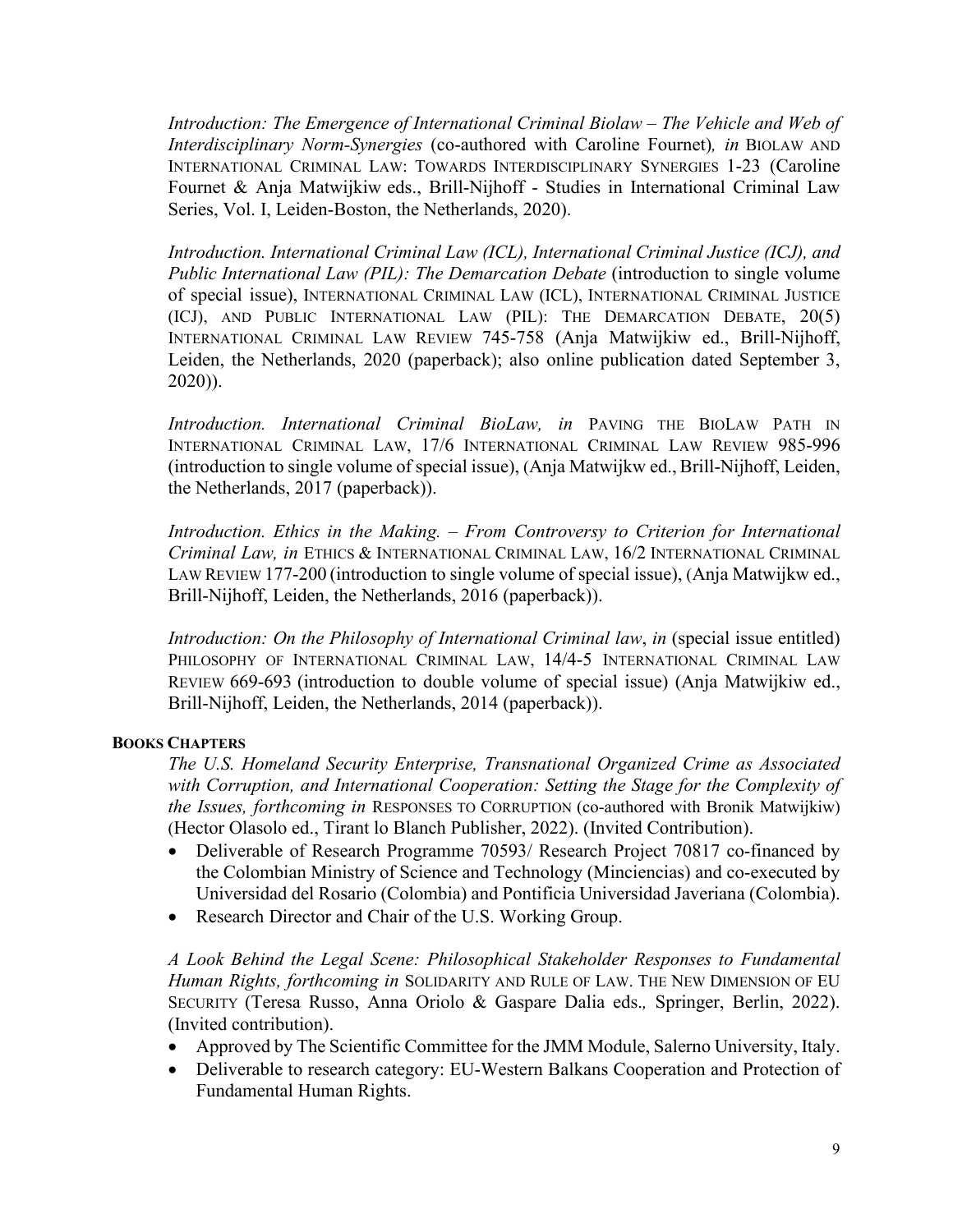• The book is the "final output" of the Jean Monnet Module "EU-Western Balkans: Cooperation on Justice and Home Affairs" (EUWEB).

*Denmark's Blanket Burqa Ban: A National(ist) Perspective, in LAW, CULTURAL STUDIES* AND THE "*BURQA*BAN" TREND: AN INTERDISCIPLINARY HANDBOOK 349-389 (co-authored with Bronik Matwijkiw) (Anja Matwijkiw & Anna Oriolo eds., Intersentia, Cambridge-Antwerp-Chicago, England 2021).

*Biolaw Stakes, Activist Jurisprudence, and (Presumed) Limits for Protected Interests*, *in*  BIOLAW AND INTERNATIONAL CRIMINAL LAW: TOWARDS INTERDISCIPLINARY SYNERGIES 169- 200 (co-authored) (Caroline Fournet & Anja Matwijkiw eds., Brill-Nijhoff - Studies in International Criminal Law Series, Vol. I, Leiden-Boston, the Netherlands, 2020).

• Republication of revised journal article.

*[Human] Values and Ethics in Environmental Health Discourse and Decision-Making: The Complex Stakeholder Controversy and the Possibility of 'Win-Win' Outcomes, in* ENVIRONMENTAL HEALTH IN INTERNATIONAL AND EU LAW: CURRENT CHALLENGES AND LEGAL RESPONSES 3-25 (co-authored) (Stefania Negri ed., Routledge-Giappichelli Studies in Law, Turin-Abingdon, 2019).

• Deliverable of the research project "New frontiers in Environmental Health" of the Jean Monnet Chair on "European Health, Environmental and Food Safety Law" (2016-2019), co-funded by the Erasmus+ Programme of the European Union, by invitation from the Chair holder, Stefania Negri, University of Salerno, Italy.

*See* [http://www.jean-monnet-chair-healthy.eu/research.html.](http://www.jean-monnet-chair-healthy.eu/research.html)

*See also* [https://www.routledge.com/Environmental-Health-in-International-and-EU-](https://www.routledge.com/Environmental-Health-in-International-and-EU-Law-Current-Challenges-and/Negri/p/book/9781032176512)[Law-Current-Challenges-and/Negri/p/book/9781032176512.](https://www.routledge.com/Environmental-Health-in-International-and-EU-Law-Current-Challenges-and/Negri/p/book/9781032176512)

Post-Conflict Justice: Legal Doctrine, General Jurisprudence, and Stakeholder *Frameworks, in* GLOBAL TRENDS: LAW, POLICY & JUSTICE: ESSAYS IN HONOUR OF PROFESSOR GIULIANA ZICCARDI CAPALDO 345-370 (M. Cherif Bassiuoni, Joanna Gomula, Paolo Mengozzi, John G. Merrills, Rafael Nieto Navia, Anna Oriolo, William Schabas, & Anna Virgorito eds., Oceana/Oxford University Press, New York, USA, 2013) (co-authored with Bronik Matwijkiw) (published as a Festschrift and special edition of GLOBAL COMMUNITY YEARBOOK OF INTERNATIONAL LAW AND JURISPRUDENCE)

ISSN: 1535-9468; ISBN: 978-0-19-933230-4 (hardcover).

*See* UNITED NATIONS JURIDICAL YEARBOOK (2013), at 490, at [http://legal.un.org/unjuridicalyearbook/pdfs/english/by\\_chapter/bibliography/2013/biblio](http://legal.un.org/unjuridicalyearbook/pdfs/english/by_chapter/bibliography/2013/bibliography.pdf) [graphy.pdf.](http://legal.un.org/unjuridicalyearbook/pdfs/english/by_chapter/bibliography/2013/bibliography.pdf)

*Justice versus Revenge: The Philosophical Underpinnings of the Chicago Principles on Post-Conflict Justice, in* THE PURSUIT OF INTERNATIONAL CRIMINAL JUSTICE: A WORLD STUDY ON CONFLICTS, VICTIMIZATION, AND POST-CONFLICT JUSTICE VOLS. I-II, 173-241 [contribution to the Thematic Part that contained ethics recommendations for the United Nations (*infra*, pp. 239-241) (M. Cherif Bassiouni ed., Intersentia Publishers, Antwerp-Oxford-Portland, Belgium/England/USA, 2010) (ISBN: 978-94-000-0017-9 (hardcopy)). *See* [https://intersentia.com/en/the-pursuit-of-international-criminal-justice.html.](https://intersentia.com/en/the-pursuit-of-international-criminal-justice.html)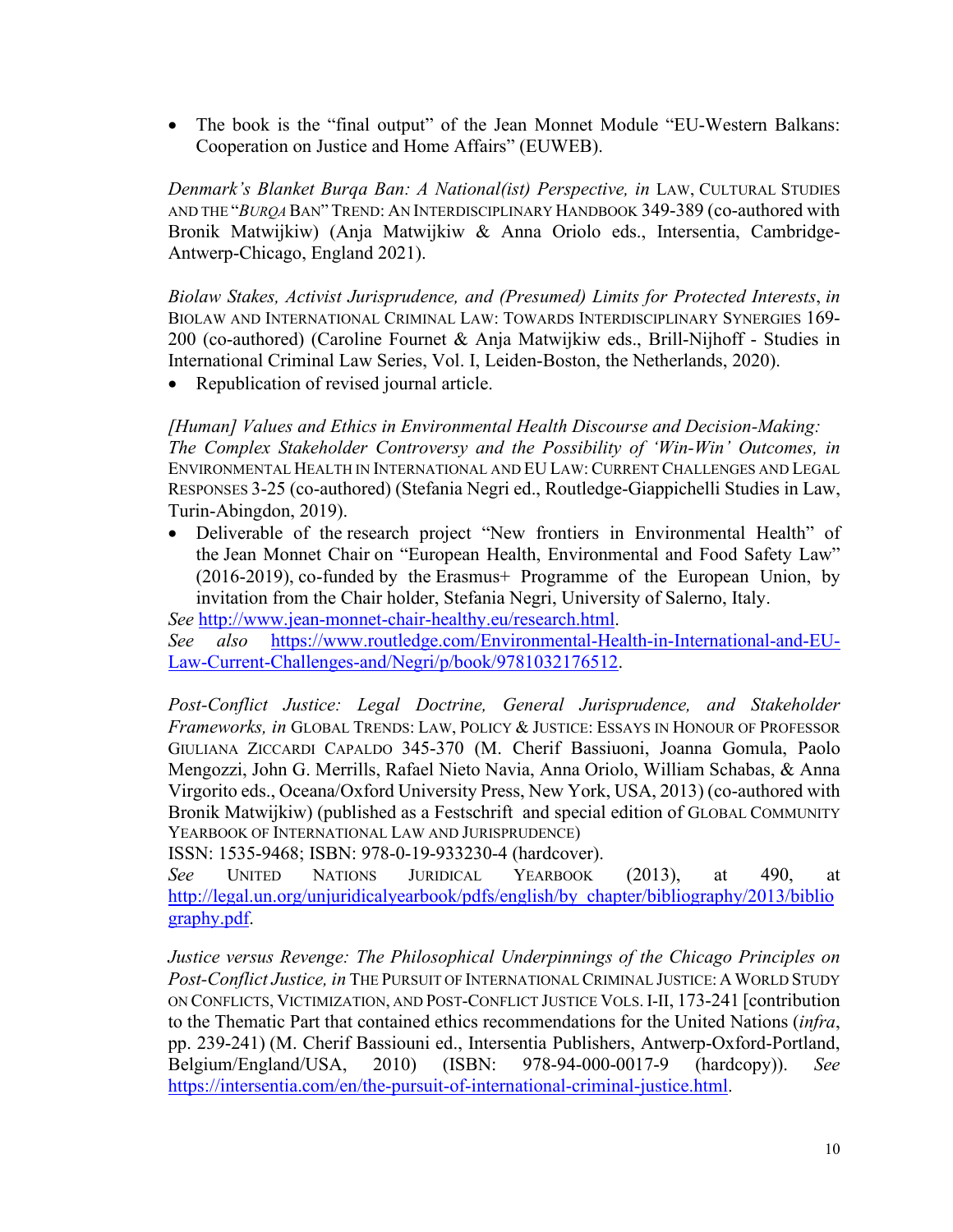• The world study was considered "a milestone in the field of international criminal justice (ICJ)" and "an outstanding world survey." The relevant review also mentioned Matwijkiw's report and its "in-depth considerations" pertaining to ethics recommendations for the United Nations.

*See* 10(II) GLOBAL COMMUNITY YILJ (Oxford University Press, 2010), at 929, 931 n.21.

*A Modern Perspective on International Criminal Law: Accountability as a Meta-Right, in*  THE THEORY AND PRACTICE OF INTERNATIONAL CRIMINAL LAW: ESSAYS IN HONOR OF M. CHERIF BASSIOUNI 19-79 (co-authored) (Leila N. Sadat & Michael P. Scharf eds., Martinus Nijhoff Publishers, Leiden, the Netherlands, 2008) (ISBN: 978-90-04-16631-8 (hardcopy)).

*See* [https://www.amazon.com/Theory-Practice-International-Criminal-](https://www.amazon.com/Theory-Practice-International-Criminal-Law/dp/9004166319)[Law/dp/9004166319.](https://www.amazon.com/Theory-Practice-International-Criminal-Law/dp/9004166319)

*A Philosophical Perspective on Rights, Accountability and Post-Conflict Justice. - Setting up the Premises, in* POST-CONFLICT JUSTICE 155-199 (M. Cherif Bassiouni ed., Transnational Publishers, Ardsley, New York, USA, 2002) ISBN: 1-57105-153-8 (hardcopy).

*See* [https://via.library.depaul.edu/lawfacpubs/472/.](https://via.library.depaul.edu/lawfacpubs/472/)

• Cited (in the pre-draft) of THE NUREMBERG DECLARATION ON PEACE AND JUSTICE, 2008. *See* KAI AMBOS ET AL,BUILDING A FUTURE ON PEACE AND JUSTICE: STUDIES ON TRANSITIONAL JUSTICE, PEACE AND DEVELOPMENT (THE NUREMBERG DECLARATION ON PEACE AND JUSTICE), Springer-Verlag, Berlin, Heidelberg, Germany, 2009 (ISBN: 978-3-540-85753-2), at 61 n260, 92.

*Is There Meaning in Philosophy? in* FILOSOFIENS RUM [THE ROOM OF PHILOSOPHY] 139-143 (Kaj Ove Krogh & Flemming Madsen Poulsen, eds., Dafolo Publishers, Frederikshavn, Denmark, 1998).

ISBN: 87-7794-429-1 (paperback).

#### **PROCEEDINGS**

*Stakeholder Jurisprudence: The New Way in Human Rights, in PROCEEDINGS OF THE 25<sup>TH</sup>* IVR WORLD CONGRESS OF PHILOSOPHY OF LAW AND SOCIAL PHILOSOPHY (LAW, SCIENCE AND TECHNOLOGY), http://publikationen.ub.uni-frankfurt.de/frontdoor/index/index/year/2013/ docId/24872 (co-authored) (Department of Law, Goethe Universität ed., Frankfurt, Germany, 2012).

#### **JOURNAL ARTICLES (PEER-REVIEWED)**

*Satirical Modalities, the Public Space, and International Relations Effects: Responses to a Two-Fold Predicament*, INTERNATIONAL STUDIES JOURNAL (INT'L STUD. J.) (Mehdi Zakerian ed., Tehran, Iran), *forthcoming in* 2022.

*Bahrain's 2011-2021 Anniversary: A Decade of Abandonment, forthcoming in* 21 GLOBAL COMMUNITY YEARBOOK OF INTERNATIONAL LAW AND JURISPRUDENCE (GLOBAL COMMUNITY YILJ) (co-authored with Bronik Matwijkiw & Lisa Nordbring) (Giuliana Ziccardi Capaldo gen. ed., Oxford University Press, New York, USA, 2022).

• Research Co-Director on the project.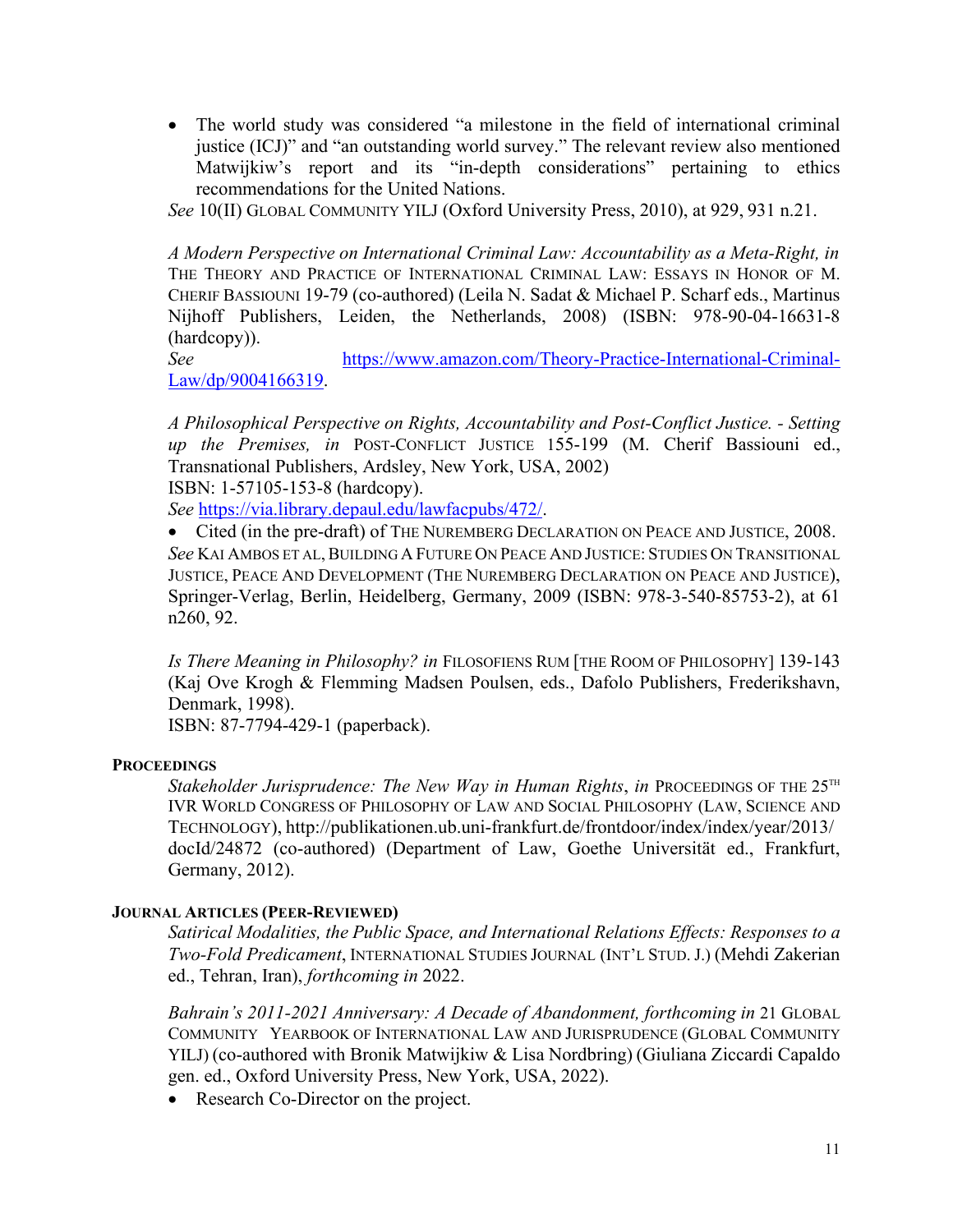*Liberal Democracy: Absolutist EU Rule of Law Conditionality or a Pluralistic Bargaining Chip?* 2 OPTIME – SCIENTIFIC JOURNAL OF ALBANIAN UNIVERSITY 59-74, with translation of abstract in Albanian (ISSN 2220-461X, 2021) (co-authored with Bronik Matwijkiw). (Invited Contributor).

Special Issue dedicated to 2nd Edition of the Jean Monnet Module "*EU-Western Balkans Cooperation on Justice and Home Affairs*" (EUWEB).

- Approved by The Scientific Committee for the JMM Module, Salerno University, Italy.
- The article is a research output for EUWEB.
- Research category: "Promoting and Protection of the Rule of Law in the Acceding States and in EU Member States."

*See* [https://albanica.al/index.php/optime.](https://albanica.al/index.php/optime)

*China's "Belt and Road Initiative": A Research Study of a Multifaceted Policy*, 20 GLOBAL COMMUNITY YILJ 325-357 (Giuliana Ziccardi Capaldo gen. ed., Oxford University Press, New York, USA, 2021) (co-authored with Xiaoqing Diana Lin & Bronik Matwijkiw & Su Yun Woo).

• Research Director on the project.

*From Advocatus Diabolic on the COVID-19 Pandemic to Ethical Concerns & International Relations*, 16/3 INT'L STUD.J. 1-54 (Mehdi Zakerian ed., Tehran, Iran (2020).

• Selected as "profile publication" for ISJ, July 30, 2020 (invited by Shirin Jafari, Special Assistant to Editor-in-Chief) (invitation on file with Prof. Matwijkiw).

*The Extraordinary Chambers in the Courts of Cambodia: Politics and Ethics in Victim Recognition and Rape Prosecution,*19 GLOBAL COMMUNITY YILJ) 261-288 [PART 4: FORUM, II MODULE. CRIMINAL LAW] (Giuliana Ziccardi Capaldo gen. ed., Oxford University Press, New York, USA, 2020) (co-authored with Mikkel Jarle Christensen, Caroline Fournet, Astrid Kjeldgaard-Pedersen, Bronik Matwijkiw).

• Research Director on the project.

*COVID-19: Illiberal Restrictions May Become Too Liberal*, Raoul Wallenberg Institute of Human Rights and Humanitarian Law (RWI), blog publication for "COVID-19 & Human Rights" (Online Essay Collection/Archive), 21 April 2020[, https://rwi.lu.se/blog/covid-19](https://rwi.lu.se/blog/covid-19-illiberal-restrictions/) [illiberal-restrictions/](https://rwi.lu.se/blog/covid-19-illiberal-restrictions/) (also copy on file with Prof. Matwijkiw). (Invited by Radu Mares, RWI Acting Research Director).

*The Dangers of the Obvious but Often Disregarded Details in the International Criminal Law Demarcation Debate: Norm-Integration and the Triple-Thesis 'Argument,'* 20 INTERNATIONAL CRIMINAL LAW REVIEW 759-783, Brill-Nijhoff, Leiden, the Netherlands, 2019 (online), 2020 (paperback).

*See* Raoul Wallenberg Institute of Human Rights and Humanitarian Law (for a video recording of Professor Anja Matwijkiw by Communications Officer Jamie Bowd) [https://rwi.lu.se/publications/the-dangers-of-the-obvious-but-often-disregarded-details-in](https://rwi.lu.se/publications/the-dangers-of-the-obvious-but-often-disregarded-details-in-the-international-criminal-law/)[the-international-criminal-law/.](https://rwi.lu.se/publications/the-dangers-of-the-obvious-but-often-disregarded-details-in-the-international-criminal-law/)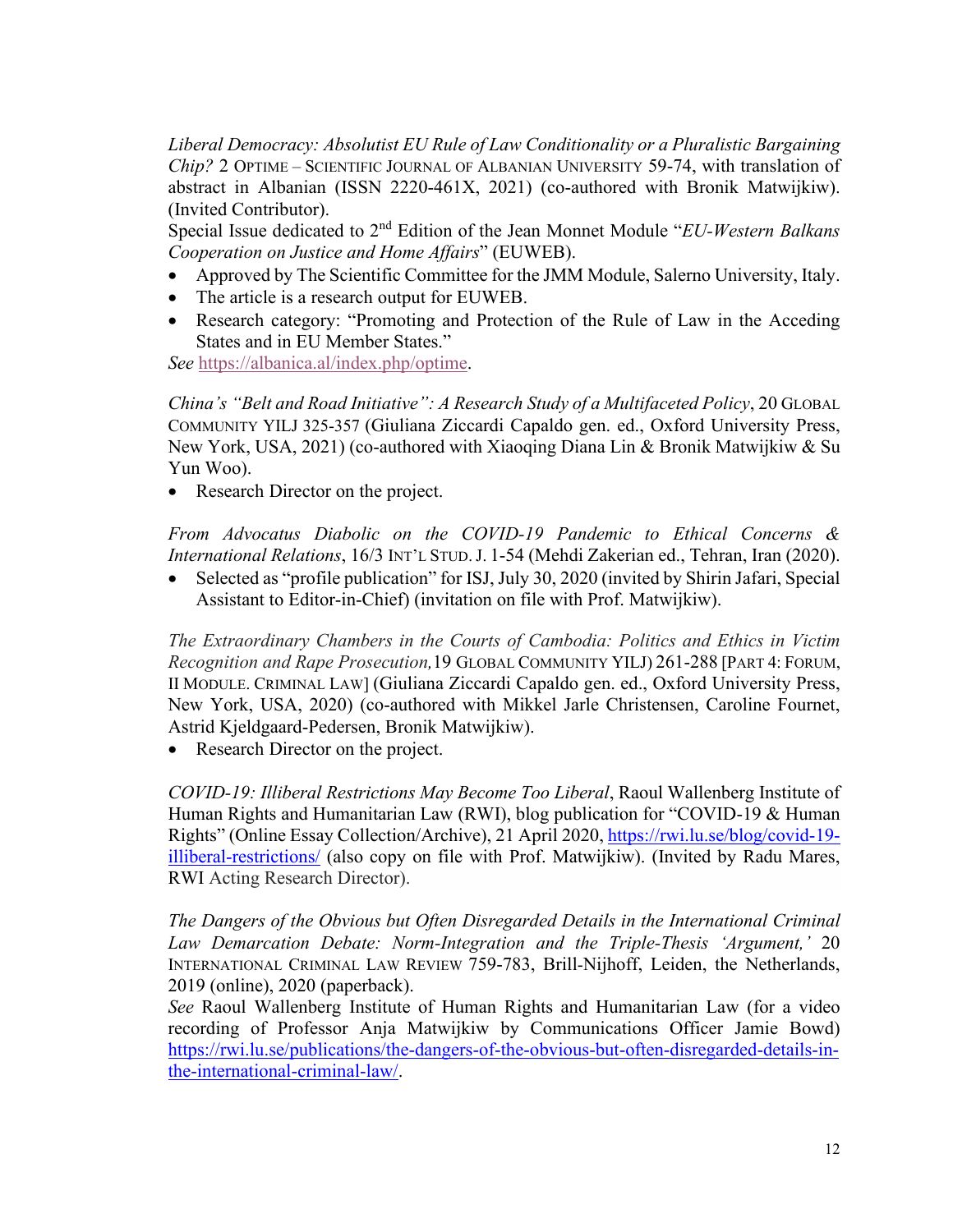*Illiberal versus Liberal State Branding and Public International Law: Denmark and the Approximation to Human(itarian) Rightlessness*, 18 GLOBAL COMMUNITY YILJ 207-235 [PART 3: IN FOCUS – GLOBAL POLICIES AND LAW](Giuliana Ziccardi Capaldo gen. ed., Oxford University Press, New York, USA, 2019) (co-authored) (ISSN: 1535-9468; ISBN: 978-0- 19-007250-6 (hardcopy)).

*"The Burqa Ban": Legal Precursors for Denmark, American Experiences and Experiments, and Philosophical and Critical Examinations,* 15/1 INT'L STUD. J. (coauthored with Erik Baldwin, Ryan Long *et al*) 157-206 (abstract at VIII-IX) (Mehdi Zakerian ed., Tehran, Iran, 2018).

- ISJ Research Director of collaborative research project.
- Designed a set of recommendations for policymakers (at 200-206).

*The 2018 Danish "Burqa Ban": Joining a European Trend and Sending a National Message*, 15/1 INT'L STUD. J. (co-authored with Bronik Matwijkiw) 55-80 (abstract at III-IV) (Mehdi Zakerian ed., Tehran, Iran, 2018).

*International Relations Begin at Home: A Humanitarian Learning Lesson from the Kingdom of Denmark*, 15/1 INT'L STUD. J. (co-authored with Bronik Matwijkiw) 103-156 (abstract at VI-VII) (Mehdi Zakerian ed., Tehran, Iran, 2018).

*In Memoriam: M. Cherif Bassiouni (1937-2017)*, 17 GLOBAL COMMUNITY YILJ 15-27 [In Memoriam] (Giuliana Ziccardi Capaldo gen. ed., Oxford University Press, New York, USA, 2018) (co-authored) (ISSN: 1535-9468; ISBN: 978-0-19-092384-6 (hardcopy)). *See* [https://oxford.universitypressscholarship.com/view/10.1093/oso/9780190923846.001.000](https://oxford.universitypressscholarship.com/view/10.1093/oso/9780190923846.001.0001/oso-9780190923846) [1/oso-9780190923846.](https://oxford.universitypressscholarship.com/view/10.1093/oso/9780190923846.001.0001/oso-9780190923846)

*Bahrain Anno 2017: Peace or Regime Change? The Ongoing Human Rights Dilemma and the Ethics Pillar as a Measurement*, 17 GLOBAL COMMUNITY YILJ 131-146 [Part 2] (Giuliana Ziccardi Capaldo gen. ed., Oxford University Press, New York, USA, 2018) (coauthored) (ISSN: 1535-9468; ISBN: 978-0-19-092384-6 (hardcopy)).

*Marx, Gender Issues, and Modes of Interpretation: Competing Outlooks on the Possibility of a Transition from Historical Materialism to Feminism: Recent Work on Marxism and Feminism (Christine Di Stefano, Heather Brown, Hilary Rose, and Karl Marx)*, 49/1 THE PHILOSOPHICAL FORUM 83-104 (co-authored with Bronik Matwijkiw) (Douglas P. Lackey ed., Wiley-Blackwell, USA, 2018).

DOI: 10.1111/phil.12174

• Received a certificate of recognition for "top downloaded article 2017-2018".

*The Stakeholder Approach to Basic Economic and Social Rights: International Law and the Case of Milton Friedman versus R. Edward Freeman*, 14/2 INT'L STUD. J. 13-31 (coauthored) (Mehdi Zakerian ed., Tehran, Iran, 2017).

*Biolaw Stakes, Activist Jurisprudence, and (Presumed) Limits for Protected Interests*, 17/6 INT'L CRIM. L. REV. 1070-1101 (co-authored), Brill-Nijhoff, Leiden, the Netherlands, 2016 (online) and 2017 (paperback).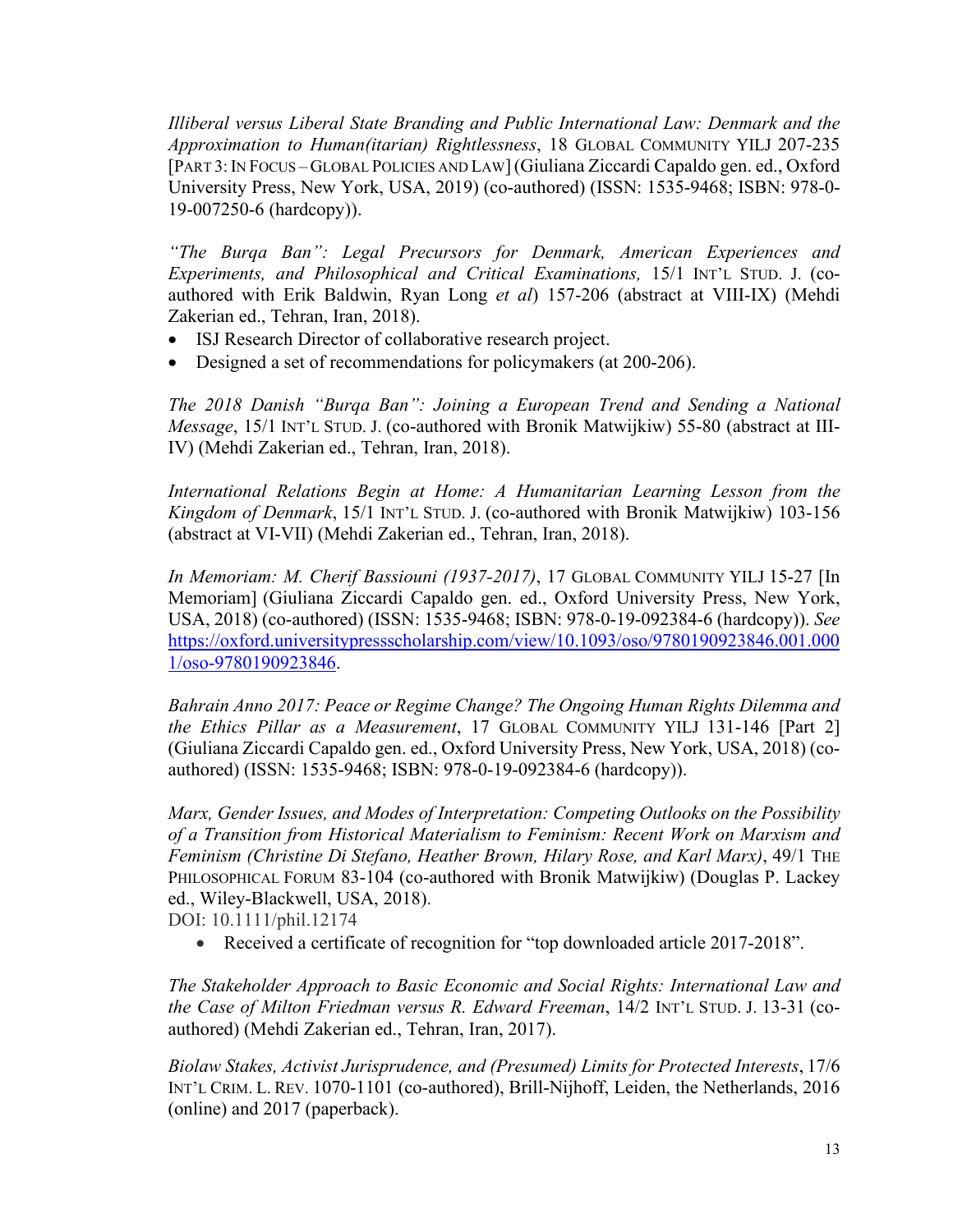*The Unapologetic Integration of Ethics: Stakeholder Realignments in the Light of Global Law and Shared Governance Doctrine. – Distilling the Essence of Giuliana Ziccardi Capaldo's Jurisprudential Paradigm-Shift,*15 GLOBAL COMMUNITY YILJ 885-901 (Giuliana Ziccardi Capaldo gen. ed., Oxford University Press, New York, USA, 2016) (co-authored) (ISSN: 1535-9468; ISBN: 978-0-19-064775-9 (hardcopy)).

*Museer og Værdier. Det Udvidede Museumsbegreb [Museums and Values. The Extended Museum Concept]*, NORTH ART MAGAZINE 1-9 (co-authored with Bronik Matwijkiw), (Yvonne Hansen ed., Copenhagen), online publication, 24 August 2016, htpp://www.kunstlivet.dk (also copy on file with Prof. Matwijkiw).

*The Value Question and Legal Doctrine: The Inescapability of Ethics,* 16/2 INT'L CRIM. L. REV. 323-345 (co-authored with Bronik Matwijkiw), Brill-Nijhoff, Leiden, the Netherlands, 2015 (online) and 2016 (paperback).

*February 14, 2014: The Three-Year Anniversary. Bahrain and the Precarious Diplomacy of Responsibility-Ascriptions: Values and Philosophical Aspects of Interpretation,* 14(1) GLOBAL COMMUNITY YILJ 63-102 (co-authored with Bronik Matwijkiw) (Giuliana Ziccardi Capaldo gen. ed., Oxford University Press, New York, 2015). (ISSN; 1535-9468; 978-0- 19-027051-3 (hardcopy)).

*The Missing Link in Stakeholder Theory: A Philosophical Framework,* 28/1 INTERNATIONAL JOURNAL OF APPLIED PHILOSOPHY 125-154 (co-authored with Bronik Matwijkiw) (Elliot Cohen ed., Florida, USA, 2014).

*Stakeholder Applications: Advantages or Disadvantages for International Criminal Law?*  14/4-5 INT'L CRIM. L. REV. 923-947 (co-authored with Bronik Matwijkiw) (Brill-Nijhoff, Leiden, the Netherlands, 2014 (online and paperback)).

*A Stakeholder Approach to International Human Rights: Could the Trend Become a Tragedy?* 84/3-4 REVUE INTERNATIONALE DE DROIT PÉNAL 405-432 (Co-authored with Bronik Matwijkiw) (Carole Girault *et al* eds., Paris, France, 2013), with summaries in French and Spanish.

*From the Rhetoric of States to Strategic Effectiveness in the Globalization Effort: M. Cherif Bassiouni's Statement at the Historic High-Level Meeting of the General Assembly on the Rule of Law at the National and International Levels*, 12(II) GLOBAL COMMUNITY YILJ 1001-1031 (co-authored) (Giuliana Ziccardi Capaldo gen. ed., Oceana/Oxford University Press, New York, USA, 2013) (ISSN: 1535-9468; ISBN: 978-0-19-932999-1 (hardcopy)).

*Memorialization*: *An International Law Strategy*, 5 THE SOUTH SHORE JOURNAL 85-109 (coauthored) (Christopher J. Young ed., IU Northwest Center for Urban and Regional Excellence/One Region, online publication, 2013), [https://scholarworks.iu.edu/journals/index.php/ssj.](https://scholarworks.iu.edu/journals/index.php/ssj)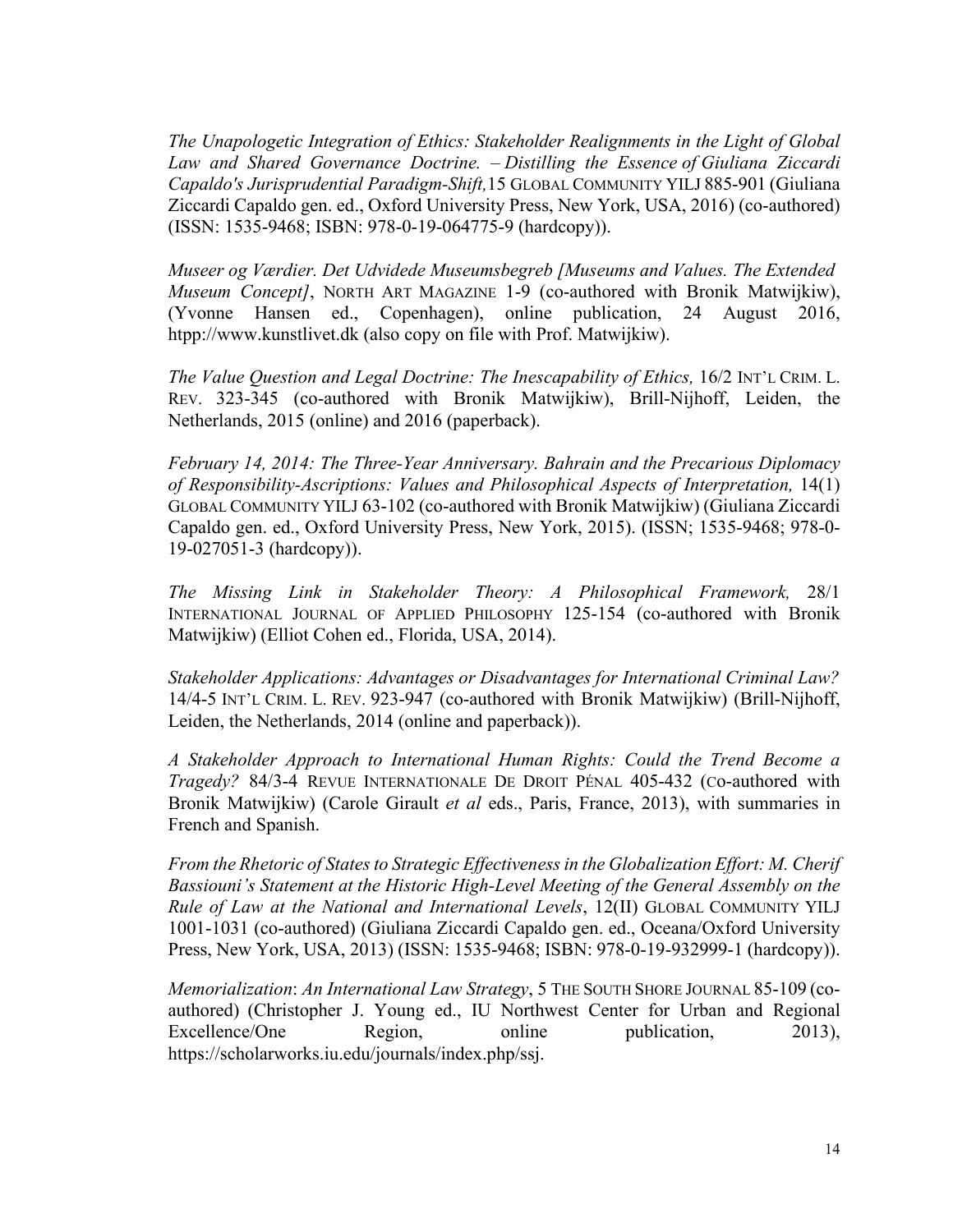*Stakeholder Theory and the Logic of Value Concepts: Challenges for Contemporary International Law*, 7/3 INT'L STUD. J. 19-79 (co-authored) (Mehdi Zakerian ed., Tehran, Iran, 2011).

*See* the Peace Palace Library, The Hague, [https://ppl.cbs.oclc.org/cbs/DB=2.1/SET=1/TTL=1/SHW?FRST=6.](https://ppl.cbs.oclc.org/cbs/DB=2.1/SET=1/TTL=1/SHW?FRST=6)

*Stakeholder Theory and Justice Issues: The Leap from Business Management to Contemporary International Law*, 10/2 INT'L CRIM. L. REV. 143-180 (co-authored with Bronik Matwijkiw) (Michael Bohlander ed., Brill/Martinus Nijhoff Publishers, Leiden, the Netherlands, 2010).

*From Business Management to Human Rights: The Adoption of Stakeholder Theory*, XIII: 2009 JOURNAL OF THE INDIANA ACADEMY OF THE SOCIAL SCIENCES 46-59 (co-authored with Bronik Matwijkiw) (Jean V. Poulard ed., IASS, Indiana University, IN, USA, 2010).

*The No Impunity Policy in International Criminal Law: Justice versus Revenge,* 9/1 INT'L CRIM. L. REV. 1-37 (Michael Bohlander ed., Brill/Martinus Nijhoff Publishers, Leiden, the Netherlands, 2009).

*Human Needs and Justice*: *The Case against Realism* 26/4 NORDIC JOURNAL OF HUMAN RIGHTS 279-301 (Njål Høstmælingen ed., Oslo University Press, Norway, 2008).

*The Way Forward in Northwest Indiana: Ethics as a Vehicle for Urban Renewal,* 2 THE SOUTH SHORE JOURNAL  $91-116$  (co-authored with Bronik Matwijkiw) (Robin Hass Birky  $\&$ Eva Mendieta eds., Indiana University/NWI Quality of Life Council, online publication, 2007), [http://www.southshorejournal.org.html.](http://www.southshorejournal.org.html/)

 *Revenge and Humanity: The Case of the Failed State,* 6(II) GLOBAL COMMUNITY YILJ 1679- 1698 (Giuliana Ziccardi Capaldo gen. ed., Oceana/Oxford University Press, New York, USA, 2007) (ISSN: 1535-9468; ISBN: 978-0-379-21486-4 (hardcopy)).

 *The Reverse Revenge Norm in International Law: The Chicago Principles on Post-Conflict Justice,* 78/3-4 REVUE INTERNATIONALE DE DROIT PÉNAL 565-599 (Reynald Ottenhof, ed., Paris, France, 2007), with summaries in French and Spanish.

*Making* S*ense of the Right to Truth in Educational Ethics: Toward a Theory and Practice that Protect the Fundamental Interests of Adolescent Students,* 2 INTERCULTURAL HUMAN RIGHTS LAW REVIEW 329-424 (co-authored with W. Mack) (Danielle N. Boaz & Aditi Sehgal eds., Miami, USA, 2007).

• Cited in THE LEXINGTON PRINCIPLES ON THE RIGHTS OF DETAINEES, 2009, [https://law2.wlu.edu/deptimages/The%20Lexington%20Principles%20Project/lexingt](https://law2.wlu.edu/deptimages/The%20Lexington%20Principles%20Project/lexingtonprinciples09.pdf) [onprinciples09.pdf.](https://law2.wlu.edu/deptimages/The%20Lexington%20Principles%20Project/lexingtonprinciples09.pdf)

 *The Right to Accountability: A General Jurisprudence Approach to International Criminal Law,* 5(I) THE GLOBAL COMMUNITY YILJ 309-332 (Giuliana Ziccardi Capaldo gen. ed.,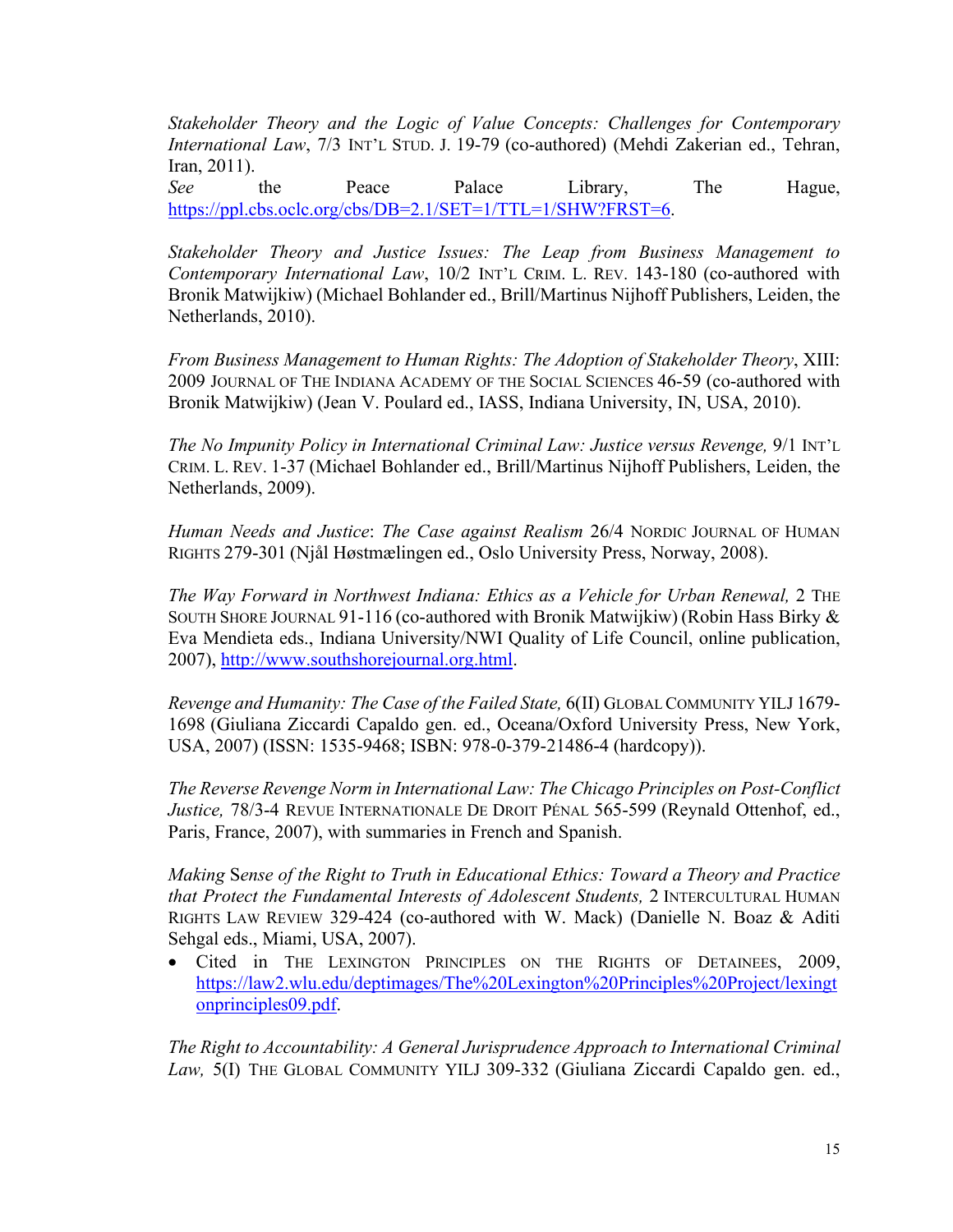Oceana/Oxford University Press, USA, 2006) (ISSN: 1535-9468; ISBN: 0-379-21483-0 (hardcopy)).

*Rights for the Sake of the Individual as an End in Himself,* 3-4 TIDDSKRIFT FOR RETTSVITENSKAP [JOURNAL OF LEGAL SCIENCE] 738-775 (Viggo Hagstrøm & Magnus Aarbakke eds., Scandinavian University Press, Oslo-Copenhagen-Stockholm-Boston, Norway/Denmark/Sweden/USA, 2000).

*A Fluxus Artist in Flux,* 40 NORTH-DEBAT [NORTH-DEBATE] 11-23 (co-authored) (Bent Petersen ed., Associated Publishing House, Copenhagen, Denmark, 1996).

*Om Forholdet mellem Retsnormer og Politik* (*On the Relationship Between Legal Norms and Politics),* 4 TIDSSKRIFT FOR RETTSVITENSKAP [JOURNAL OF LEGAL SCIENCE] 686-712 (coauthored) (Birger Stuevold Lassen & Magnus Aarbakke eds., Scandinavian University Press, Oslo-Copenhagen-Stockholm-Boston, Norway/Denmark/Sweden/USA, 1995).

#### **OTHER PUBLICATIONS**

*A Very Meaningful Anniversary*, 8/4 INT'L CRIM. L. REV. 713-723 (reviewing, David A. Blumenthal & Timothy L.H. McCormick (eds.), THE LEGACY OF NUREMBERG: CIVILISING INFLUENCE OR INSTITUTIONALISED VENGEANCE? Brill/Martinus Nijhoff Publishers, Leiden, the Netherlands, 2008).

*The Sensuous Way,* 85 NORTH ART MAGAZINE 1-57 (Bent Petersen ed., Associated Publishing House, Copenhagen, Denmark, 2005) (special issue in honor of Edward Matwijkiw).

*See also* http://www.open.ac.uk/Arts/philosophy/dmpub.shtml.

*Love Without Limits,* 15/2 SPIRITS 81 (Mary Nolan ed., Indiana University Northwest, USA, 2005).

*Should Men Include Women as Equals?* PRINCE HALL FREEMASONS JOURNAL 33-38 (Jerry Butler ed., State of Illinois & Jurisdiction, USA, 2005) (special mid-year issue) (invited Guest Writer).

*Materialistic Morality,* 15/1 SPIRITS 33 (Allison Mendez ed., Indiana University Northwest, USA, 2004).

• Won the *Best Literary Magazine of the Year* at the 2004 Indiana Collegiate Press Association (ICPA) Awards Convention.

*Kvinder og Filosofi* (*Women and Philosophy*), 2/10 FILOSOFI [PHILOSOPHY] 19-24 (Eric Bendtsen ed., Department of Philosophy, Pedagogy & Rhetoric, Copenhagen University, Denmark, 1996) (co-authored).

• Also published as a feature newspaper article, *Kvinder Er Da Også Filosoffer* (*Women Are Philosophers Too*), BERLINGSKE TIDENDE, January 12, 1996 (Denmark), at 4 (with drawing by Jens Hage).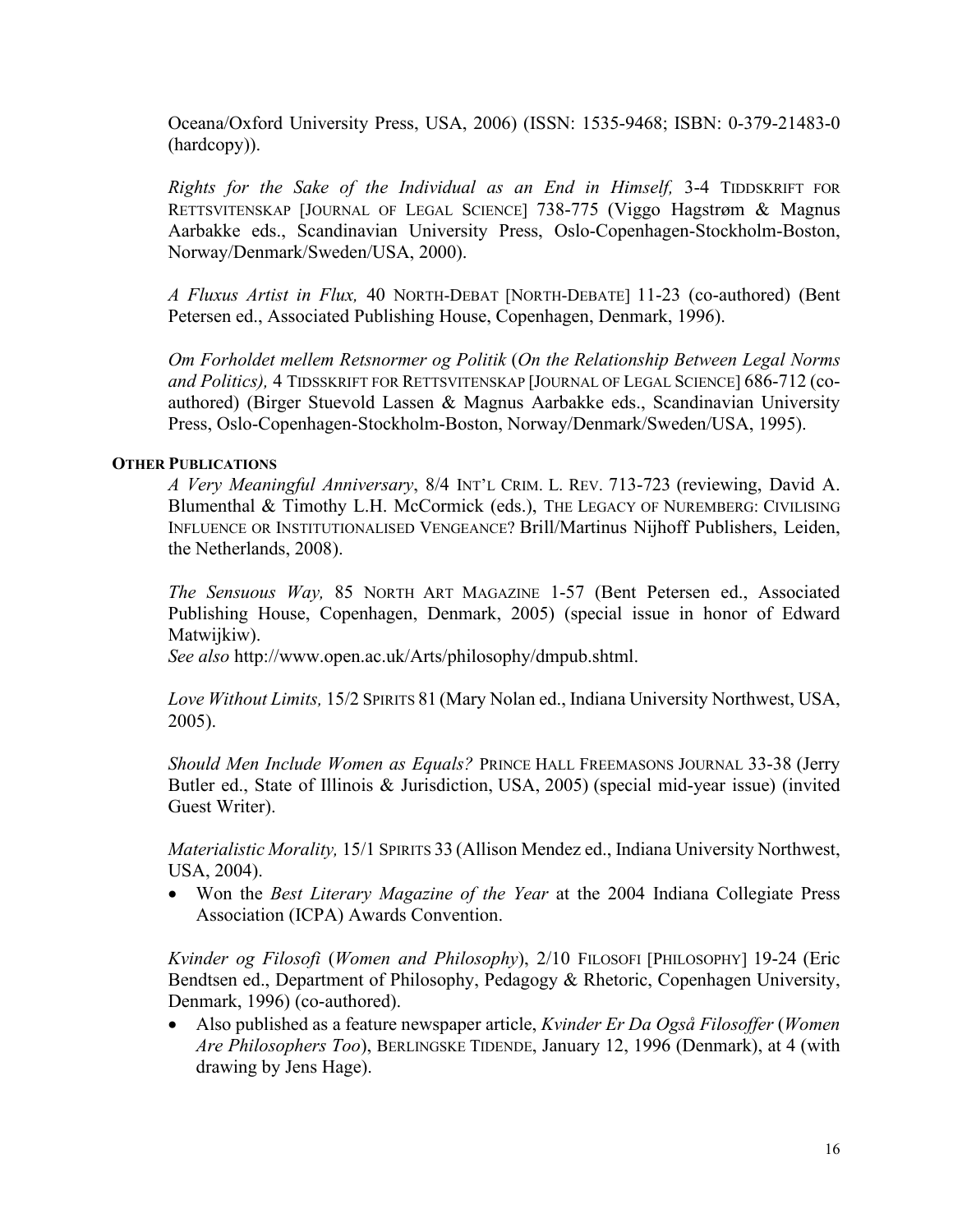*Latent Utaknemmelighed/Forfald/Fortvivlelse/Menneskelig Metafysisk* [*Latent Ingratitude/Disrepair/Despair/Human Metaphysics*] 27 LYRIK 15 [LYRICS – JOURNAL OF DANISH AND FOREIGN POETRY] (Per Nielsen ed., Nordisk Litteratur Forlag, Odense, Denmark, 1989).

*Begivenheder på Stort Format (At Bekende Foreløbig Kulør)* [*Great Events (Temporary Admission)*] 4/87 HVEDEKORN [HVEDEKORN. JOURNAL OF DANISH POETRY AND ART] (Poul Borum ed., Rosinante, Copenhagen, Denmark, 1987). *See* [http://hvedekorn.raptus.mico.dk/?p=53.](http://hvedekorn.raptus.mico.dk/?p=53)

#### **MEDIA**

Staff Writer, *Università, inaugurazione Modulo Jean Monnet mercoledì 3,*GAZETTA DI SALERNO, Feb. 26, 2021, at 4 (for mentioning of Prof. Matwijkiw). (Copy on file with Prof. Matwijkiw).

Equipo de Investigación 16: Respuestas desde la Política Exterior de los Estados Latino-Americanos y los Ejes de Acción de las Organizaciones Internacionales Regionales en América Latina (Research Network Responses to Corruption Associated with Transnational Organized Crime), Ibero-American Institute of the Hague, (Dec. 24, 2020 present). *See* [https://www.iberoamericaninstituteofthehague.org/formacion-e](https://www.iberoamericaninstituteofthehague.org/formacion-e-investigacion/red-de-investigacion-respuestas-a-la-corrupcion-asociada-al-crimen-transnacional-organizado)[investigacion/red-de-investigacion-respuestas-a-la-corrupcion-asociada-al-crimen](https://www.iberoamericaninstituteofthehague.org/formacion-e-investigacion/red-de-investigacion-respuestas-a-la-corrupcion-asociada-al-crimen-transnacional-organizado)[transnacional-organizado](https://www.iberoamericaninstituteofthehague.org/formacion-e-investigacion/red-de-investigacion-respuestas-a-la-corrupcion-asociada-al-crimen-transnacional-organizado) (for mentioning of Anja Matwijkiw). (Copy on file with Prof. Matwijkiw).

Leila Sadat & Akila Radhakrishnan, *Crimes Against Humanity: Little Progress on Treaty as UN Legal Committee Concludes its Work*, Global Justice Center, New York, Dec. 7, 2021, [https://www.justsecurity.org/79415/crimes-against-humanity-little-progress-on](https://www.justsecurity.org/79415/crimes-against-humanity-little-progress-on-treaty-as-un-legal-committee-concludes-its-work/)[treaty-as-un-legal-committee-concludes-its-work/](https://www.justsecurity.org/79415/crimes-against-humanity-little-progress-on-treaty-as-un-legal-committee-concludes-its-work/) (for Anja Matwijkiw as co-signer (cf. "As negotiations were underway, this call to move forward was echoed in a statement signed by dozens of prominent international lawyers and practitioners"). *See* [https://www.un.org/en/ga/sixth/76/pdfs/statements/cah/08mtg\\_us.pdf](https://www.un.org/en/ga/sixth/76/pdfs/statements/cah/08mtg_us.pdf) (for Statement).

EUWEB - EU-Western Balkans Cooperation on Justice and Home Affairs, <https://www.euweb.org/11367-2/> (for 2021 mentioning of Anja Matwijkiw as co-editor and co-author); [https://www.euweb.org/wp-content/uploads/2021/03/EUWEB-3-3-2021-](https://www.euweb.org/wp-content/uploads/2021/03/EUWEB-3-3-2021-SLIDES-Anja-Matwijkiw.pdf) [SLIDES-Anja-Matwijkiw.pdf](https://www.euweb.org/wp-content/uploads/2021/03/EUWEB-3-3-2021-SLIDES-Anja-Matwijkiw.pdf) (for mentioning of Anja Matwijkiw as 2021 EUWEB Keynote for 2<sup>nd</sup> Edition of the Jean Monnet Module).

Staff Writer, *Anja Matwijkiw's International Presenc*e, IU NORTHWEST NEWS (Notes of Distinction), Office of Marketing and Communications, IU Northwest, June 1, 2021, [https://www.iun.edu/news/2021/notes-distinction-may-jun-21.htm.](https://www.iun.edu/news/2021/notes-distinction-may-jun-21.htm)

Rob Ellis, *Two new volumes of critical essays on contemporary law, co-edited by Fulbrighter Anja Matwijkiw,* FULBRIGHTER - A GLOBAL COMMUNITY, NEWS & REFLECTIONS, June 4, 2021, [https://fulbrighternetwork.com/news/437979.](https://fulbrighternetwork.com/news/437979)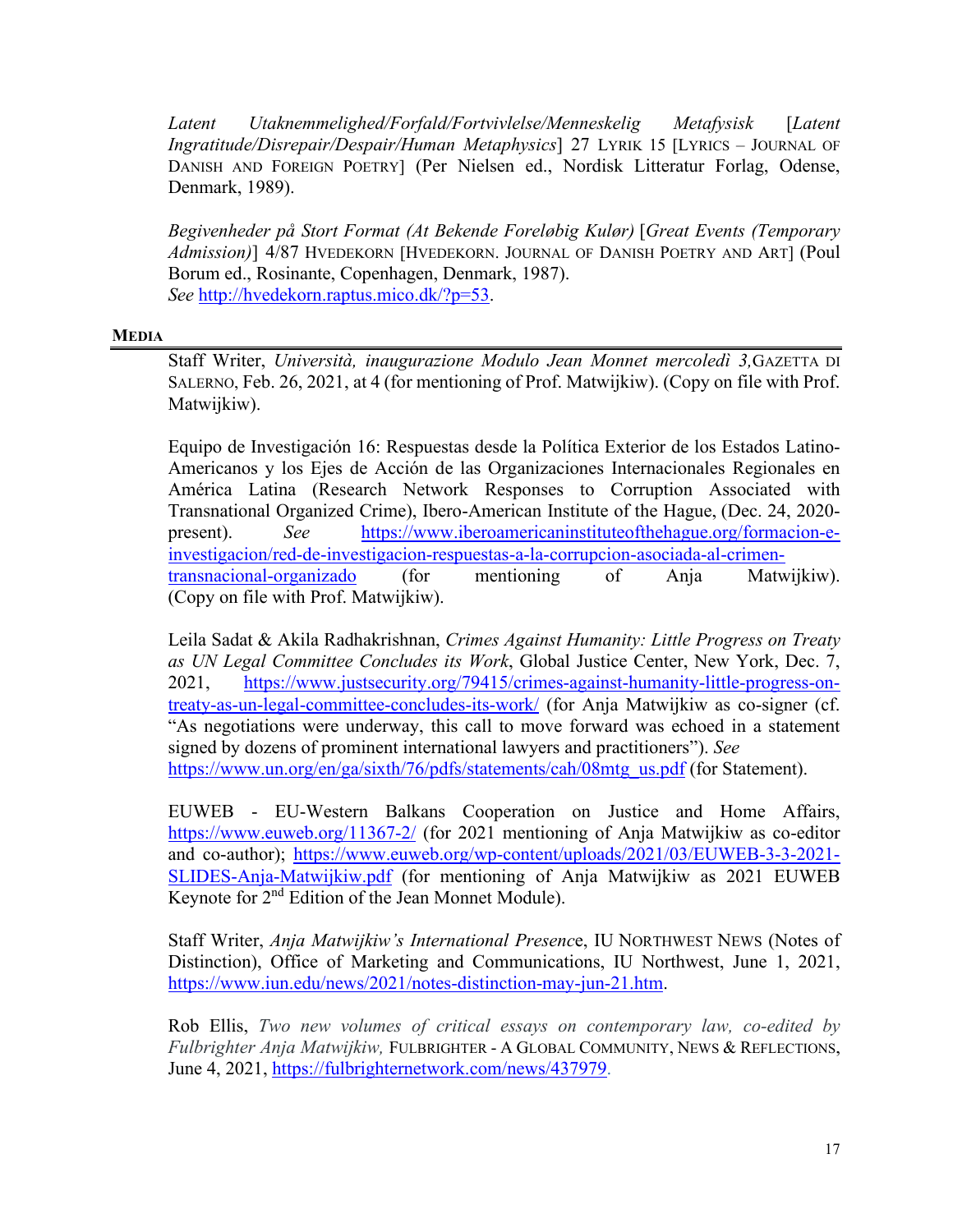Megan Miller, *Exploring Identity. Professor Anja Matwijkiw Brings her Fulbright Experience to the Classroom: Expert in Human Rights Takes an Interdisciplinary Approach to Sharing Research with Students*, INSIDEIUN: NEWS FOR THE IU NORTHWEST COMMUNITY, April 30, 2021, [https://www.iun.edu/inside-iun/newsletters/2021/apr-](https://www.iun.edu/inside-iun/newsletters/2021/apr-21.html)[21.html.](https://www.iun.edu/inside-iun/newsletters/2021/apr-21.html)

Amy Lavalley, *National Reports of People Cheating to Get COVID-19 Vaccine Don't Reflect Local Health Care Setting, Officials say*, POST-TRIBUNE, Feb. 26, 2021[,https://www.chicagotribune.com/suburbs/post-tribune/ct-ptb-covid-vaccine](https://www.chicagotribune.com/suburbs/post-tribune/ct-ptb-covid-vaccine-cheaters-st-0228-20210226-cpszpgbzove4hjkbypnxapisl4-story.html)[cheaters-st-0228-20210226-cpszpgbzove4hjkbypnxapisl4-story.html.](https://www.chicagotribune.com/suburbs/post-tribune/ct-ptb-covid-vaccine-cheaters-st-0228-20210226-cpszpgbzove4hjkbypnxapisl4-story.html)

PortalOkoHr, *Održan hibridni tečaj 'Međunarodni kazneni progon teških gospodarskih kaznenih djela protiv okoliša'*, Inter-University Centre Dubrovnik, Nov. 7, 2020, at [http://www.portaloko.hr/clanak/odrzan-hibridni-tecaj-medunarodni-kazneni-progon](http://www.portaloko.hr/clanak/odrzan-hibridni-tecaj-medunarodni-kazneni-progon-teskih-gospodarskih-kaznenih-djela-protiv-okolisa/0/111576/)[teskih-gospodarskih-kaznenih-djela-protiv-okolisa/0/111576/.](http://www.portaloko.hr/clanak/odrzan-hibridni-tecaj-medunarodni-kazneni-progon-teskih-gospodarskih-kaznenih-djela-protiv-okolisa/0/111576/)

Report on the Scientific, Didactic and Research Activities of the  $1<sup>st</sup>$  Edition of the Jean Monnet Module *EU-Western Balkans: Cooperation on Justice and Home Affairs* - EUWEB, at 3.1 and 3.2.3 (for Anja Matwijkiw's 2020 EUWEB activities), [https://www.euweb.org/wp-content/uploads/2020/08/ReportEUWEB-Activities](https://www.euweb.org/wp-content/uploads/2020/08/ReportEUWEB-Activities-convertito.pdf)[convertito.pdf.](https://www.euweb.org/wp-content/uploads/2020/08/ReportEUWEB-Activities-convertito.pdf)

14 ILLYRIUS – INTERNATIONAL SCIENTIFIC REVIEW (I-2020), at XXI (for Anja Matwijkiw's 2020 EUWEB activities and outputs), http://eprints.ugd.edu.mk/24423/1/contents %20ILLYRIUS International Scientific Re [view.pdf.](http://eprints.ugd.edu.mk/24423/1/contents_%20ILLYRIUS_International_Scientific_Review.pdf)

Staff Writer, *Matwijkiw Noted for Publications*, IU NORTHWEST NEWS, Notes of Distinction, Sept. 17, 2020, [https://www.iun.edu/news/2020/notes-distinction-sept-20.htm.](https://www.iun.edu/news/2020/notes-distinction-sept-20.htm)

Raoul Wallenberg Institute of Human Rights and Humanitarian Law, *Year in Review - 2019*, <https://rwi.lu.se/2020/06/highlights-of-2019/> at 53 (also copy on file with Prof. Matwijkiw).

Anja Matwijkiw, *COVID-19: Illiberal Restrictions May Become Too Liberal*, Raoul Wallenberg Institute of Human Rights and Humanitarian Law, publication for "COVID-19 & Human Rights" (Online Essay Collection/Archive; (contribution invited by Radu Mares), Apr. 21, 2020,<https://rwi.lu.se/2020/04/covid-19-illiberal-restrictions/> (also copy on file with Prof. Matwijkiw).

*Anja Matwijkiw, From Crowds to Social Distancing in Sweden,* THE #IUNSTRONG MOVEMENT! (published (with text and 5 pictures) on social media channels during the COVID-19 pandemic), Office of Marketing and Communications, IU Northwest, April 2020, [https://staging.iun.edu/\\_dev/selena/index.htm;](https://staging.iun.edu/_dev/selena/index.htm) [https://www.facebook.com/login/?next=https%3A%2F%2Fwww.facebook.com%2F8066](https://www.facebook.com/login/?next=https%3A%2F%2Fwww.facebook.com%2F8066828755%2Fposts%2Fsocial-distancing-in-sweden-prof-anja-matwijkiw-is-currently-serving-as-a-fulbri%2F10158539571193756%2F)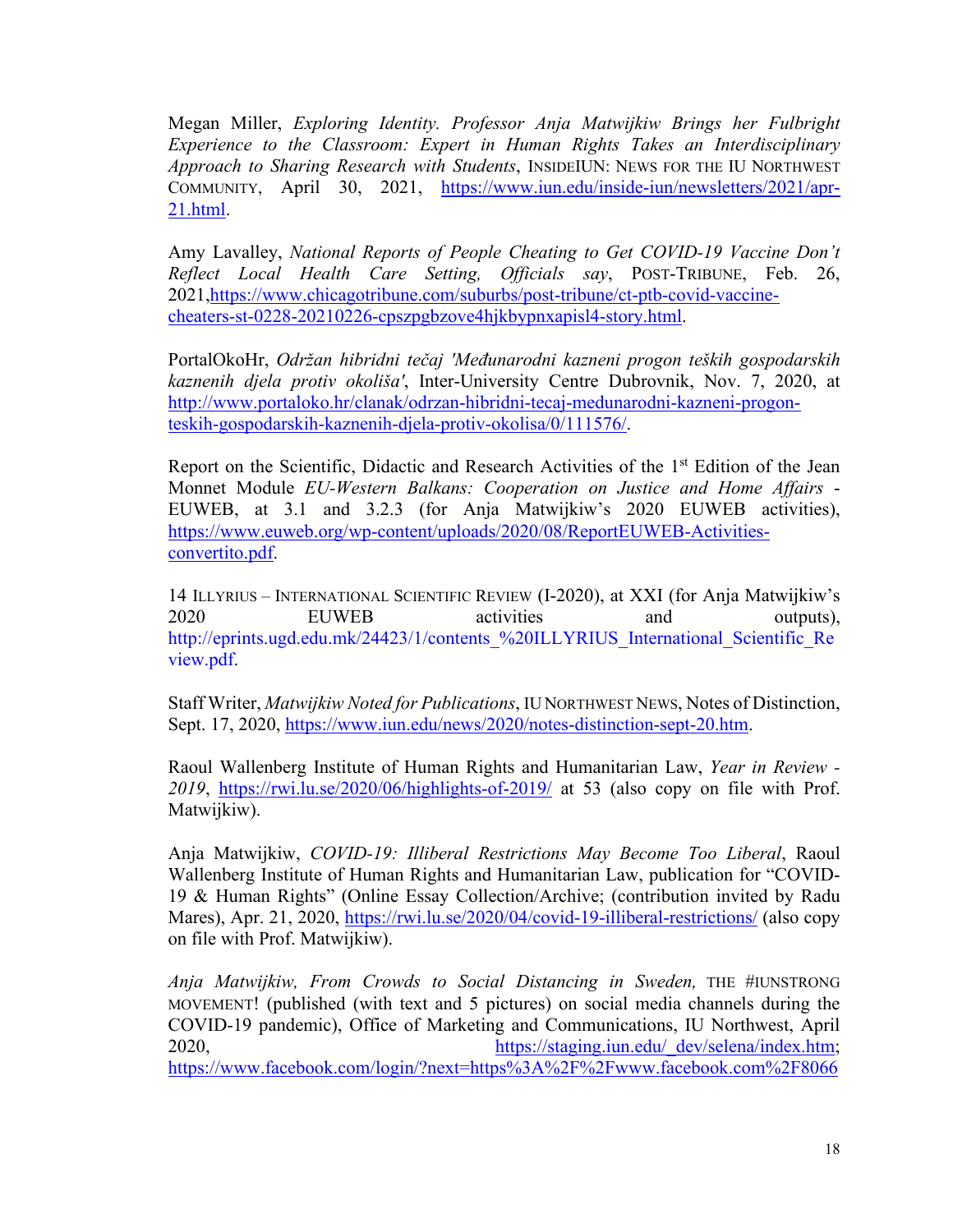[828755%2Fposts%2Fsocial-distancing-in-sweden-prof-anja-matwijkiw-is-currently](https://www.facebook.com/login/?next=https%3A%2F%2Fwww.facebook.com%2F8066828755%2Fposts%2Fsocial-distancing-in-sweden-prof-anja-matwijkiw-is-currently-serving-as-a-fulbri%2F10158539571193756%2F)[serving-as-a-fulbri%2F10158539571193756%2F.](https://www.facebook.com/login/?next=https%3A%2F%2Fwww.facebook.com%2F8066828755%2Fposts%2Fsocial-distancing-in-sweden-prof-anja-matwijkiw-is-currently-serving-as-a-fulbri%2F10158539571193756%2F)

*Dr. Anja Matwijkiw: A U.S. Fulbright Distinguished Chair of Public International Law*  (interview), Raoul Wallenberg Institute of Human Rights and Humanitarian Law, Feb. 20, 2020, [https://rwi.lu.se/2020/02/dr-anja-matijkiw-a-u-s-fulbright-distinguished-chair-of](https://rwi.lu.se/2020/02/dr-anja-matijkiw-a-u-s-fulbright-distinguished-chair-of-public-international-law/)[public-international-law/](https://rwi.lu.se/2020/02/dr-anja-matijkiw-a-u-s-fulbright-distinguished-chair-of-public-international-law/) (also on file with Prof. Matwijkiw).

*Anja Matwijkiw, The Dangers of the Obvious but Often Disregarded Details in the International Criminal Law Demarcation Debate: Norm-Integration and the Triple-Thesis 'Argument,' Raoul Wallenberg Institute of Human Rights and Humanitarian Law Publications – Series on Guest Researcher Publications – with video abstract* by Jamie Bowd (Communication Officer) and Christina Geijer (Head of Communications), Raoul Wallenberg Institute of Human Rights and Humanitarian Law, 2020,

[https://rwi.lu.se/publications/the-dangers-of-the-obvious-but-often-disregarded-details-in](https://rwi.lu.se/publications/the-dangers-of-the-obvious-but-often-disregarded-details-in-the-international-criminal-law/)[the-international-criminal-law/](https://rwi.lu.se/publications/the-dangers-of-the-obvious-but-often-disregarded-details-in-the-international-criminal-law/) (also on file with Prof. Matwijkiw).

Staff Writer, *Idag hade vi besök av Anja Matwijkiw*, Romskt Informations- och Kunskapscenter [Roma Information and Knowledge Centre (RIKC), Arbetsmarknads- och socialförvaltningen [Labour Market and Social Services Department], Malmö Stad [Malmö Municipality]**,** Mar. 4, 2020 (social media/Facebook mentioning of Prof. Matwijkiw) [Matwijkiw & RIKC 2020](https://www.facebook.com/RIKC-Romskt-informations-och-kunskapscenter-282939498535540/?ref=aymt_homepage_panel&eid=ARANfqeMYKKX8tHoTOkkZcH3qx8aRuVx0OvV75YvyHAx2w6hxu6uNaOQ6geXyzuWEYmtR1jCR92SeMt0) (also on file with Prof. Matwijkiw).

Staff Writer, *International Accolades for Anja Matwijkiw*, IU NORTHWEST NEWS (NOTES OF DISTINCTION), Oct. 4, 2019, [https://www.iun.edu/news/2019/notes-distinction-oct-19.htm.](https://www.iun.edu/news/2019/notes-distinction-oct-19.htm)

Staff, Writer, *Fulbright Distinguished Chair (Anja Matwijkiw)*, INSIDE IUN: NEWS FOR THE IU NORTHWEST COMMUNITY, Apr. 9, 2019, [https://www.iun.edu/inside-iun/newsletters/2019/apr-19.html.](https://www.iun.edu/inside-iun/newsletters/2019/apr-19.html)

Erika Rose, *IU Northwest ethics, human rights professor heading to Sweden as Fulbright Scholar: Named Distinguished Chair of Public International Law, Anja Matwijkiw will spend 2019-20 academic year teaching, conducting research abroad*, IU NORTHWEST NEWS, Apr. 2, 2019, [https://www.iun.edu/news/2019/fulbright-anja-matwijkiw.htm.](https://www.iun.edu/news/2019/fulbright-anja-matwijkiw.htm)

Erika Rose, *Notes of Distinction, Campus Accolades – Anja Matwijkiw*, Indiana University Northwest Office of Marketing and Communications Media, Mar. 7, 2018, [http://iun.edu/news/2018/notes-distinction-march-2018.htm.](http://iun.edu/news/2018/notes-distinction-march-2018.htm)

LuAnn Franklin, *IUN conference honors 70th anniversary of Nuremberg doctors' trial of late 1940s*, *in* THE (NWI) TIMES (with photos by Tony V. Martin), Dec. 8, 2017, [http://www.nwitimes.com/news/local/iun-conference-honors-th-anniversary-of](http://www.nwitimes.com/news/local/iun-conference-honors-th-anniversary-of-nuremberg-doctors-trials-of/article_9d845e3c-ccb2-5ee7-a865-ff81df3d7cc7.html)[nuremberg-doctors-trials-of/article\\_9d845e3c-ccb2-5ee7-a865-ff81df3d7cc7.html.](http://www.nwitimes.com/news/local/iun-conference-honors-th-anniversary-of-nuremberg-doctors-trials-of/article_9d845e3c-ccb2-5ee7-a865-ff81df3d7cc7.html)

Staff Writer, *Notes of Distinction – Anja Matwijkiw*, IU NORTHWEST NEWS, Dec. 19, 2017, [https://www.iun.edu/news/2017/notes-distinction-dec-2017.htm.](https://www.iun.edu/news/2017/notes-distinction-dec-2017.htm)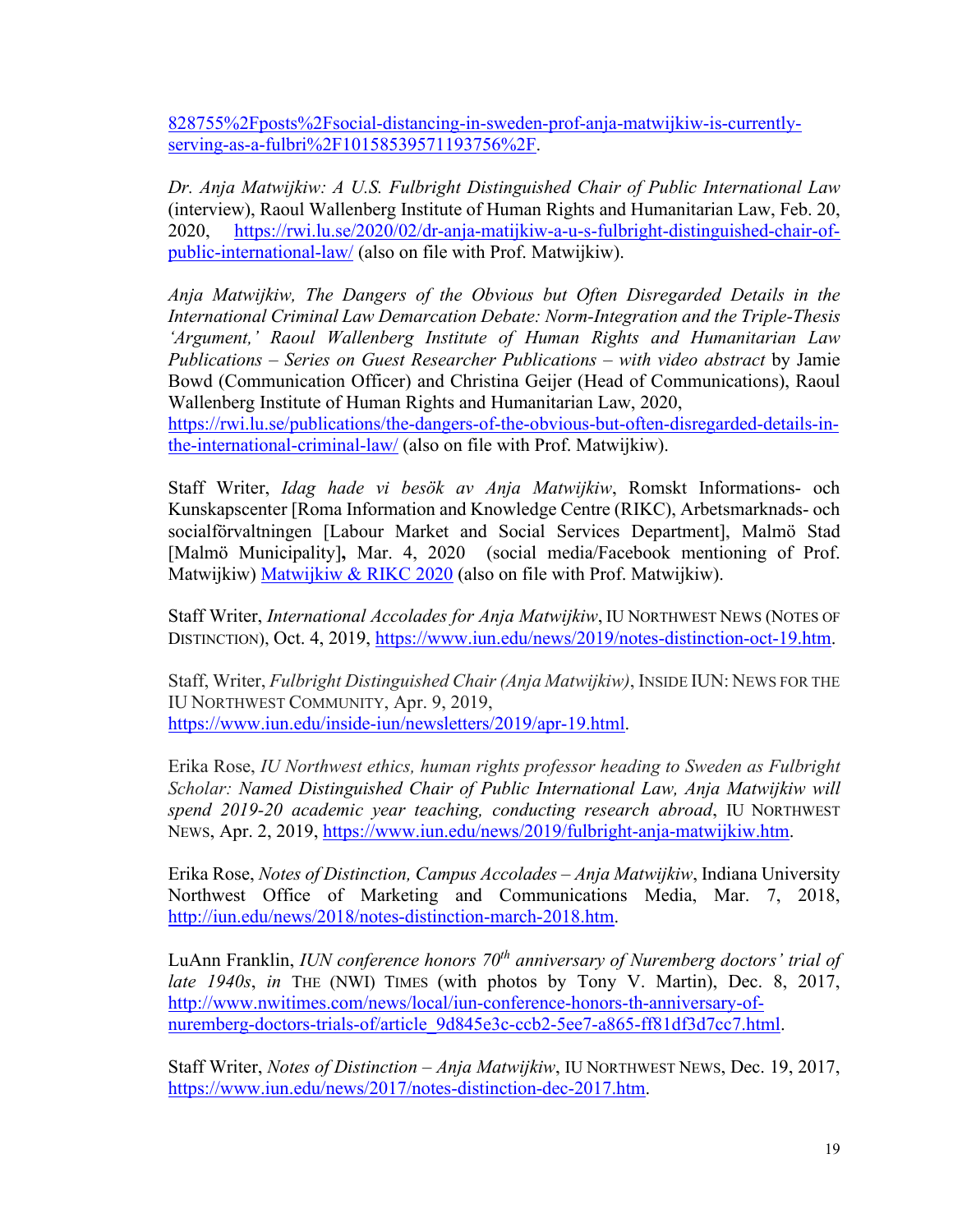Alexis Morales, Interview with Joseph Wszolek (mentions Anja Matwijkiw's contribution to ethics in local government), Indiana University Bicentennial Oral History Project, IU Libraries University Archives, Bloomington (Nov. 21, 2017), [https://oralhistory.iu.edu/collections/123/collection\\_resources/17250.](https://oralhistory.iu.edu/collections/123/collection_resources/17250)

Erika C. Rose, *Matwijkiw chosen to succeed 'founding father' of international criminal law and justice of ISJ editorial board*, *in* INSIDE IU NORTHWEST (with photo provided by Office of Marketing and Communications), Nov. 8, 2017, [http://www.iun.edu/news/2017/notes-distinction-nov-17.htm.](http://www.iun.edu/news/2017/notes-distinction-nov-17.htm)

Lauren Leone-Cross, *Should Physician-Assisted Deaths Be an Option for the Terminally Ill in Northwest Indiana? in* THE (NWI) TIMES, Oct. 20, 2017, [http://www.nwitimes.com/news/local/lake/should-physician-assisted-deaths-be-an](http://www.nwitimes.com/news/local/lake/should-physician-assisted-deaths-be-an-option-for-the-terminally/article_b9657a0b-8d2c-5f1c-93fe-e573efe7267a.html)[option-for-the-terminally/article\\_b9657a0b-8d2c-5f1c-93fe-e573efe7267a.html.](http://www.nwitimes.com/news/local/lake/should-physician-assisted-deaths-be-an-option-for-the-terminally/article_b9657a0b-8d2c-5f1c-93fe-e573efe7267a.html)

Janet Burn, *GOP Law Forces Doctors to Plug 'Abortion Reversal,' Disclose It's Unproven to Work*, *in* WOMEN@FORBES, Mar. 9, 2017, [https://www.forbes.com/sites/janetwburns/2017/03/09/gop-law-forces-doctors-to-plug](https://www.forbes.com/sites/janetwburns/2017/03/09/gop-law-forces-doctors-to-plug-abortion-reversal-disclose-that-its-unproven/#340d8b3d1913)[abortion-reversal-disclose-that-its-unproven/#340d8b3d1913.](https://www.forbes.com/sites/janetwburns/2017/03/09/gop-law-forces-doctors-to-plug-abortion-reversal-disclose-that-its-unproven/#340d8b3d1913)

Becky Jacobs, *'Abortion reversal' bill passes House, but concerns linger*, *in* CHICAGO TRIBUNE/POST-TRIBUNE, Mar. 1, 2017, [http://www.chicagotribune.com/suburbs/post](http://www.chicagotribune.com/suburbs/post-tribune/news/ct-ptb-abortion-bill-reactions-st-0302-20170301-story.html)[tribune/news/ct-ptb-abortion-bill-reactions-st-0302-20170301-story.html.](http://www.chicagotribune.com/suburbs/post-tribune/news/ct-ptb-abortion-bill-reactions-st-0302-20170301-story.html)

6 BIOETHICAL VOICES: NEWSLETTER OF THE UNESCO CHAIR IN BIOETHICS, HAIFA (2016), at 103*,* [http://www.volgmed.ru/uploads/files/2017-4/68939-newsletter\\_](http://www.volgmed.ru/uploads/files/2017-4/68939-newsletter_-_september_2016.pdf) september 2016.pdf.

Staff Writer, *Notes of Distinction – Anja Matwijkiw*, *in* IU NORTHWEST NEWS, May 18, 2016, [https://www.iun.edu/news/2016/notes-distinction-june-16.htm.](https://www.iun.edu/news/2016/notes-distinction-june-16.htm)

Staff Writer, *Notes of Distinction – Anja Matwijkiw*, *in* IU NORTHWEST NEWS, Feb. 22, 2016, [https://www.iun.edu/news/2016/mar-16-notes-distinction.htm.](https://www.iun.edu/news/2016/mar-16-notes-distinction.htm)

Giles Bruce, *NWI Health Care Providers Deal with Ethical Decisions, in* THE (NWI) TIMES, Oct. 21, 2016, [http://www.nwitimes.com/niche/gethealthy/health-care/nwi-health-care](http://www.nwitimes.com/niche/gethealthy/health-care/nwi-health-care-providers-deal-with-ethical-decisions/article_b704e6cd-4b7f-5b83-9595-320d277fa75c.html)[providers-deal-with-ethical-decisions/article\\_b704e6cd-4b7f-5b83-9595-](http://www.nwitimes.com/niche/gethealthy/health-care/nwi-health-care-providers-deal-with-ethical-decisions/article_b704e6cd-4b7f-5b83-9595-320d277fa75c.html) [320d277fa75c.html.](http://www.nwitimes.com/niche/gethealthy/health-care/nwi-health-care-providers-deal-with-ethical-decisions/article_b704e6cd-4b7f-5b83-9595-320d277fa75c.html)

Erika C. Rose, *Anja Matwijkiw Achieves Highest Honor in Field, in* IU NORTHWEST NEWS (with photo by Dominick Lopez), June 29, 2015, [https://www.iun.edu/news/2015/anja](https://www.iun.edu/news/2015/anja-matwijkiw.htm)[matwijkiw.htm.](https://www.iun.edu/news/2015/anja-matwijkiw.htm)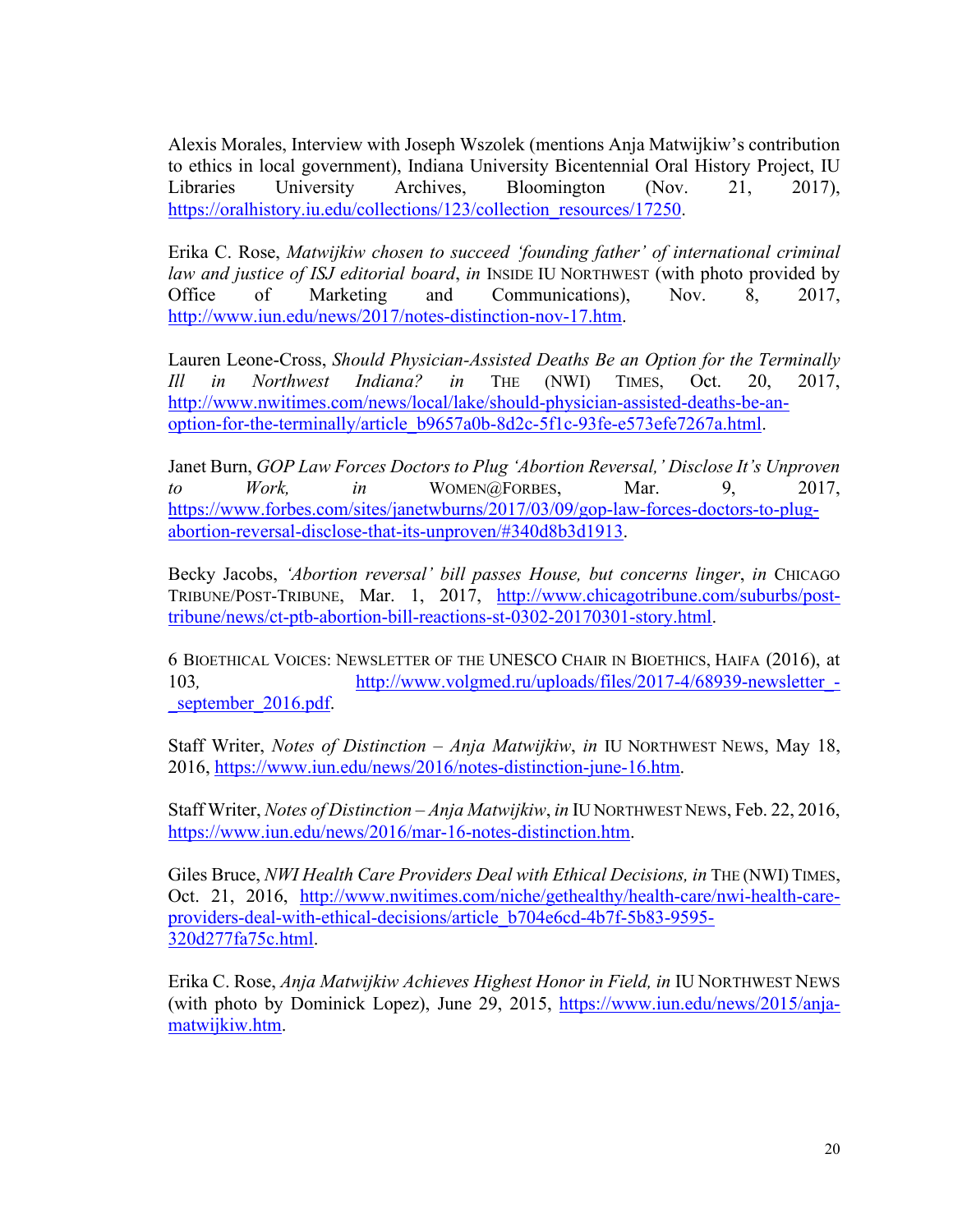Staff Writer, *Nine IU Northwest employees recently honored with tenure or promotion*, IU NORTHWEST NEWS, June 29, 2015, [https://www.iun.edu/news/2015/notes-distinction-jul-](https://www.iun.edu/news/2015/notes-distinction-jul-15.htm)[15.htm.](https://www.iun.edu/news/2015/notes-distinction-jul-15.htm)

Staff Writer, *IU Northwest's Amnesty International Club to celebrate 'Eye on the Arab World' Week March 26-28*, IU NORTHWEST NEWS, Mar. 20, 2013, [https://www.iun.edu/news/2013/amnesty-international-event.htm.](https://www.iun.edu/news/2013/amnesty-international-event.htm)

*Justice Without Borders Is Justice for All, in* NORTHWEST PHOENIX, Apr. 8, 2009, at front page, 4.

Charlene Stout*, Promoting Ethics in Local Government by Acting Together,* NEWS YOU CAN USE (Town of Munster), Aug. 2009, [https://www.munster.org/egov/documents/1249490538\\_606597.pdf.](https://www.munster.org/egov/documents/1249490538_606597.pdf)

*Region Has Entered Ethics Era, in* THE (NORTHWEST INDIANA) TIMES, Dec. 9, 2007, at Sunday Forum, G2. (Invited Guest Commentary).

*IUN Educators Earn Recognition and Awards, in* POST-TRIBUNE, May 11, 2007, at E2.

*Council Members Don't Show for Ethics Training*, THE TIMES, Apr. 28, 2007, at A7.

*Three Towns Are Moving Forward on Ethics Initiative, in* THE TIMES, Mar. 26, 2007, at A8.

Carrie Frank & Dinna Jaber, *Conference Brings Ethics Closer, in* NORTHWEST NEWS, Jan. Issue, 2007, at 4-5.

*Highland Reappoints Ethics Panelists, in THE TIMES, Dec. 30, 2006, at News Desk Online.* 

*The Art of Ethics, in* NORTHWEST PHOENIX, Dec. 6, 2006, at front page, 9.

*Ethics Overhaul a Hard Sell in Region: Curbing Corruption by Government Officials May Not Convert Many, in* (WEST LAKE) POST-TRIBUNE, Nov. 14, 2006, at A5.

*Professor Helping Give NWI a Lesson in Ethics, in THE TIMES (HAMMOND AND RIDGE* EDITION), Nov. 13, 2006, at A7.

*Conference Looks at Public Ethics in NWI, in* (CROWN-POINT/LOWELL) POST-TRIBUNE, Nov. 10, 2006, at B2.

Bill Dolan, *Ethical Leadership: It's Easier Said than Done in the Region, in* THE (NORTHWEST INDIANA) TIMES, Dec. 11, 2005, Sunday Forum, at front page.

Bill Dolan, *Local Push Toward Ethics Could Inspire New Group of Leaders, in* THE NORTHWEST INDIANA TIMES.COM, Dec. 11, 2005.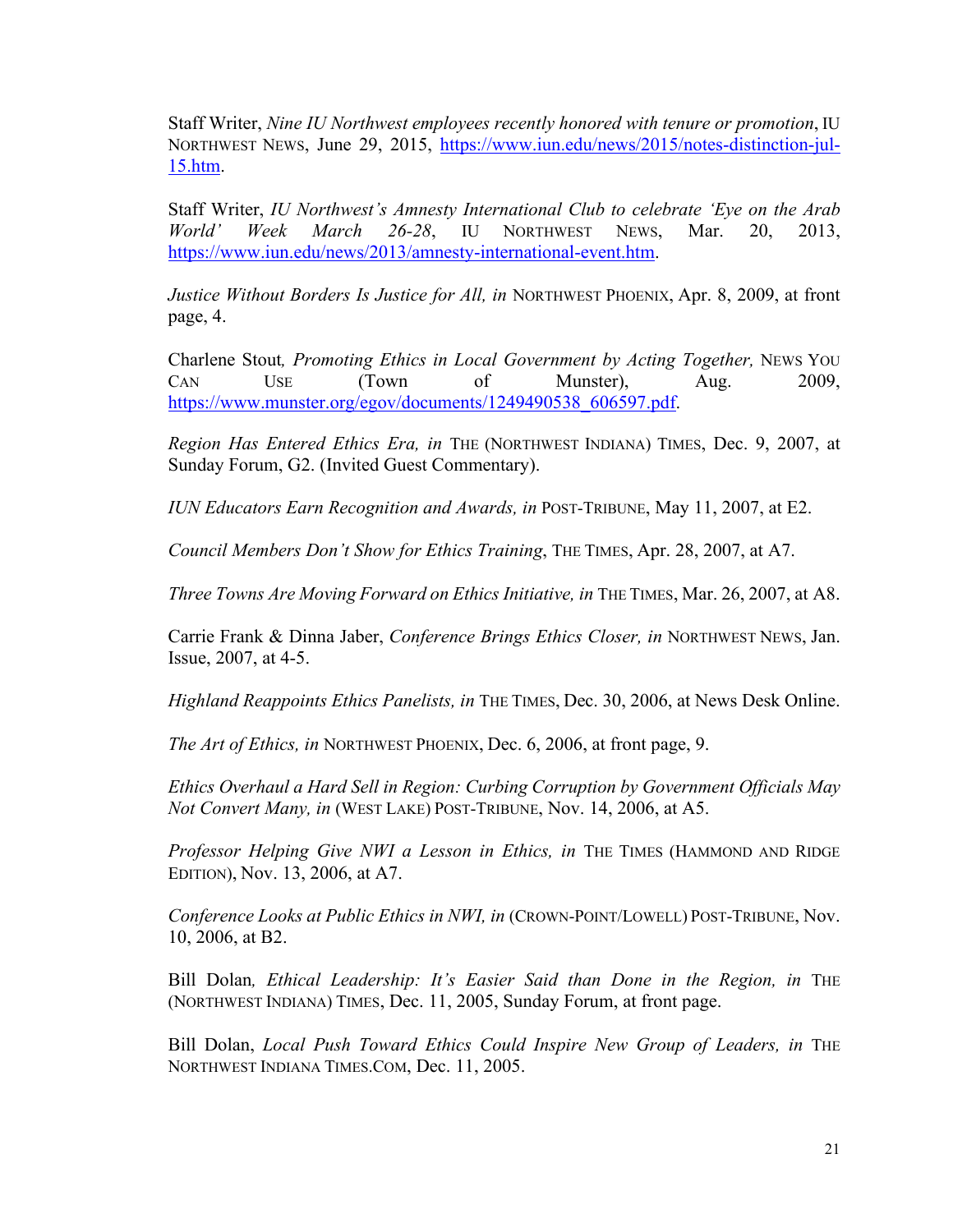Steel Shavings, Calumet Regional Archives (Matwijkiw, Anja), XL, 117, 123, 170, 197, 270, [https://cra.sitehost.iu.edu/steel\\_shavings/nameindexM.shtml.](https://cra.sitehost.iu.edu/steel_shavings/nameindexM.shtml)

*Scholars at Risk Network, Human Rights and the Difference between Justice and Injustice, in* NORTHWEST PHOENIX, Nov. 3, 2004, at front page, 7.

*På Vagt for "De Anderledes" [Defending "The Different Ones"]*, *in* 28 SØNDAG, July 10, 2000 (Den.), at 15.

Ulrik Jensen, *Ny bog af FMP, in* SYDSJÆLLANDS TIDENDE, Oct. 14, 1998 (Den.), at 6 (with photo of book editor).

Henning Gøtz, *En anderledes filosofibog fra Stuby, in* NÆSTVED TIDENDE, Oct. 14, 1998 (Den.), at 4.

*Anja Matwijkiw. En Kvindelig Kierkegaard [Anja Matwijkiw. A Female Kierkegaard]*, *in* 1 SØNDAG, Dec. 27, 1997 (Den.), at 39 (interview with Ulla Borchenius and photo by Bjørn Jacobsen).

*Kvinder Er da Også Filosofer [Women Are Philosophers Too*], *in* BERLINGSKE TIDENDE, Jan. 12, 1996 (Den.), at 4 (feature article with a drawing by Jens Hage).

*Cambridge Old and New*, *in* 3 ANGLO-DANIA, Aug. 1992 (Eng.), at 14 (with a picture provided by the Anglo-Danish Society).

*The Oxford and Cambridge Poetry Anthology, in* VARSITY, Feb. 28, 1992 (Eng.), at 11. *De Findes! [They Exist!]in* 1/20 UNIVERSITETSAVISEN,Jan. 1992 (Den.), at 4 (interview with Henrik Egede).

## **WORK IN PROGRESS**

U.S. Working Group, *US Regulative Measures and Prospects for Enhanced Effectiveness of International Cooperation in Latin America: The fight Against Corruption as Associated with Transnational Organized Crime (TOC) research outcome for consideration with a view to publication* (Hector Olasolo ed., Tirant lo Blanch Publisher). (Invited Contribution).

- Deliverable of Research Programme 70593/ Research Project 70817 co-financed by the Colombian Ministry of Science and Technology (Minciencias) and co-executed by Universidad del Rosario (Colombia) and Pontificia Universidad Javeriana (Colombia).
- Co-Investigator and Chair of the U.S. Working Group.

PHILOSOPHICAL CONTRIBUTIONS TO INTERNATIONAL CRIMINAL LAW (Anja Matwijkiw & Bronik Matwijkiw eds., Brill-Nijhoff (under contract)).

*Introduction*, for special issue paperback version entitled BETWEEN PHILOSOPHY AND INTERNATIONAL CRIMINAL LAW: EXAMPLES OF INTERDISCIPLINARY APPROACHES (Anja Matwijkiw & Bronik Matwijkiw, slated for 2022 publication (published online in 2021)).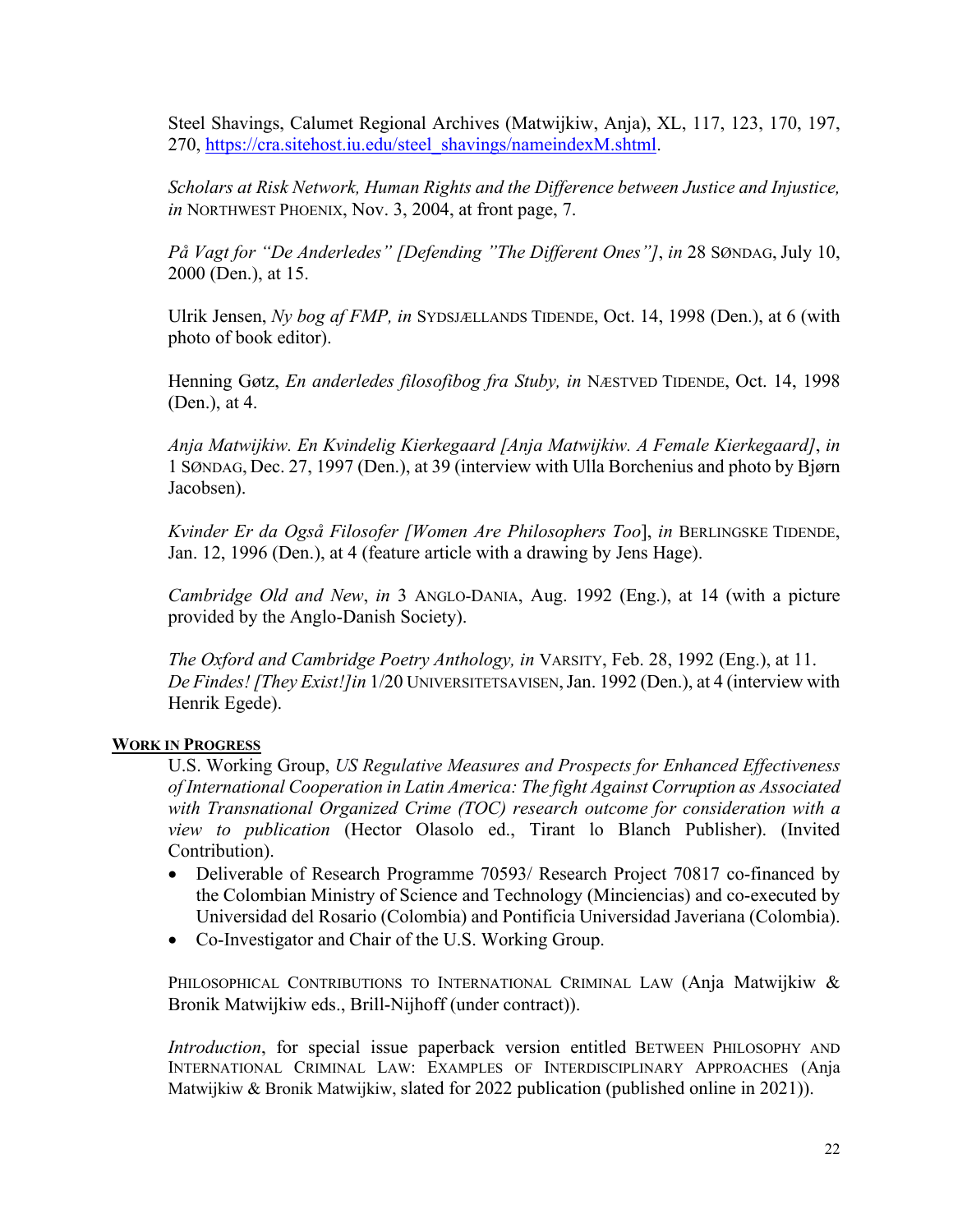### **EDITOR AND REVIEWER (A list of Reviews, Legal Maxims,** *etc.* **on File with Professor Matwijkiw)**

#### **EDITORIAL BOARD**

JOURNAL OF INTERNATIONAL CRIMINAL LAW (JICL), Hague Center for International Law & Investment (HCILI), 2019-present.

• Publishes in English and Persian. *See* [https://www.jicl.ir/journal/editorial.board.](https://www.jicl.ir/journal/editorial.board)

#### **EDITORIAL BOARD & INTERNATIONAL ADVISORY BOARD**

INTERNATIONAL STUDIES JOURNAL (INT'L STUD. J.) – *Dialogue for Peace and Human Rights* (ISJ), Tehran, Iran & U.S. *et al*, 2017-present.

• Replaced M. Cherif Bassiouni (letter on file with Prof. Matwijkiw). *See* [http://isj.ir/En/index.php/groups/editorial-board.](http://isj.ir/En/index.php/groups/editorial-board)

#### **EDITORIAL BOARD**

GLOBAL COMMUNITY YEARBOOK OF INTERNATIONAL LAW AND JURISPRUDENCE, Oxford University Press, New York (2015-present). *See* [http://www.globalcommunityyearbook.org/about-editors.php.](http://www.globalcommunityyearbook.org/about-editors.php)

#### **EDITORIAL BOARD**

INTERNATIONAL CRIMINAL LAW REVIEW, Brill-Nijhoff, Leiden, the Netherlands (2011 present).

*See* [https://brill.com/view/journals/icla/icla-overview.xml?contents=About.](https://brill.com/view/journals/icla/icla-overview.xml?contents=About)

## **EDITORIAL BOARD**

STUDIES IN INTERNATIONAL CRIMINAL LAW (BOOK SERIES), Brill-Nijhoff, Leiden, the Netherlands (2000-present).

*See* [https://brill.com/view/serial/SICL?contents=about.](https://brill.com/view/serial/SICL?contents=about)

## **SPECIAL EXPERT CONTRIBUTIONS TO BOOK SERIES & JOURNALS**

Co-facilitated the inclusion of "a cross-disciplinary and interdisciplinary academic forum" as well as the emphasis on "ethical and historical research on international criminal law and justice" for Brill's 2020 launching of the new STUDIES IN INTERNATIONAL CRIMINAL LAW (Series), 2020.

Co-facilitated the introduction of "Legal Philosophy and Ethics" as a category for GLOBAL COMMUNITY YILJ, 2018.

Special OUP recognition for contributions to interdisciplinary research (e.g., *The Unapologetic Integration of Ethics: Stakeholder Realignments in the Light of Global Law and Shared Governance Doctrine; Bahrain Anno 2017: Peace or Regime Change? The Ongoing Human Rights Dilemma and the Ethics Pillar as a Measurement*), 2021.

*See* Giuliana Ziccardi Capaldo, *Facing the Crisis of Global Governance – GCYILJ's Twentieth Anniversary at the Intersection of Continuity and Dynamic Progress* [Editorial], 20 GLOBAL COMMUNITY YILJ 2021, at 5, 8-10.

## **INTERNATIONAL EXPERT EVALUATOR/CONSULTANT (International Law)**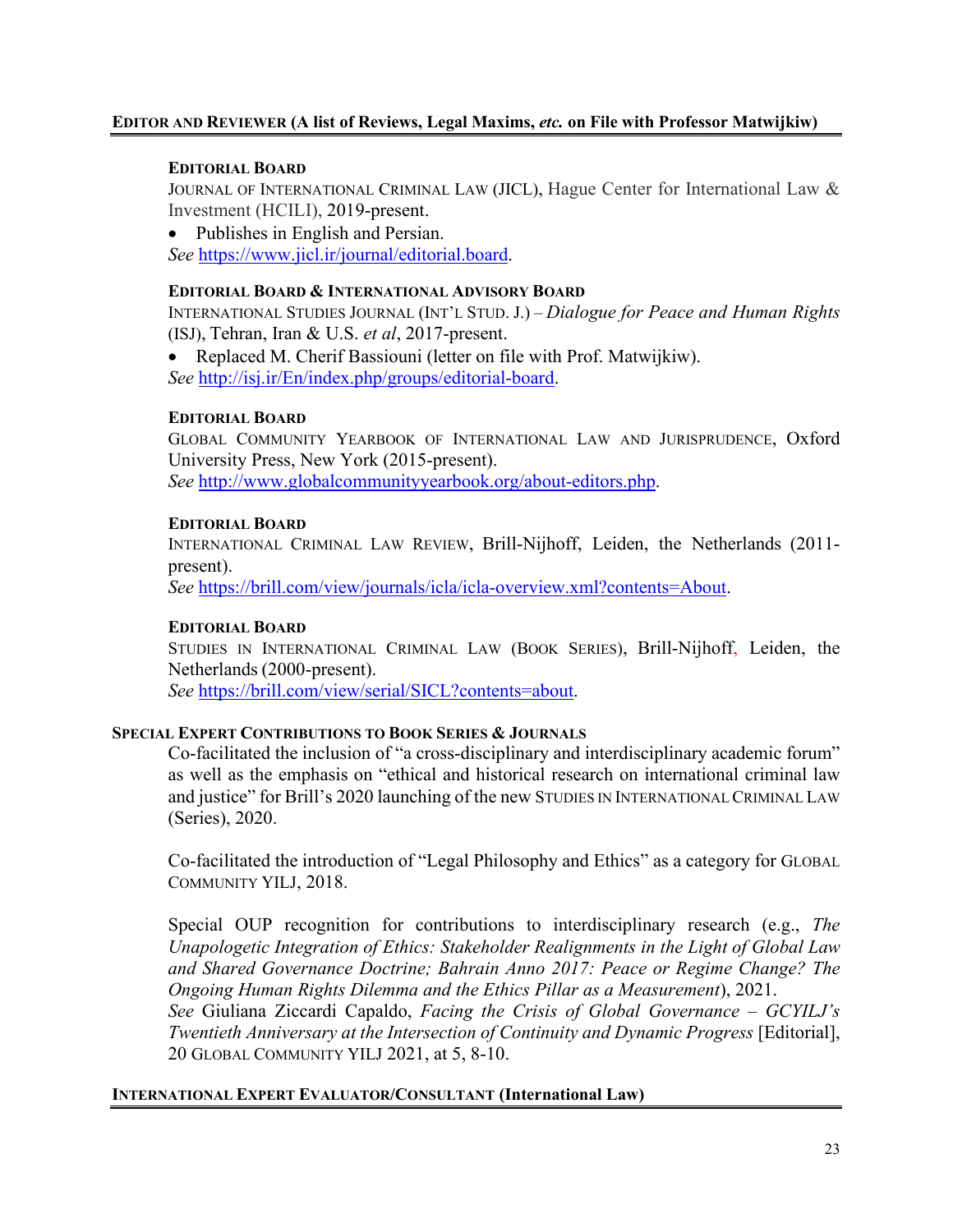Expert's Evaluation No. 801017, Executive Government Agency of The National Science Centre (Narodowe Centrum Nauki – NCN), Krakow, Poland, Apr. 6, 2019 (date of submission), https://osf.opi.org.pl/app/adm/start.do?changeLang=en [project "Methods of implementation of international norms into domestic substantive criminal law. Dogmatic and theoretical analysis"; registration no. 2018/31/D/HS5/01689, NCN panel HS5]. (By invitation from the NCN's Expert Reviewers' Office and administered by Magdalena Liszka [\(magdalena.liszka@ncn.gov.pl\)](mailto:magdalena.liszka@ncn.gov.pl), Expert Reviewers' Documentation Officer for NCN [\(www.ncn.gov.pl\)](http://www.ncn.gov.pl/).

#### **TRANSNATIONAL & INTERNATIONAL DOCUMENTS (Application of Research in Rights Instruments)**

THE LEXINGTON PRINCIPLES ON THE RIGHTS OF DETAINEES, 2009.

This cites (at 36) Anja Matwijkiw & Willie Mack, *Making Sense of the Right to Truth in Educational Ethics: Toward a Theory and Practice that Protect the Fundamental Interests of Adolescent Students*.

*See* http://law2.wlu.edu/deptimages/The%20Lexington%20Principles%20Project/ Lexingtonprinciples09.pdf.

About the document: THE LEXINGTON PRINCIPLES ON THE RIGHTS OF DETAINEES, www.lexingtonprinciples.org, contains international due process principles, which are the outcome of interdisciplinary collaboration under the auspices of Washington and Lee University School of Law.

THE NUREMBERG DECLARATION ON PEACE AND JUSTICE, 2008.

This cites (in the pre-draft) Anja Matwijkiw, *A Philosophical Perspective on Rights, Accountability and Post-Conflict Justice. - Setting up the Premises* for "a philosophical position" on amnesties.

*See* KAI AMBOS ET AL,BUILDING A FUTURE ON PEACE AND JUSTICE: STUDIES ON TRANSITIONAL JUSTICE, PEACE AND DEVELOPMENT (THE NUREMBERG DECLARATION ON PEACE AND JUSTICE), Springer-Verlag, Berlin, Heidelberg, Germany, 2009 (ISBN: 978-3-540-85753-2), at 61 n.260, 92.

About the document: THE NUREMBERG DECLARATION ON PEACE AND JUSTICE, http://www.peace-justice-conference.info/declaration.a, was declared by "the Permanent Representation of Finland, Germany and Jordan to the United Nations" in 2008 (at 541).

## **LEGAL ADVOCACY ORGANIZATIONS (Inclusion of Research for Reform Purposes)**

The SD Institute of Law (SDIL) ("leading independent organization in Iran producing scholarly work to clarify, modernize, and otherwise improve the Iranian legal system" (Vahid Eshtiagh, President).

• Examples include, *inter alia*, Anja Matwijkiw: *Introduction: On the Philosophy of International Criminal Law*) and *The No Impunity Policy in International Criminal Law: Justice versus Revenge*

*See* http://sdil.ac.ir/index.aspx?pid=10560.

*See also* http://www.sdil.org/newindex.aspx?pid=99&ArticleID=186926&title= International%20Criminal%20Law%20Review.

#### **INTERNATIONAL ORGANIZATIONS (Inclusion of Research for Awareness-Raising)**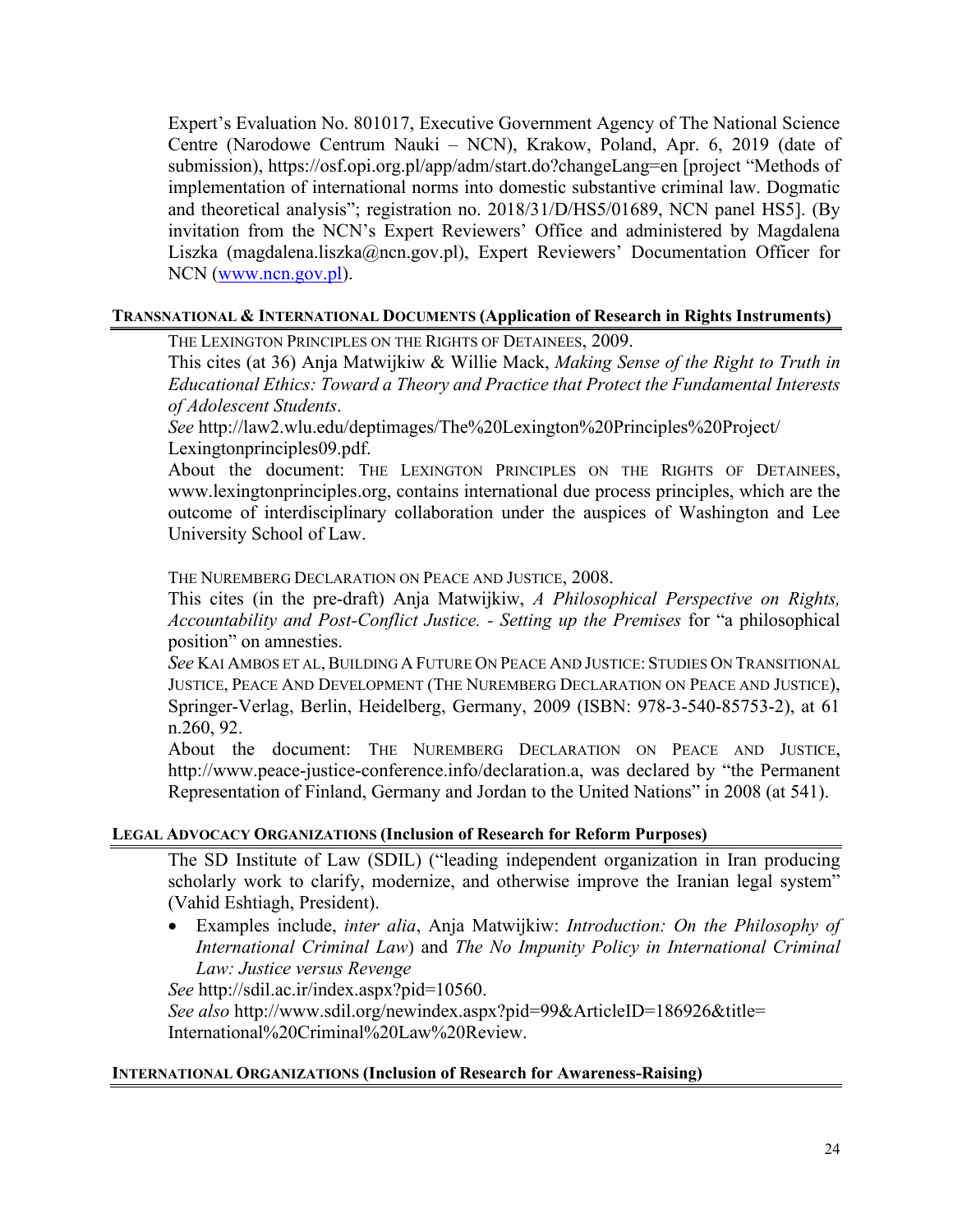MÉDECINS SANS FRONTIÈRES, *The Practical Guide to Humanitarian Law* (presenting (in English, Arabic, French, and Russian) the rules of humanitarian law applicable to the protection and assistance of victims of conflicts and crisis in accessible and reader-friendly alphabetical entries)

• Lists Anja Matwijkiw, *A Philosophical Perspective on Rights, Accountability, and Post-Conflict Justice: - Setting up the Premises* as an expert source on the following areas: "impunity, judicial guarantees, non-applicability of statutory limitations, responsibility, universal jurisdiction, war crimes/crimes against humanity"

*See* <https://guide-humanitarian-law.org/content/article/3/amnesties/> (also on file with Prof. Matwijkiw).

## **INTERNATIONAL COURTS & TRIBUNALS (Inclusion of Research for Legal Professionals (Judges,** *etc***.))**

International Criminal Court (ICC), the Legal Tools, administered (for the ICC) by the Centre of International Law Research and Policy.

*See* International Criminal Court, https://www.legal-tools.org/en/browse/record/23025b/.

The Peace Palace: Home of the Permanent Court of Arbitration, the International Court of Justice, The Hague Academy of International Law and the Peace Palace Library, The Hague, Legal Capitol of the world and the International City of Peace and Justice

*See* Peace Palace Library. The International Law Library, [https://ppl.cbs.oclc.org/cbs/DB=2.1/SET=1/TTL=6/CMD?ACT=SRCHA&IKT=1004&S](https://ppl.cbs.oclc.org/cbs/DB=2.1/SET=1/TTL=6/CMD?ACT=SRCHA&IKT=1004&SRT=LST_Ya&TRM=matwijkiw) [RT=LST\\_Ya&TRM=matwijkiw.](https://ppl.cbs.oclc.org/cbs/DB=2.1/SET=1/TTL=6/CMD?ACT=SRCHA&IKT=1004&SRT=LST_Ya&TRM=matwijkiw)

UNITED NATIONS JURIDICAL YEARBOOK, The Codification Division, Office of Legal Affairs: "Pursuant to [resolution 1814 \(XVII\)](http://legal.un.org/docs/?symbol=A/RES/1814(XVII)) of 18 December 1962, the General Assembly requested the Secretary-General to publish a juridical yearbook which would include certain documentary materials of a legal character concerning the United Nations and related intergovernmental organizations as presented in an outline annexed to the resolution."

*See* [http://legal.un.org/unjuridicalyearbook/;](http://legal.un.org/unjuridicalyearbook/) UNITED NATIONS JURIDICAL YEARBOOK (2013) (42. Chambridge of the Transitional Transitional Justice),  $\frac{1}{2}$  Justice),  $\frac{1}{2}$ 

[http://legal.un.org/unjuridicalyearbook/dtSearch/Search\\_Forms/dtSearch.html,](http://legal.un.org/unjuridicalyearbook/dtSearch/Search_Forms/dtSearch.html)

at 490 for Anja Matwijkiw & Bronik Matwijkiw, *Post-Conflict Justice: Legal Doctrine, General Jurisprudence, and Stakeholder Frameworks.*

United Nations Library, Geneva, Switzerland.

*See Bibliographie Mensuelle*, Issue 300 (for Anja Matwijkiw & Bronik Matwijkiw, *A Modern Perspective on International Criminal Law: Accountability as a Meta-Right*),

Legal and Reference Library of the International Criminal Tribunal for Rwanda (ICTR). (Copy on file with Prof. Matwijkiw).

## **RESEARCH ADOPTED IN PEER-TAUGHT & HIGH-LEVEL COURSES**

*Bahrain Anno 2017: Peace or Regime Change? The Ongoing Human Rights Dilemma and the Ethics Pillar as a Measurement*, 17 GLOBAL COMMUNITY YILJ 131-146 (co-authored) (Giuliana Ziccardi Capaldo gen. ed., Oxford University Press, New York, USA, 2018).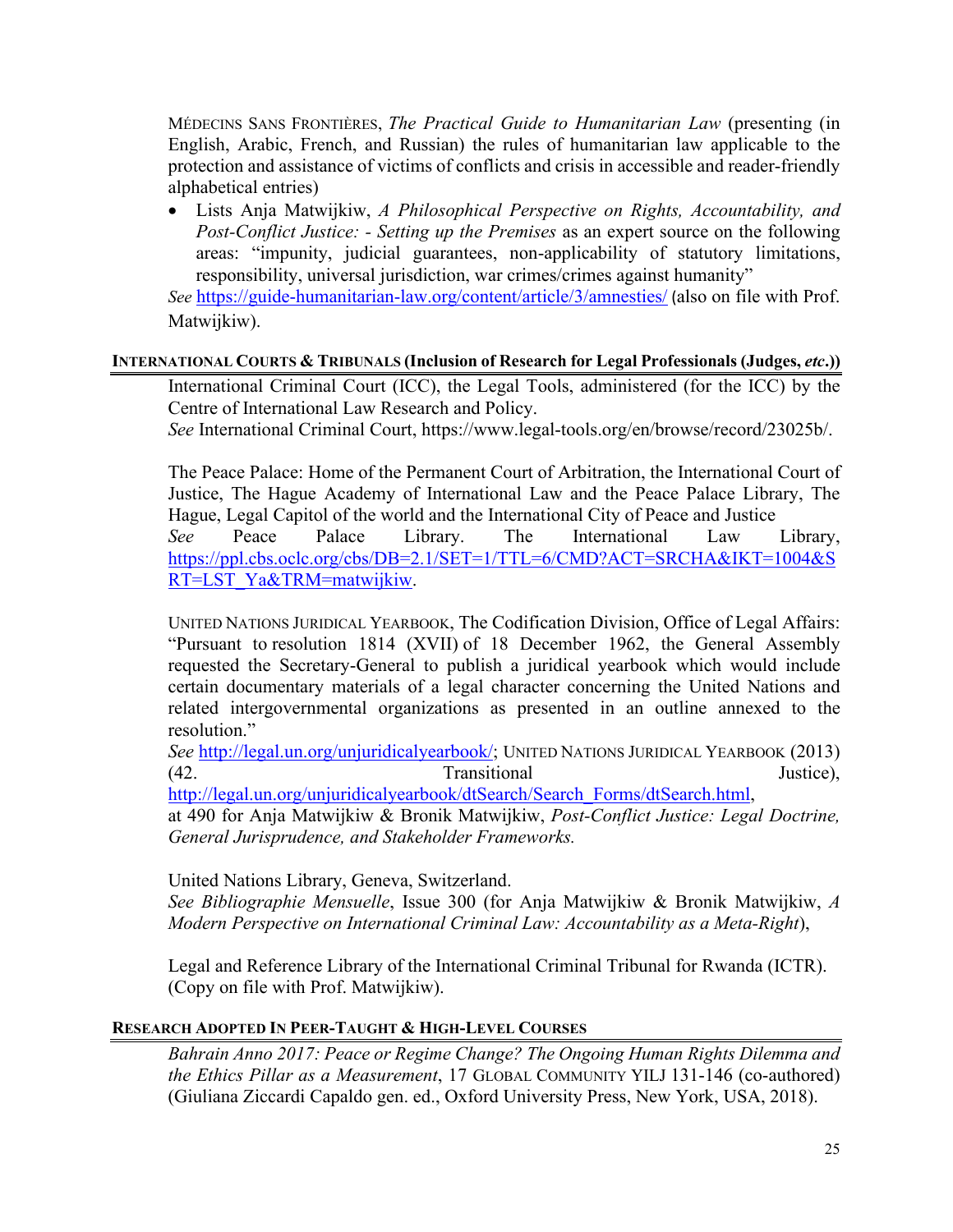- The article, co-authored with Bronik Matwijkiw, was the basis for the joint research paper/lecture entitled *Bahrain*, *M. Cherif Basssiouni's Approach, Stakeholder Jurisprudence Reponses, and Learning Lessons about Post-Conflict Justice and Peacebuilding.*
- The paper/lecture was adopted for the EU Internal and External Security, Advanced Seminar in EU Criminal Law and Policy, 5<sup>th</sup> International Spring Course (EU Substantive Criminal Law and the Protection of Victims) "mostly for Croatian and international students in their advanced years of LL.B or LL.M studies, as well as doctoral students," April 8-12, 2019, Max Planck Institute for Foreign and International Criminal Law & Faculty of Law, University of Zagreb (organizers), Inter-University Centre of Dubrovnik (venue), Croatia.

*See* [https://www.iuc.hr/course-details.php?id=1170.](https://www.iuc.hr/course-details.php?id=1170) *See also* [https://criminallaw.science/sites/default/files/events/140319%20IUC-Dubrovnik-](https://criminallaw.science/sites/default/files/events/140319%20IUC-Dubrovnik-EU-Internal-and-External-Security_final.pdf)[EU-Internal-and-External-Security\\_final.pdf](https://criminallaw.science/sites/default/files/events/140319%20IUC-Dubrovnik-EU-Internal-and-External-Security_final.pdf)*.*

Post-Conflict Justice: Legal Doctrine, General Jurisprudence, and Stakeholder *Frameworks, in* GLOBAL TRENDS: LAW, POLICY & JUSTICE 345-370 (Anna Oriolo, Anna Vigorito *et al* eds., Oceana/Oxford University Press, New York, USA, 2013).

- The chapter was adopted by M. Cherif Bassiouni for the purpose of teaching the International Institute of Higher Studies in Criminal Sciences' (ISISC) 13<sup>th</sup> Specialization Course on International Criminal law, entitled *The Future of International Criminal Law in the Era of Globalization,* ISISC, Siracusa, Italy, 2013. The relevant course was sponsored by the John Hopkins University *et al*.
- *See* www.isisc.org /portal/index.php?option=com\_content&view=category&id=46&Item id=79 (also letter on file with Prof. Matwijkiw).

*A Philosophical Perspective on Rights, Accountability and Post-Conflict Justice. - Setting up the Premises, in* POST-CONFLICT JUSTICE 155-199 (M. Cherif Bassiouni ed., Transnational Publishers, Ardsley, New York, 2002).

• The chapter formed part of Visiting Professor and Iraq UN Ambassador Feisal Amin Rasoul Istrabadi's syllabus for his course *Transitional Justice in Iraq*, taught at Indiana University Maurer School of Law-Bloomington, 2007.

*See* [http://www.law.indiana.edu/front/special/20070521\\_istrabadi.shtml](http://www.law.indiana.edu/front/special/20070521_istrabadi.shtml) (also copy on file with prof. Matwijkiw).

## **CITATIONS:**

## **MAJOR RESEARCH STUDIES, RESEARCH PUBLICATIONS & DOCTORAL, J.D., M.A. & B.A. THESES**

UPON REQUEST, A LIST OF CITATIONS FOR DIFFERENT CATEGORIES MAY BE PROVIDED BY PROF. MATWIJKIW.

## **PRESENTATIONS (\*Open to the Public)**

*Law as an Instrument: Gender-Specific and Other Illiberal Restrictions*, IU Northwest (for Prof. Tanice Foltz Gender Inequality course SOC-S 413/32558 & WGS-W 400), January 27, 2022.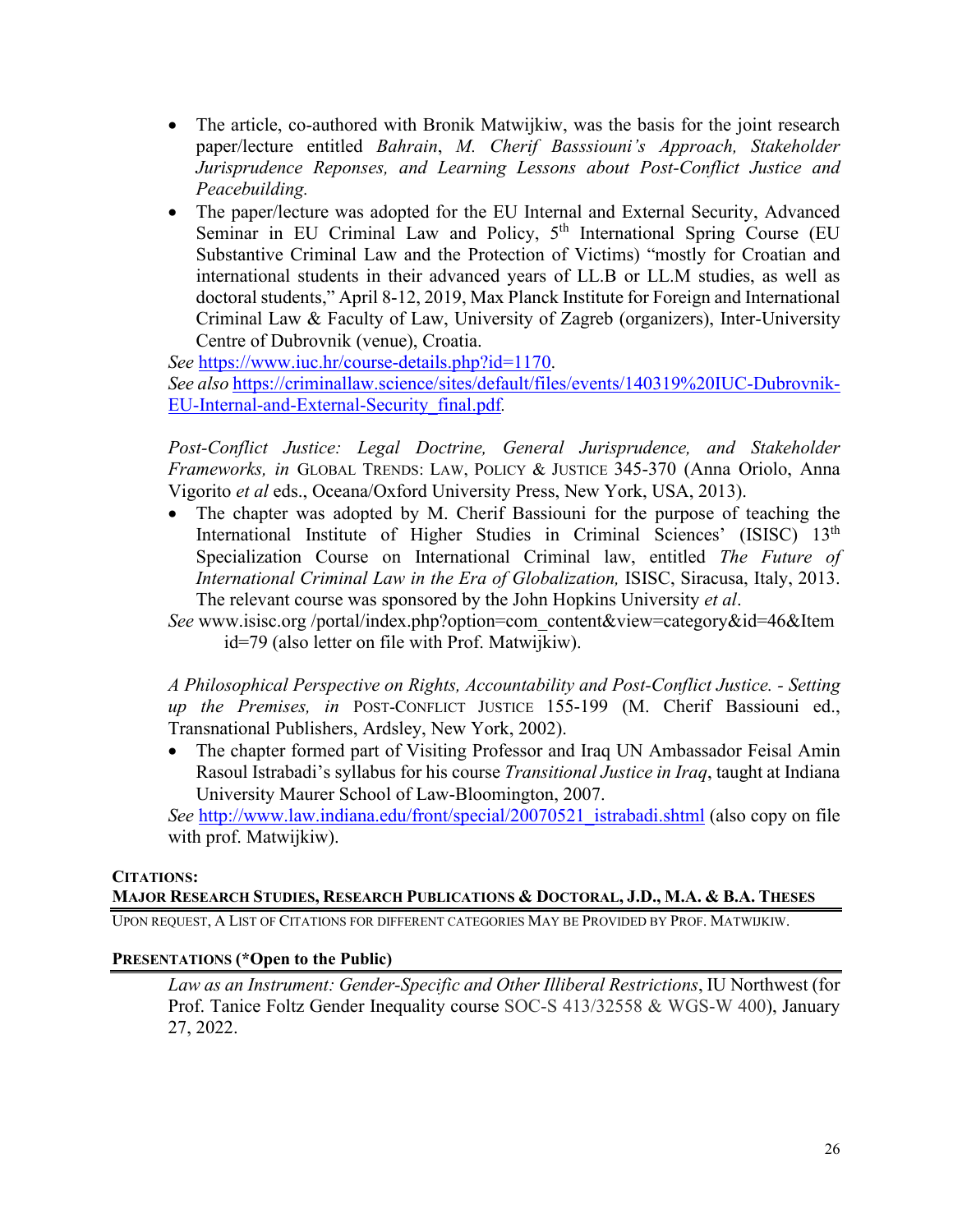*\*A Case of Danish Values: Islamic Headscarves,* II Annual IU Northwest Celebration of Faculty Research, Creativity and Innovation Program (CFP)*,* Office of Academic Affairs, IU Northwest, March 19, 2021.

- CPF is a "part of the Bicentennial Celebration of the Founding of Indiana University".
- Recording at youtube, [https://www.youtube.com/watch?v=VJKHgN1twQw.](https://www.youtube.com/watch?v=VJKHgN1twQw)

*See* Staff Writer, *Building a Tradition of Stand-Out Research*, IU NORTHWEST NEWS, Mar. 25, 2021, [https://www.iun.edu/news/2021/faculty-research.htm.](https://www.iun.edu/news/2021/faculty-research.htm)

*EU Western Balkans Cooperation and Protection of Fundamental Human Rights: Philosophical Stakeholder Remarks [About Values],* the Jean Monnet EUWEB Module 2nd Edition's Inaugural Conference, Department of Legal Sciences (Law School), University of Salerno, Italy, March 3, 2021. [Invited Keynote].

• Received "Certificate of Recognition as Keynote Speaker" issued by the Module Leader Professor Teresa Russo.

*See* [https://www.euweb.org/wp-content/uploads/2021/03/EUWEB-3-3-2021-SLIDES-](https://www.euweb.org/wp-content/uploads/2021/03/EUWEB-3-3-2021-SLIDES-Anja-Matwijkiw.pdf)[Anja-Matwijkiw.pdf.](https://www.euweb.org/wp-content/uploads/2021/03/EUWEB-3-3-2021-SLIDES-Anja-Matwijkiw.pdf)

*See also* [http://www.unisa.it/unisa-rescue-page/dettaglio/id/529/module/87/row/5518/eu](http://www.unisa.it/unisa-rescue-page/dettaglio/id/529/module/87/row/5518/eu-western-balkans-cooperation-on-justice-and-home-affairs)[western-balkans-cooperation-on-justice-and-home-affairs.](http://www.unisa.it/unisa-rescue-page/dettaglio/id/529/module/87/row/5518/eu-western-balkans-cooperation-on-justice-and-home-affairs)

*American Legal Process Theory (ALPT) and Limits to (the ICC's) Litigation: Appropriateness, Jus Cogens Norms and Basic (Human) Rights,* Faculty of Law & Political Sciences, Allameh Tabataba'i University (ATU), Tehran, Iran, July 13, 2020.

- Co-sponsored by The Hague Center for International Law and Investment (HCILI) & Iranian Association of International Criminal Law.
- Received a "Certificate of Presentation" from Dr. Heybatollah Najandi-Manesh (Director of HCILI) & Dr. Mohammad Ali Ardebili (Head of IAICL). *See* [https://en.atu.ac.ir/?fkeyid=&siteid=2&pageid=4340.](https://en.atu.ac.ir/?fkeyid=&siteid=2&pageid=4340)

*Rights Bias, International Law and General Rights Theory - One More Obstruction for Protection of Economic/Social/Cultural Rights,* Nov. 2, 2020, Inter-University Centre of Dubrovnik, Croatia (co-organized by the Max Planck Institute for Foreign and International Criminal Law, Freiburg, Germany; Faculty of Law, Zagreb University, Croatia, and the European Court of Human Rights, Strasbourg, France). (Invited Lecturer). *See* [https://iuc.hr/programme/1374.](https://iuc.hr/programme/1374)

*The Burqa Ban: A National Perspective,* Roundtable: "The Legal '*Burqa* Ban' Trend: Criminalizing the Trivial or Separating National and International Law?" Raoul Wallenberg Institute of Human Rights and Humanitarian Law (RWI), May 21-22, 2020.

• Co-sponsored by the Swedish Fulbright Commission & The Jean Monnet Module: EU-Western Balkans Cooperation on Justice and Home Affairs.

*See* 14 ILLYRIUS – INTERNATIONAL SCIENTIFIC REVIEW (I-2020), at XXI, http://eprints.ugd.edu.mk/24423/1/contents %20ILLYRIUS International Scientific Re [view.pdf.](http://eprints.ugd.edu.mk/24423/1/contents_%20ILLYRIUS_International_Scientific_Review.pdf)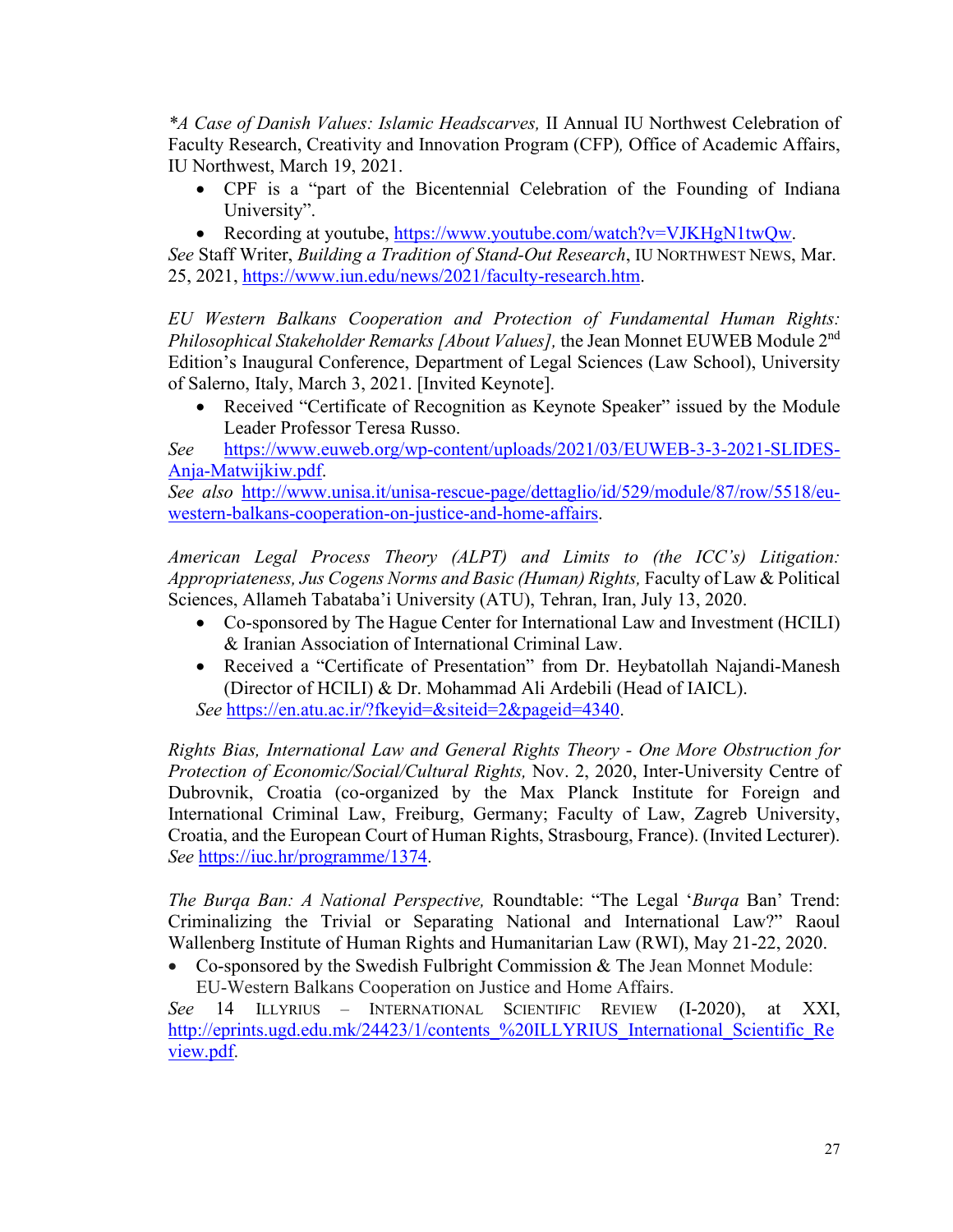*Homing in on the Legal "Burqa Ban' Trend*, inter-departmental *colloquium*, Raoul Wallenberg Institute of Human Rights and Humanitarian Law & Gender Studies, Lund University, Sweden, March 19, 2020.

Research and Education Department Annual Meeting (presentation of projects for research collaboration), Raoul Wallenberg Institute of Human Rights and Humanitarian Law (RWI), Dag Hammarskjöld's Backåkra, Skåne and Lund, Sweden, Oct. 14-16, 2019.

*The Legal Burqa Ban Trend: Criminalizing the Trivial or Separating National and International Law?* Danish Institute of International Studies (DIIS), May 23 (expert workshop), June 14, 2019 (author presentation for joint research project (monograph edited by Anna Oriolo and Anja Matwijkiw)).

*Reflections on the Danish "Burqa Ban:" A Collaborative Research Project* (with Bronik Matwijkiw), The Indiana University's Bicentennial Inter-Campus Philosophy Conference, Kelley Center, Indiana University-Kokomo, 30 March 2019.

*Bahrain, M. Cherif Basssiouni's Approach and Learning Lessons about Post-Conflict Justice and Peacebuilding* (Anja Matwijkiw/Bronik Matwijkiw), Inter-University Centre of Dubrovnik, Croatia, April 11, 2019. *See* [https://iuc.hr/programme/1038.](https://iuc.hr/programme/1038)

*\*Women's Human Rights and Liberal Thought,* Hass Birky Women's Center, Indiana University Northwest, March 29, 2018.

*The Kingdom of Denmark and "The Law of Jante:" From Sandemose's Formalism to No Solidarity Responses in International Relations*, Department of Humanities, Lewis College of Human Sciences, Illinois Institute of Technology, Chicago, March 9, 2018.

• The paper was posted on http://mypages.iit.edu/~schmaus/colloquium/index.html

*\*Om Forholdet Mellem Kunst og Samfund: Æstetikken fra et Historisk Materialistisk Synspunkt* (*On the Relationship between Art and Society: Aesthetics and Historical Materialis)*], followed by "Kunst og Marxisme. - En discussion på dansk" ("Art and Marxism – A discussion in Danish"), Kongegaarden, Center for Art and Music, organized by Korsør Kunstforeining (Finn Mikkelsen, Chair), Korsør, Denmark, December 28, 2017.

*\*A Tribute to M. Cherif Bassiouni: "Father of Modern International Criminal Law,"* The Nuremberg Doctors' Trial: 70 Years After (one-day conference), Bergland Auditorium in the Savannah Center, IU Northwest, December 7, 2017.

*\*Medical Aid in Dying,* UNESCO World Bioethics Day 2017: Equality, Justice and Equity*,* Bergland Auditorium in the Savannah Center, IU Northwest, October 19, 2017 (panel with Bev Hmurovic, President of *Compassion and Choices* (IN) and Dan Lowery, former President of Calumet College of St. Joseph).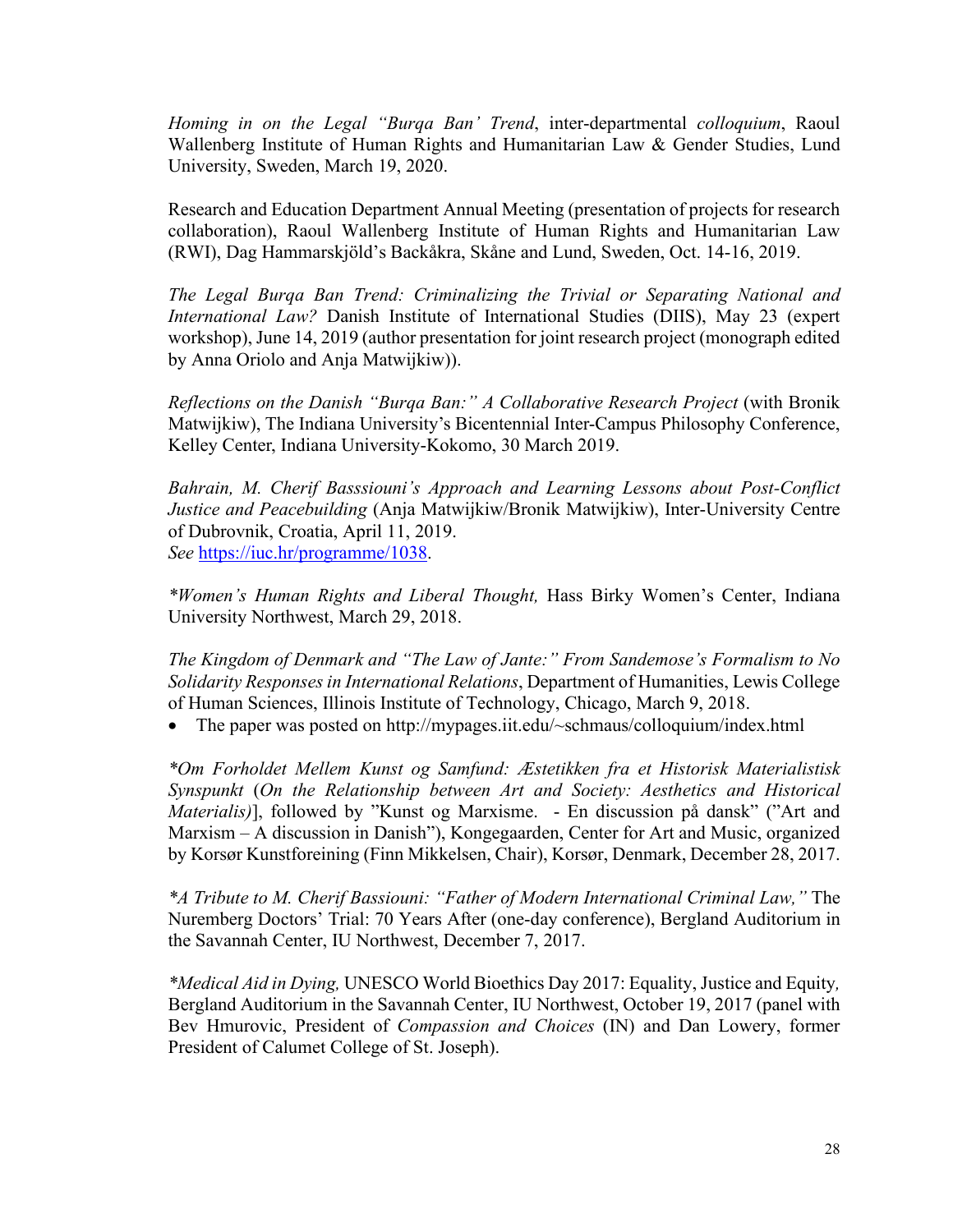*Bahrain: Activist Jurisprudence and Post-Conflict Strategies and Measures*, Danish Institute of International Studies (DIIS), Denmark, August 7, 2017; expert workshop on Bahrain (moved from February 14, 2017).

*Bioethical Human Rights*, "UNESCO World Bioethics Day: Bioethics and Vulnerable Populations," Bergland Auditorium in the Savannah Center, Indiana University Northwest (sponsored by the Office of the Chancellor, University Advancement and External Affairs, IU School of Medicine, and with Professor Mark A. Rodwin, Suffolk University Law School as keynote speaker), October 19, 2016.

• The conference was mentioned by UNESCO. *See*  http://www.volgmed.ru/uploads/files/2017-4/68939-newsletter\_ september 2016.pdf.

*Thoughts on Foundational Elements: The Path to BioLaw* (paper), August 24, 2016, Copenhagen Law School, Denmark (also author meeting on special issue for INTERNATIONAL CRIMINAL LAW REVIEW, August 19).

*\*Museer og Værdier. Det Udvidede Museumsbegreb (Museums and Values. The Extended Museum Concept)* (paper), North Gallery*,* August 19, 2016. Copenhagen, Denmark.

*Marxism and Feminism: A Logical Leap or A Contemporary Exaggeration*, Department of Humanities, Lewis College of Human Sciences, Illinois Institute of Technology, Chicago, November 20, 2015.

• The paper was posted by IIT, mypages.iit.edu/~schmaus/colloquium/matwijkiw.docx.

*Class Struggle and Gender Issues*, 86th Annual Meeting of the Indiana Academy of the Social Sciences, University of Evansville, Indiana, USA (Panel Session: Gender), October 9, 2015.

*The Law of Jante*, AMINTAPHIL's 25<sup>th</sup> biennial conference (Topic: "Immigration and Citizenship"), Chapman University, Orange, California, October 9-12, 2014.

*An Interdisciplinary Encounter: Philosophy and International Criminal Law*, iCourts – The Danish National Research Foundation's Centre of Excellence for International Courts, Copenhagen Law School, Denmark, July 14, 2014.

*CSR: Law and Policy Expectations*, Danish Institute for International Studies, Copenhagen, Denmark, October 28, 2013.

*Idealist and Pragmatic Stakeholder Responses to International Law,* Danish Institute for International Studies/Danish Institute for Human Rights, Copenhagen, Denmark, December 20, 2012.

*The Stakeholder Trend in Human Rights: From Analysis to Implication, Danish Institute* for International Studies/Danish Institute for Human Rights, Copenhagen, Denmark, May 7, 2012.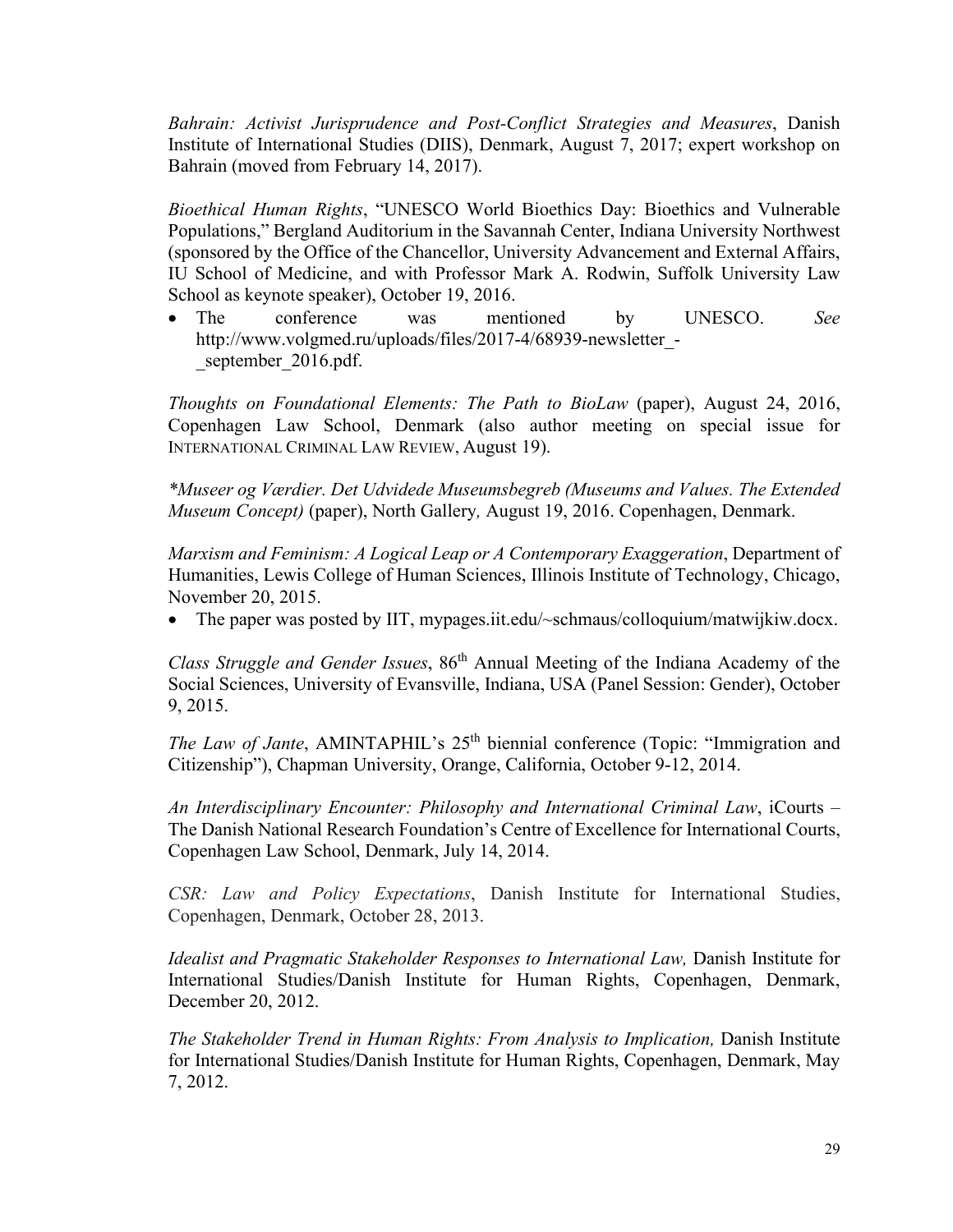*Stakeholder Jurisprudence: The New Way in Human Rights*, 25<sup>th</sup> IVR World Congress of Philosophy of Law and Social Philosophy (Topic: "Law, Science, Technology"), Goethe Universität, Frankfurt am Main, Germany, August 15-20, 2011.

*The Stakeholder Approach to Basic Economic and Social Rights: The United Nations and the Case of Friedman vs. Freeman, AMINTAPHIL's 23<sup>rd</sup> biennial conference (Topic:* "Economic Justice"), Rochester Institute of Technology, Rochester, New York, October 21-23, 2010.

*Progressive Jurisprudence: Toward A Holistic Approach to Post-Conflict Justice,* Queens College, City University of New York (CUNY), March 12, 2010.

*From R. Edward Freeman to the New Way in Jurisprudence,* IIT Humanities Colloquium Series, Illinois Institute of Technology, Chicago, February 12, 2010.

• The paper was published on IIT's website.

*Stakeholder Theory and General Jurisprudence: The Leap from Business Management to International Justice Issues,* 80<sup>th</sup> Annual Meeting of the Indiana Academy of the Social Sciences (the "International Studies" panel), DePauw University, Greencastle, IN, October 16, 2009.

**\****The Chicago Principles on Post-Conflict Justice 1997-2007: An Alternative to United Nations Legislation*, The 2009 Human Rights Awareness Week conference (the "Human Rights in Academics" panel), Indiana University Northwest, March 23-26, 2009.

*\*Ethics & Politics: The Role of Norms in Stakeholder Theory*, IV Annual COAS Research Conference (the "Philosophy and Ethics" panel), Indiana University Northwest, November 15-16, 2007.

*\*Lake County Ethics*, The Center for Regional Excellence's II Annual Excellence in Research and Creativity Conference, Indiana University Northwest, March 30, 2007.

*\*The BreakThrough of Ethics,* conference address/keynote (*Coming Closer… Ethics in Northwest Indiana*), Indiana University Northwest, November 13, 2006.

*\*The Revenge Philosophy*, III Annual COAS Research Conference (the "Reigning in Retribution: Philosophical Discussions of Revenge and Forgiveness" panel), Indiana University Northwest, November 9-10, 2006.

*The Reverse Revenge Norm*, 23<sup>rd</sup> International Social Philosophy Conference (Topic: "International Law and Justice"), University of Victoria, British Columbia, Canada, August 3-5, 2006.

*The Ambivalence of the Revenge Ban*, IIT Humanities Colloquium Series, Illinois Institute of Technology, Chicago, November 18, 2005.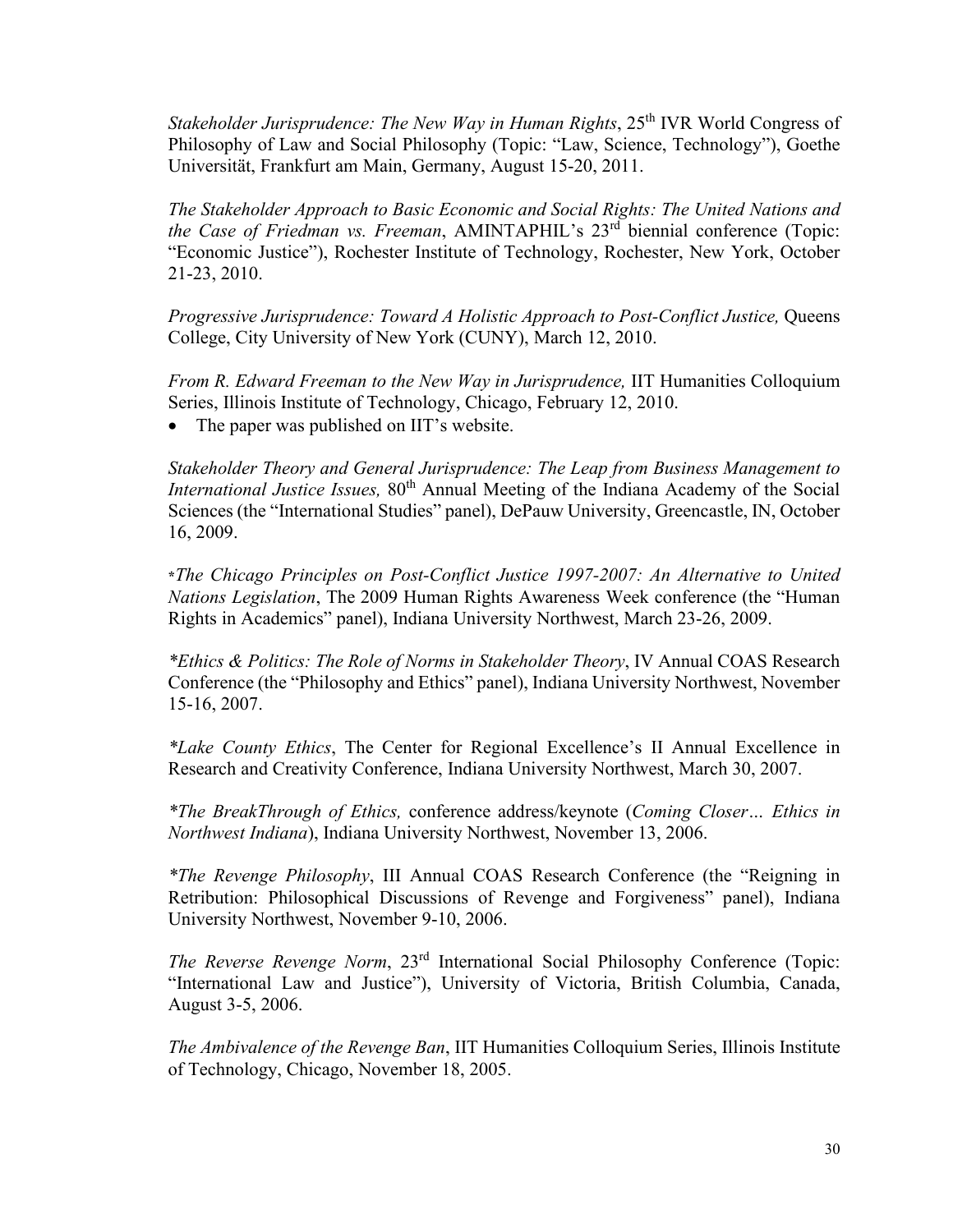*\*The Ethics of Globalization*, II Annual COAS Research Conference, Indiana University Northwest, November 17-18, 2005.

*Revenge and Humanity: The Case of the Failed State,* 22<sup>nd</sup> IVR World Congress on Philosophy of Law and Social Philosophy (Topic: "Law and Justice in a Global Society"), University of Granada, Spain, May 24-29, 2005. (Invited (by Larry May) as Principal Speaker).

*The Difficulties of Implementing a Policy Against Profanity*, IIT Humanities Colloquium Series, Illinois Institute of Technology, Chicago, March 25, 2005.

*Retaliation as a Punitive Prohibition: International Criminal Law and War Crimes*, AMINTAPHIL's 20<sup>th</sup> biennial conference (Topic: "Just War Theory: Contemporary Challenges"), Stanford University, Palo Alto, CA, November 18-21, 2004.

*\*Universalism versus Relativism: Human Rights as an Ethical Position*, I Annual COAS Research Conference, Indiana University Northwest, November 11-12, 2004. *See* http://www.iun.edu/~newsnw/events/coas\_program.pdf.

*\*Nature Reconsidered: A Critical and Contextual Assessment of What Is Given*, Gallery for Contemporary Art, Indiana University Northwest, September 22, 2004.

*When The Other Is Beyond Good and Right*, The Fifth Turning of the Centuries Conference: The Politics of Inclusion, Chicago State University, IL, March 31-April 1, 2004.

• The talk was video-taped for CSU's files and broadcasted across the Chicagoland area on CAN-TV.

*\*Is It Possible to Judge Art Meaningfully?* Ukrainian Institute of Modern Art, Chicago, IL, March 28, 2004. (Invited speaker).

*Issues in Biomedical Ethics*, Department of History & Philosophy, Indiana University Northwest, July 22, 2003. (Invited by Mark Sheldon).

*Religion, Harm, and Parental Discretion*, Wright State University, Dayton, OH, February 21, 2003. (Invited by Charles D. Taylor).

*The Right to Accountability: M. Cherif Bassiouni's Work for the International Criminal Court*, AMINTAPHIL's 19<sup>th</sup> biennial conference (Topic: "Human Rights"), American University*,* Washington, D.C., November 21-24, 2002.

*Accountability as a Human Rights Issue*, IIT Humanities Colloquium Series, Illinois Institute of Technology, Chicago, November 8, 2002.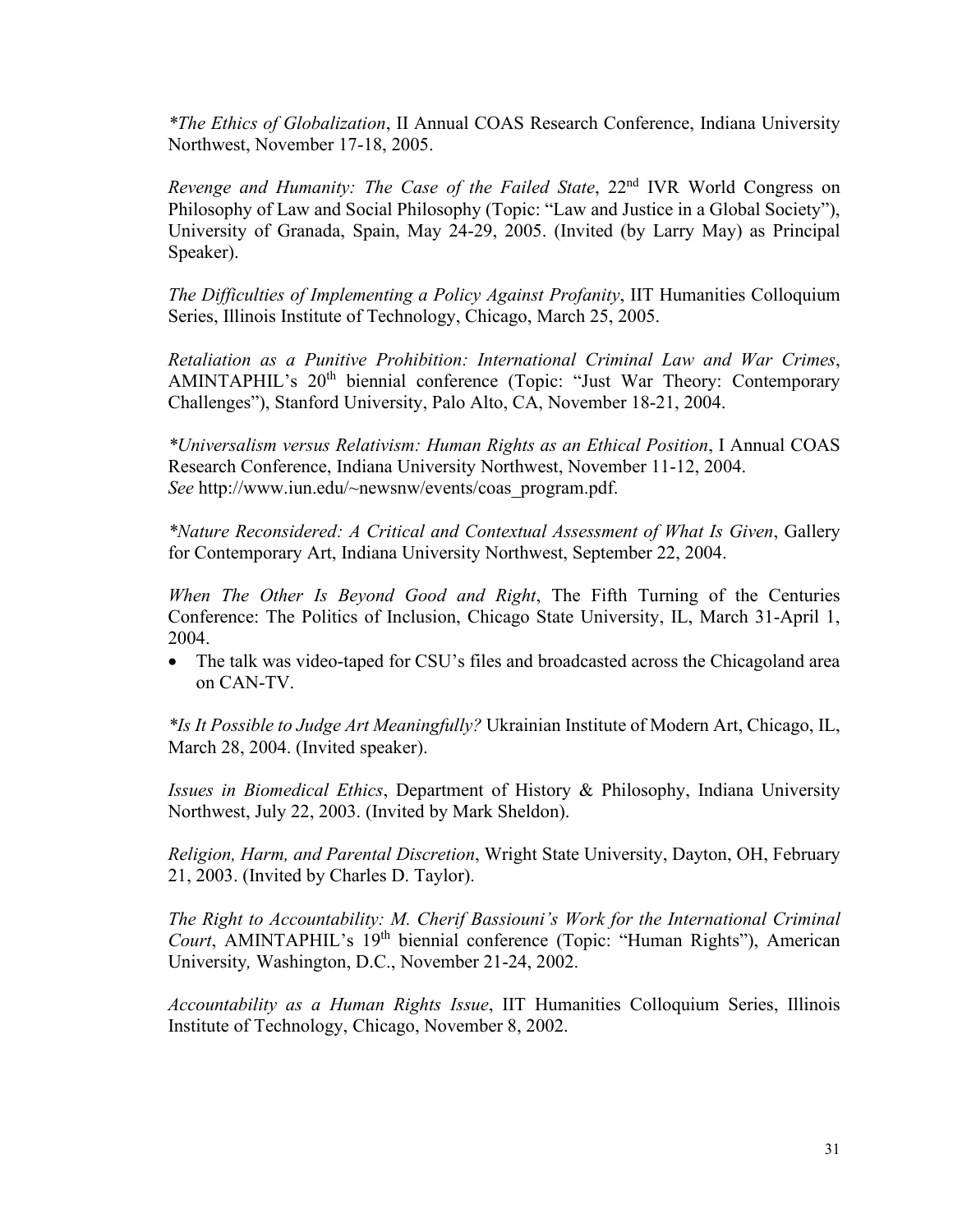*Human Needs and Economic Justice*, AMINTAPHIL's 18<sup>th</sup> biennial conference (Topic: "Justice and the Global Economy"), University of San Diego, San Diego, CA, March 9- 12, 2000.

*Realism: A Traditional Way of Denying Economic and Social Rights Status as Claim-Rights*, 19th IVR World Congress on Philosophy of Law and Social Philosophy (Topic: "The Transformations of Legal Systems and Economics in an Age of Global Interdependence"), Pace University, World Trade Center and the United Nations, New York, June 24-30, 1999.

*Kvinder i den Akademiske Verden – Erfaringer fra Studiet* [*Women in the Academy – Experiences from the Field of Philosophy*], Copenhagen University (KUA), October 12, 1998/1988. (Organized by the Institute of Philosophy and Center for Women's Studies).

## **CONFERENCE OR EVENT ORGANIZER/SPONSOR (\*Open to the Public)**

Roundtable, *The Legal "Burqa Ban" Trend: Criminalizing the Trivial or Separating National and International Law?* Raoul Wallenberg Institute of Human Rights and Humanitarian Law (RWI), May 21-22, 2020.

- Organized in collaboration with Anna Oriolo, University of Salerno, Kamal Makili-Aliyev, RWI, and Russell Garner, RWI.
- Co-sponsored by the Swedish Fulbright Commission (with logo) & The Jean Monnet Module: EU-Western Balkans Cooperation on Justice and Home Affairs (with logo).
- 5 panels consisting of 18 online presentations; and with Opening Remarks by Anja Matwijkiw, who also served as Chair.

*See* Report on the Scientific, Didactic and Research Activities of the 1<sup>st</sup> Edition of the Jean Monnet Module EU-Western Balkans: Cooperation on Justice and Home Affairs, at 3.1, [https://www.euweb.org/wp-content/uploads/2020/08/ReportEUWEB-Activities](https://www.euweb.org/wp-content/uploads/2020/08/ReportEUWEB-Activities-convertito.pdf)[convertito.pdf;](https://www.euweb.org/wp-content/uploads/2020/08/ReportEUWEB-Activities-convertito.pdf) [https://www.royalholloway.ac.uk/research-and-teaching/departments-and](https://www.royalholloway.ac.uk/research-and-teaching/departments-and-schools/law/news/prof-jill-marshall-presents-social-conditions-of-freedom-international-human-rights-law-and-women-s-dress-via-zoom-may-2020/)[schools/law/news/prof-jill-marshall-presents-social-conditions-of-freedom-international](https://www.royalholloway.ac.uk/research-and-teaching/departments-and-schools/law/news/prof-jill-marshall-presents-social-conditions-of-freedom-international-human-rights-law-and-women-s-dress-via-zoom-may-2020/)[human-rights-law-and-women-s-dress-via-zoom-may-2020/](https://www.royalholloway.ac.uk/research-and-teaching/departments-and-schools/law/news/prof-jill-marshall-presents-social-conditions-of-freedom-international-human-rights-law-and-women-s-dress-via-zoom-may-2020/) (May 22, 2020).

2020 Lecture Series, Faculty of Law, Lund University, Sweden (organized in connection with the teaching of the elective and advanced course JAMR42 "Human Rights, Values and Legal Trends: The Role of Ethics [in Public International Law]" for LL.M – Master in International Human Rights Law Programme (MIHRL) with Assoc. Professor Karol Nowak MIHRL Director as panelist for external speakers and Anja Matwijkiw as chair, co-panelist and moderator), March-April, 2020. Examples of invited speakers:

Prof. Dr. Caroline Fournet, University of Groningen, the Netherlands, *'Dead Victims' Rights, International Criminal Justice and Post-Atrocity Memory*; Visiting Researcher Dr. Michael McEachrane, Raoul Wallenberg Institute of Human Rights and Humanitarian Law, Sweden, *If not "positive" rights… then at least new responsibilities (to expand justice)*; Asst. Prof., Dr. Sunčana Roksandić Vidlička, University of Zagreb, Croatia, *Post-Conflict Justice & Protection of Economic, Social and Cultural Rights in International Criminal Law*; Former Major of the U.S. Special Forces Dr. Ian Fishback, University of Michigan, United States, *A Whistleblower on Torture (Ethics-Law Conflict & Legal Doctrine*.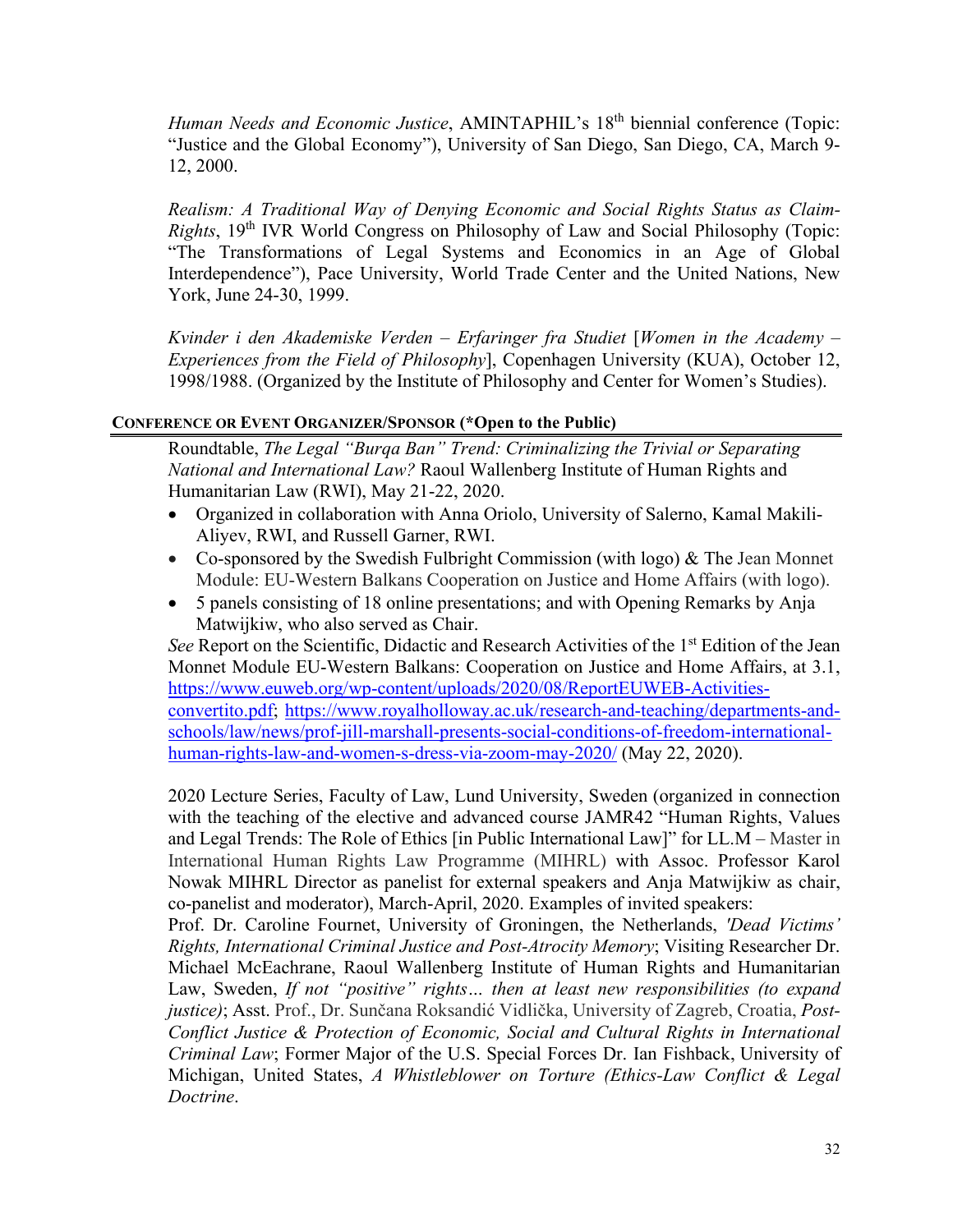*\*Women and Power: Gender in the Public Space*, IU statewide WGS conference, IU Northwest, April 4-5, 2019 (proposed the theme and co-organizer of event (panel on keynote speaker).

*\*International Justice: A Work in Progress,* Bergland Auditorium in the Savannah Center, IU Northwest, November 8, 2018 (organized and hosted a one-day conference on new frontiers in the legal realm), with student research assistants and participants from several IU campuses, three speaker panels with respectively local IU and international and international faculty from Salerno University, Italy and Thomas Jefferson University-Philadelphia, USA); also delivered the *Opening Remarks*.

*See International Justice: A Work in Progress*, DAILY REDHAWK, November 8, 2018, IU Northwest Office of Marketing and Communication.

*\*UNESCO World Bioethics Day 2018,* Bergland Auditorium in the Savannah Center, IU Northwest, October 15, 2018 (proposed keynote speaker (Nancy Jecker, University of Washington School of Medicine)) and co-organized panel of commentators (Susan Zinner, Anja Matwijkiw) on keynote speaker's paper "Duties to the Elderly in an Aging World: The Case of Dementia."

*\*Celebrating Our Students Conference: Gender and Sexuality*, Library University Center, IU Northwest/Women's & Gender Studies, March 8, 2018 (co-facilitator).

*\*The Nuremberg Doctors' Trial: 70 Years After,* Bergland Auditorium in the Savannah Center, IU Northwest, December 7, 2017 (organized and hosted a one-day conference on international criminal law, justice and (bio)ethics, which included six student research presentations and two speaker panels that mixed internal/IU and external/regional speakers with international speakers from Groningen University, Netherlands and Essex University, England, UK); also delivered the *Conference Address* and *Introduction of Keynote Speaker*.

*See* University of Groningen, Dec. 8, 2017, https://www.rug.nl/research/portal/clippings/iun-conference-honors-70th-anniversary-ofnuremberg-doctors-trials-of-late-1940s(c5e32183-4578-44f5-bb02-fc8dd76349b3). html.

*\*UNESCO World Bioethics Day 2017: Equality, Justice and Equity,* Bergland Auditorium in the Savannah Center, IU Northwest, October 19, 2017 (organized keynote speaker event (Michael Davis) with introduction and panel of commentators).

*See* Michael Davis, *Medical Ethics and Harvesting Non-Vital Human Organs from Healthy Donors*, 18/1 PHILOSOPHY AND MEDICINE 10 (The American Philosophical Association 2018), at 13 n1.

*\*Standing on the Shoulders of Giants: A Celebration of (Graduate and Undergraduate) Student Research in Arts and Sciences*, John W. Anderson Library Conference Center & Bergland Auditorium in the Savannah Center, IU Northwest, April 21-22, 2016 (faculty sponsor of one student researcher on neuro-ethics and -science).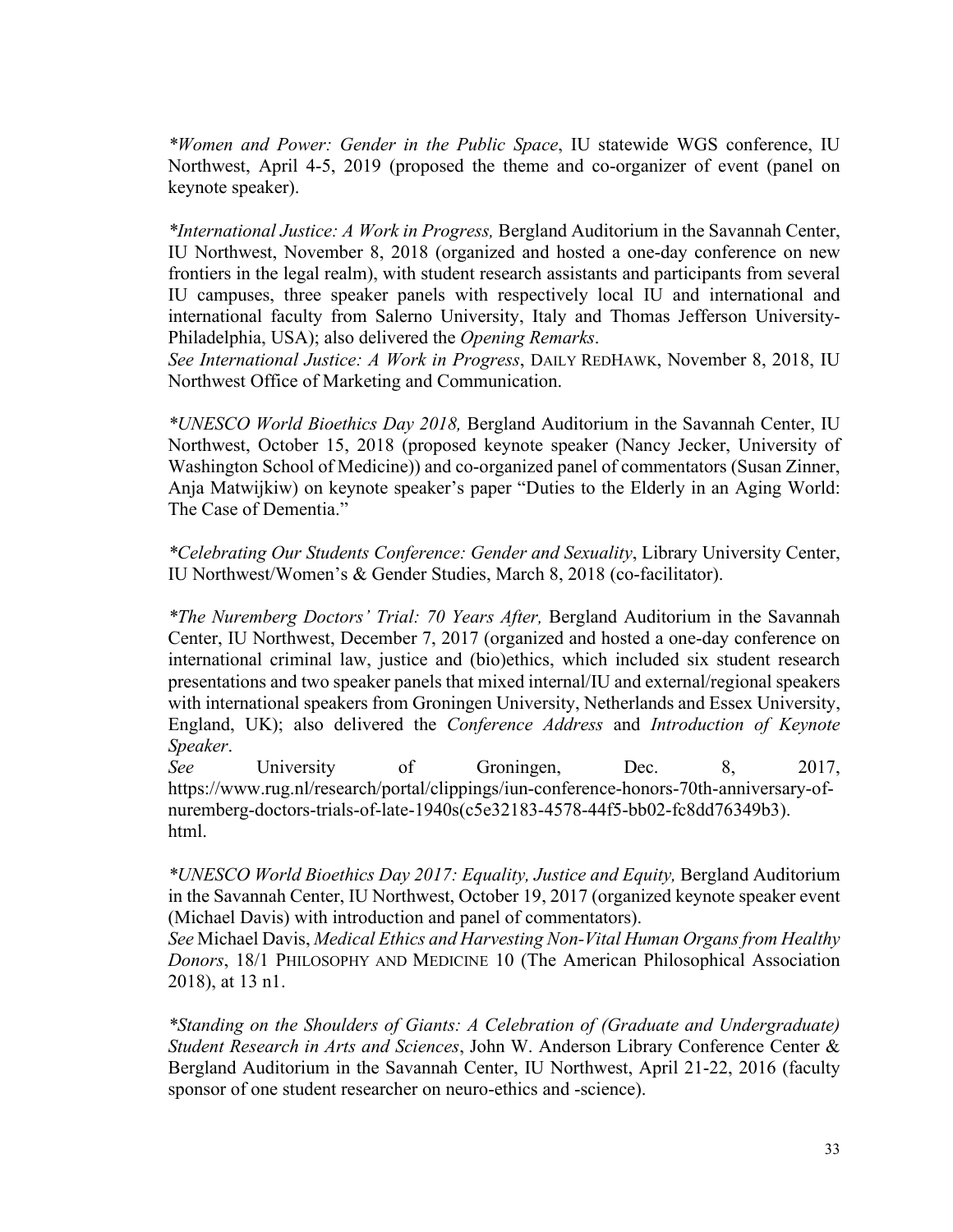*\*The 2009 Human Rights Awareness Week,* Indiana University Northwest, March 23-26, 2009 (co-organizer of the panel on "Human Rights in Academics").

*\*The IV Annual COAS Research Conference,* Indiana University Northwest, November 15-16, 2007 (co-sponsored and co-organized the participation of one outside speaker).

*Coming Closer… Ethics in Northwest Indiana*, Indiana University Northwest, November 13, 2006 (organizer of the one-day conference with four panels and with participation of elected officials; also delivered the conference address, *The BreakThrough of Ethics*).

*\*The III Annual COAS Research Conference,* Indiana University Northwest, November 9- 10, 2006 (co-sponsored and co-organized the participation of three outside speakers for two panels).

*\*ReShaping of the Given Form,* Gallery for Contemporary Art*,* Indiana University Northwest, February 13-24; extended to March 10, 2006 (co-sponsored and co-organized a one-day conference with keynote, lecture panel and introduction by Director Ann Fritz (March 2), in addition to an artist performance (February 17) and an artist demonstration (February 24) for the exhibition in question).

#### **CONFERENCE CAHIR/MODERATOR/COMMENTATOR (\*Open to the Public)**

Chair, co-panelist and moderator: 2020 Lecture Series, Faculty of Law, Lund University, Sweden.

Chair: Roundtable, *The Legal "Burqa Ban" Trend: Criminalizing the Trivial or Separating National and International Law?* Raoul Wallenberg Institute of Human Rights and Humanitarian Law (RWI), May 21-22, 2020.

*\**Panel: Distinguished Professor and Penney Kanner Endowed Chair Sherene Razack's (UCLA) keynote speech "The Racial/Spatial Politics of Banning the Muslim Woman's *Niqab*" (commentator and moderator),  $31<sup>st</sup>$  IU Intercampus Women's & Gender Studies Conference, *Women and Power: Policing Gender in Public Spaces*, Arts & Sciences Building, IU Northwest, April 5, 2019.

*\**Panel (1): *New Frontiers of International Justice* (moderator); also commentator (with Ryan Long, Thomas Jefferson University, Philadelphia) on "New Frontiers of International Justice: Crimes against the Environment and Public", Bergland Auditorium in the Savannah Center, IU Northwest, November 8, 2018.

*\**Panel: "Duties to the Elderly in an Aging World: The Case of Dementia" (moderator), *UNESCO World Bioethics Day 2018: Solidarity and Cooperation* (moderator), Bergland Auditorium in the Savannah Center, IU Northwest, October 15, 2018.

*\**Panel (I): Aspects of International and National Justice, *The Nuremberg Doctors' Trial: 70 Years After* (moderator)*,* Bergland Auditorium in the Savannah Center, IU Northwest, December 7, 2017.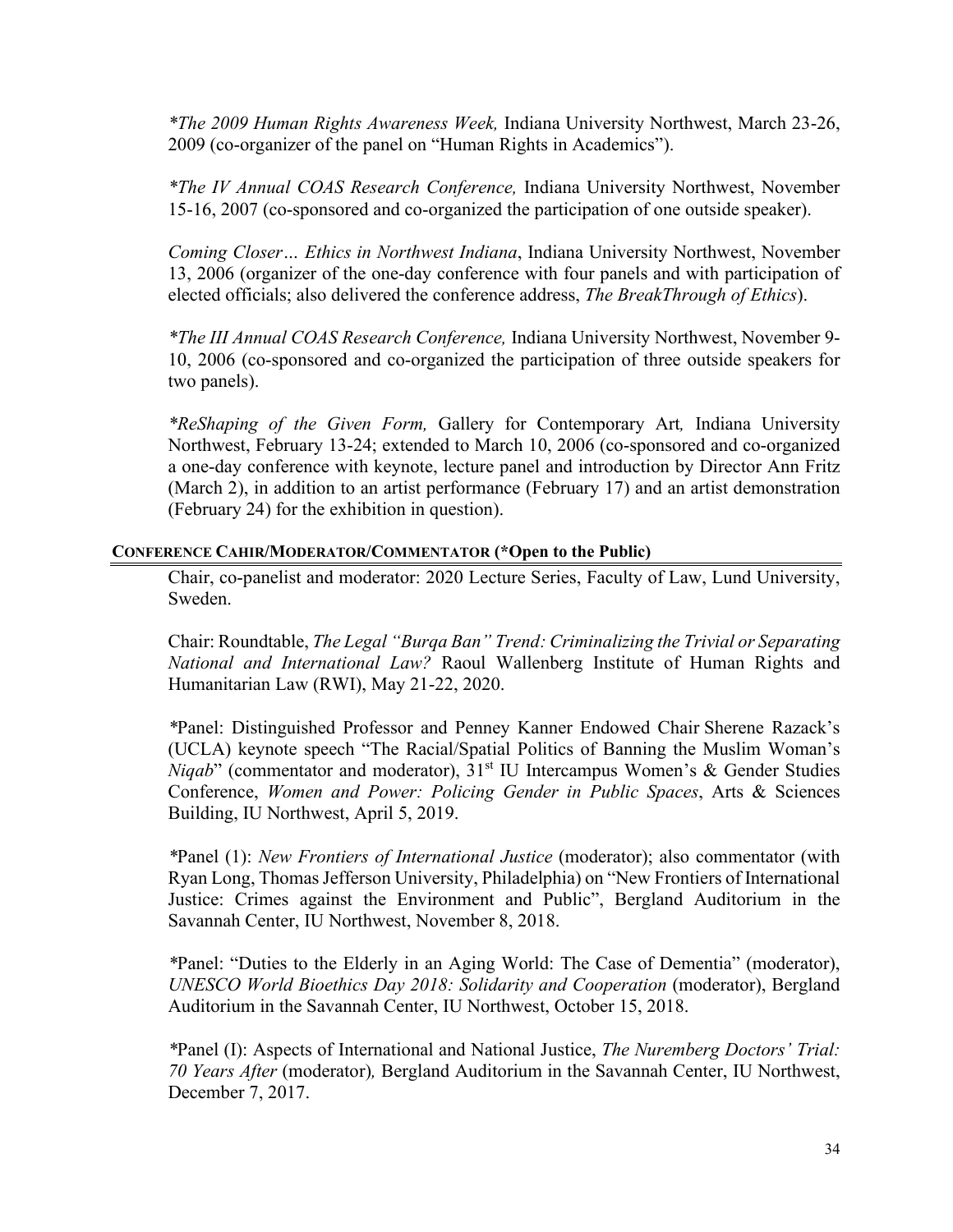*\**Panel: "Medical Ethics and Harvesting of Non-Vital Human Organs from Healthy Donors" (commentator and moderator), *UNESCO World Bioethics Day 2017: Equality, Justice and Equity*, Bergland Auditorium in the Savannah Center, IU Northwest, October 19, 2017.

*\**Panel: "Forces of Human Action, Choices, and Memory" (moderator), *Standing on the Shoulders of Giants: A Celebration of (Graduate and Undergraduate) Student Research in Arts and Sciences*, John W. Anderson Library Conference Center & Bergland Auditorium in the Savannah Center, Indiana University Northwest, April 21-22, 2016.

Panel: "Creativity Across Literary Genres" (moderator), *IV Annual COAS Research Conference*, Indiana University Northwest, November 16, 2007.

Panel: "Rules and Norms" (chair), *23rd International Social Philosophy Conference*, University of Victoria, British Columbia, Canada, August 3, 2006.

#### **OPEN TO THE PUBLIC CULTURAL EVENTS**

"Kunst og Marxisme. - En discussion på dansk" ["Art and Marxism – A discussion in Danish"], Kongegaarden, Center for Art and Music, organized by Korsør Kunstforeining, Korsør, Denmark, December 28, 2017. *See* http://www.korsoerkunst.dk/?pageid=1511276944

*Reflexion on Identity and Art*, (one-day) Conference on Identity and Art, Gallery for Contemporary Art, Indiana University Northwest, March 9, 2006.

*Poetry Reading*, Gallery for Contemporary Art, Indiana University Northwest, September 23, 2005.

*Poetry Performance*, Ukrainian Institute of Modern Art, Chicago, June 12, 2005.

*Poetry Reading*, Pop Culture Coffee House, Crown Point, IN, January 27, 2005. (Invited by the Editor of *Spirits*).

*Nature Reconsidered: A Critical and Contextual Assessment of What Is Given*, Gallery for Contemporary Art, Indiana University Northwest, September 22, 2004.

Roundtable dialogue on contemporary art, *You Call That Art?* Young Friends of the Ukrainian Institute of Modern Art, Chicago, IL, March 28, 2004.

### **ETHICS CONSULTANCIES & SERVICE AS ETHICS EXPERT**

*[Free] Market Philosophy: What Are the Stakes?*

Romskt Informations- och Kunskapscenter [Roma Information and Knowledge Centre (RIKC), Arbetsmarknads- och socialförvaltningen [Labour Market and Social Services Department], Malmö Stad [Malmö Municipality]**,** Malmö, Sweden, March 4, 2020.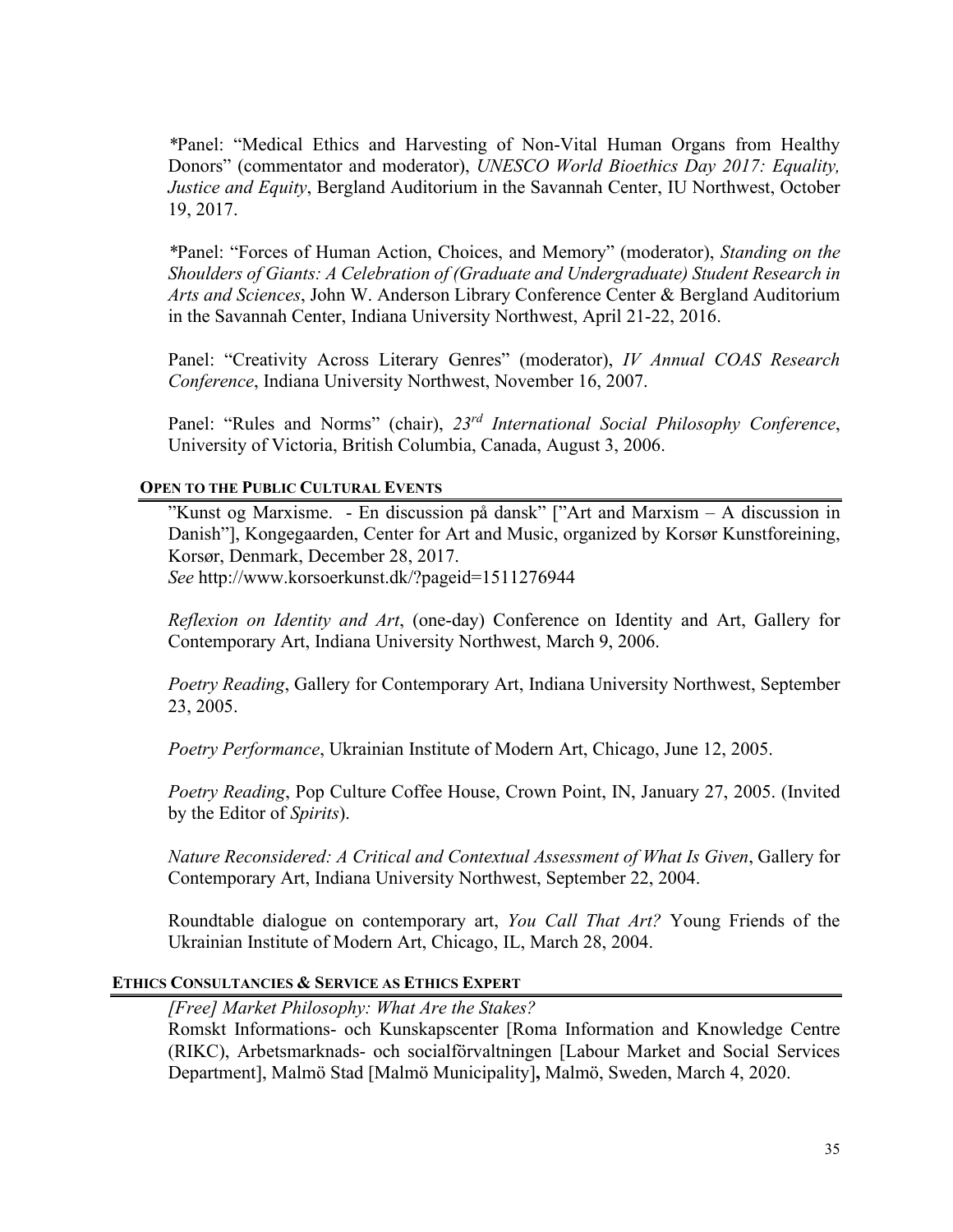- Internal training session (invited by Mujo Halilovic (Head of Unit) and Olga Friberg Jonsson (Project Assistant) (copy on file with Prof. Matwijkiw).
- RIKC 2020 Facebook mentioning of Prof. Matwijkiw [here.](https://www.facebook.com/RIKC-Romskt-informations-och-kunskapscenter-282939498535540/?ref=aymt_homepage_panel&eid=ARANfqeMYKKX8tHoTOkkZcH3qx8aRuVx0OvV75YvyHAx2w6hxu6uNaOQ6geXyzuWEYmtR1jCR92SeMt0)
- Collaboration on minority (rights) projects, commenced November 27, 2019 (by invitation from Julia Sällström (Project Assistant) (copy on file with Prof. Matwijkiw).

*See* [https://malmo.se/Sa-arbetar-vi-med.../Nationella-minoriteter/Romskt-informations-](https://malmo.se/Sa-arbetar-vi-med.../Nationella-minoriteter/Romskt-informations--och-kunskapscenter/In-English.html) [och-kunskapscenter/In-English.html.](https://malmo.se/Sa-arbetar-vi-med.../Nationella-minoriteter/Romskt-informations--och-kunskapscenter/In-English.html)

*Ethics and Managerial Stakeholder Theory: Guidelines for Action,* certification session for "Solutions to Challenging Worker's Compensation Cases - 3" (name of educational program activity) under the auspices of Diamond Mark Meetings, LLC (name of providing organization), The Grotto, Oak Brook, IL, June 23, 2011.

- The program was pre-approved (for 7.5 CEUs) by the Commission for Case Manager Certification to provide continuing education credit to Certified Case Managers (CCMs).
- 150 people were in attendance, mainly Nurse Case Managers.

*Our Way: Ethics & Democracy*, mandatory ethics training program for councilmen, senior executive and second-in-command levels of the local governments of Crown Point, Highland and Munster, Wicker Park Social Center, Highland, IN, April 27, 2007.

- 65 out of 100 public officials showed. See *Council Members Don't Show for Ethics Training* (by Marisa Kwiatkowski), THE TIMES, April 28, 2007, at A7.
- The ethics training program was organized and sponsored by the three mentioned municipalities.

*Ethics Education in Public Schools*, East Chicago Central High School, IN, UTEP Policy Board Meeting, January 26, 2006. (Invited).

*General Normative Theory and Business Ethics (How and Why in Teaching)*, School of Business and Economics, Indiana University Northwest, January 16, 2004. (Invited by the Dean of the Division).

## **COMMUNITY SERVICE TO LOCAL GOVERNMENTS**

## **The Shared Ethics Advisory Commission (SEAC), IN** (2006-2010).

- Vice President (elected on January 18, 2007, re-elected on January 24, 2008); Ethics Advisor (elected March 15, 2007); and before this time, a Member at Large (2006).
- Note that my service extended until December 31, 2010, according to Highland's government resolution No. 2006-115 of December 2006, which authorizes and approves appointments to the Shared Ethics Advisory Commission (SEAC). Note also that SEAC is established under the aegis of an inter-local cooperation agreement between Highland, Munster and Crown Point. The main objective of SEAC is to secure ethics training for all levels of local government (*cf*. implementation of ethics pledges and ordinances) and to engage in outreach activities to recruit more municipalities and townships from the region, and to sensitize politicians in Northwest Indiana to the idea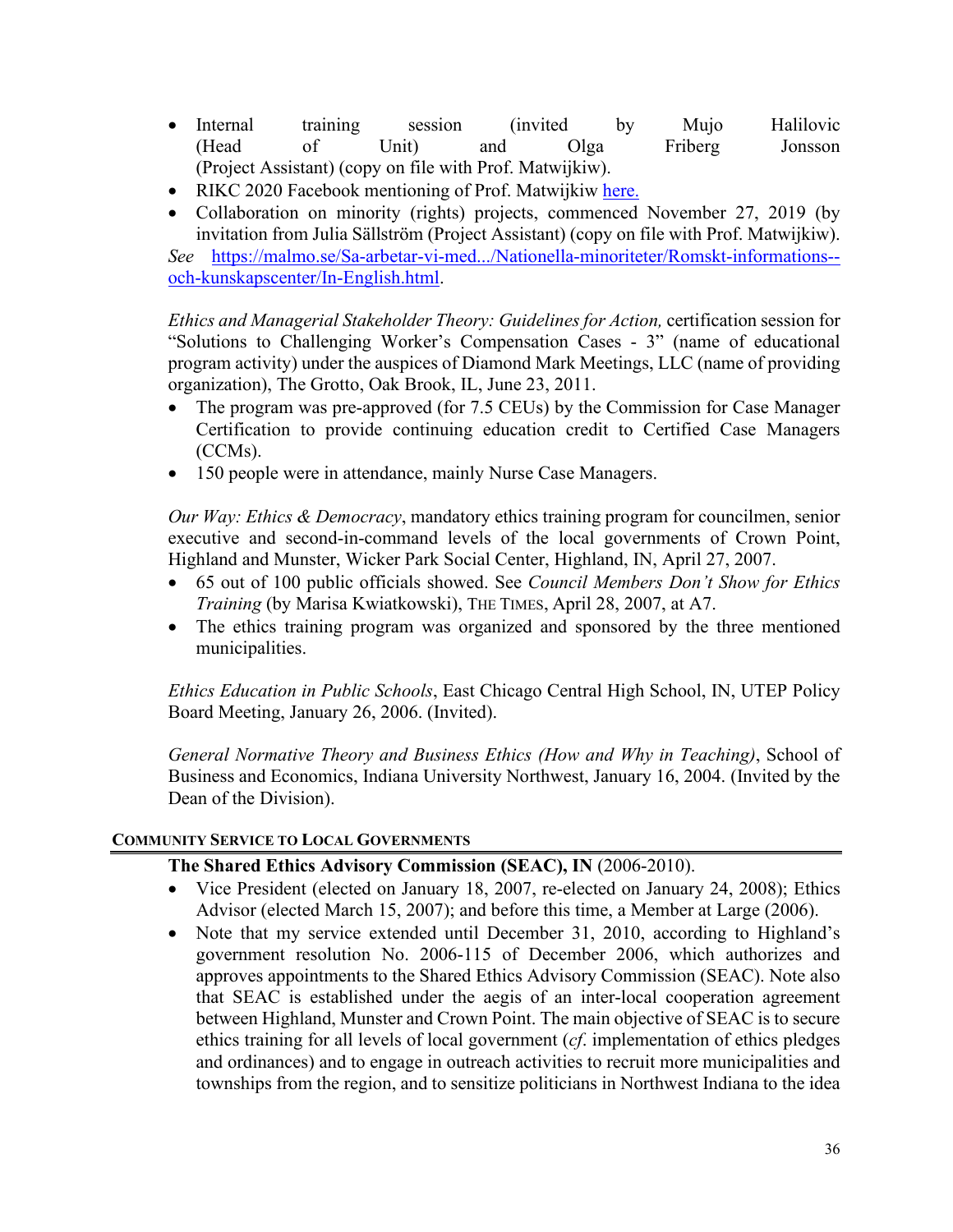of utilizing moral standards as a measurement for successful resource allocation and decision-making.

- Facilitated and contributed to the introduction of ethics training components for all levels of local government (monthly meetings in Munster's City Hall) (2006-2010).
- Assessed ethics training sessions by the Director of Ethics and Advocacy, the International City/County Management Association (2007-2009).
- Designed and delivered ethics training for higher levels of local government. Some events were informal and yet others formal, such as: *Our Way: Ethics & Democracy*, mandatory ethics training program for councilmen, senior executive and second-in-command level of the local governments of Crown Point, Highland and Munster, Wicker Park Social Center, Highland, IN, April 27, 2007 (65 out of 100 public officials showed. For a press response, *see* THE TIMES, April 28, 2007, at A7).
- Collaborated with the editorial staff at THE TIMES as a part of SEAC's outreach activities to recruit townships, municipalities and other entities for the effort to promote ethics in government (meetings at the newspaper's headquarters in Crown Point and at Teibel's Restaurant in Schererville (co-sponsored by **the Life Quality Council of Northwest Indiana**)) (2007).

## **The Ethics in Government Task Force, IN** (2004-2005).

- Main drafter of ethics pledges and ordinances, which were adopted by local governments: *The Lake County Ethics Pledge for Public Officials*, IN (2004), *The Lake County Ethics Pledge for Employees of Governmental Entities,* IN (2004), and *The Municipal Code of Ethics and Values*, Crown Point, Highland and Munster, IN, (2005). The relevant ethics ordinances were designed under the auspices of the Ethics in Government Task Force, founded as a sub-committee under the **Lake County Community Development Committee** (LCCDC).
- Author of *the Ethics in Action Award* (2004). This was approved by the Ethics in Government Taskforce.
- Outreach activities to recruit townships and municipalities to promote ethics in Northwest Indiana governments.

## **SERVICE TO PROFESSIONAL SOCIETIES AND EXTERNAL UNIVERSITY PROGRAMS**

## **The Governing Body, Lucy Cavendish College, University of Cambridge, England**

- Invited consultation on proposals for new admissions policies (February 2019).
- The feedback was intended to inform the discussion prior to the review and decision on March 6, 2019. (Invited by President Dame Madeleine Atkins; copy on file with Prof. Matwijkiw).
- For media coverage of the revised admissions policies, *see* BBC, *Women's College at Cambridge University To Accept Men*, March 13, 2019, https://www.bbc.com/news/uk-england-cambridgeshire-47560631.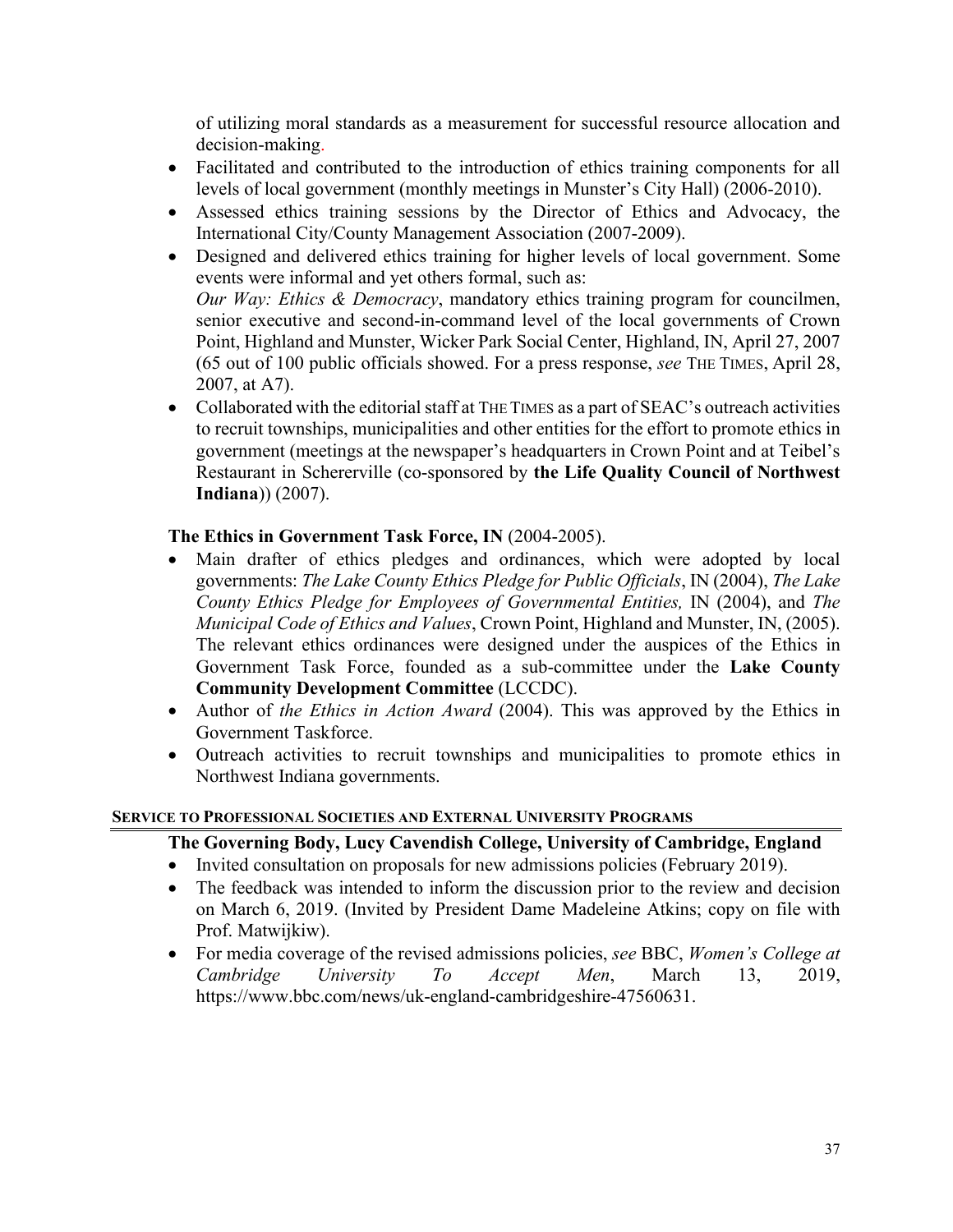## **The International Society for the Philosophy of Human Rights**

- Advisor (2005-present).
- Founding Member of the Board of Governors (2005). *See* http://www.philohr.org/pioneers.htm.

## **The American Section of IVR** (AMINTAPHIL) (1999-present).

• Served on the Nominations Committee (Richard Nunan, Chair), 2005-2008.

## **The Human Rights Program, University of Chicago** (2000-2003).

- Served on the panel that worked to get *the Resolution to Found The Scholars at Risk Network* passed, 2000.
- Lobbied nationally and internationally for program support.
- Listed (with name) among "our friends at the University of Chicago who inspired, founded and nurtured the [Scholars at Risk] Network," October 27, 2003. *See* <https://www.scholarsatrisk.org/>(also hardcopy on file with Prof. Matwijkiw).

#### **ADMINISTRATIVE SERVICE**

#### LIBRARY LIAISON

**Department of History, Philosophy, Political Science & Religious Studies, IU Northwest**  (2016-present).

#### DEPARTMENT CHAIRPERSON

**Department of History, Philosophy, Political Science & Religious Studies, IU Northwest** (2010).

- Interim Chairperson, Summer I.
- Tasks included: instruction and supervision of the secretary's work functions, student advising, student complaints, administration of the joint philosophy program with IU Purdue-Calumet, supervision and hiring of philosophy adjunct professors (e.g. Dr. Erik Baldwin), departmental planning and recruitment for Freshmen Orientation Days, review of the 2010 Summer Enrollment of Veteran Students, remonstrance lists, LEC online forms for Summer I courses, and assisting individual faculty members with various inquiries and requests.

## DIRECTOR OF INTERNATIONAL STUDIES

- **Indiana Academy of the Social Sciences, IU** (2008-2011).
- Promoted interdisciplinary collaboration between social scientists in IN.
- Assisted in the program formulation for the Annual Meeting. *See* XIII: 2009 JOURNAL OF THE INDIANA ACADEMY OF THE SOCIAL SCIENCES 185 (2010).

#### DIRECTOR OF THE PHILOSOPHY PROGRAM

**Department of History, Philosophy, Political Science & Religious Studies, IU Northwest** (2008-2009).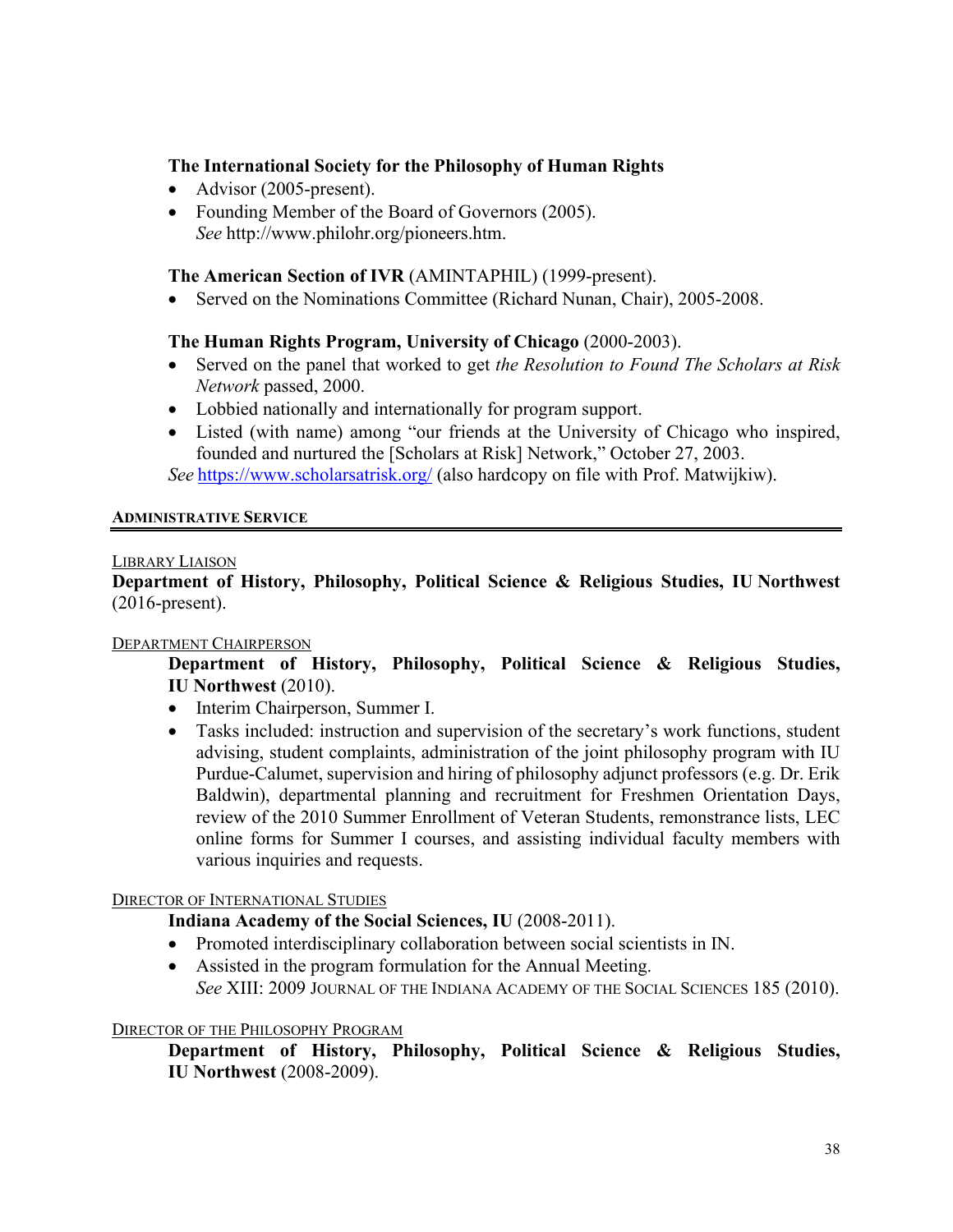• One year of service, which included the provision of Independent Study Courses for Philosophy Majors, student retention initiatives, student advising, administration of the joint philosophy program with IU Purdue-Calumet, supervision and hiring of philosophy adjunct professors, planning and faculty recruitment for Freshmen Orientation Days, and communication with the COAS Dean.

## **INTERNAL SERVICE (DEPARTMENT, DIVISION, CAMPUS, UNIVERSITY)**

#### **COMMITTEES**

## **Student Affairs Supercommittee** (2021-present)

- Chair of International Affairs (selected).
- Charged ad hoc.

## **Faculty Affairs Supercommittee** (2020-2021)

• Member.

## **The International Affairs Committee** (2018-2019, 2009-2010).

- Charged by the President of the Faculty Organization
- Co-Chair (2018-2019).
- Led the effort to introduce the United Nations International Day Conference and Celebration (beginning October 2020).
- Recruited and assisted student leaders (President, etc.) with the Club's establishment, in collaboration with the International Affairs Committee.
- Member (2009-2010).

## **COAS Promotion & Tenure Committee** (2017-present).

- Charged by the Dean of the College of Arts and Sciences.
- Six candidates for promotion to respectively Senior Lecturer, Associate Professor with tenure, and Professor in full rank.
- Five candidates for sabbaticals.

## **Master of Liberal Studies(M.L.S.) Graduate Degree Program Admissions Committee** (2017-present).

- According to the IU Admissions Criteria, "students are admitted to the Master of Liberal Studies program by the MLS Committee of the College of Arts and Sciences."
- Main task: Review of applications and submission of recommendations.

## **The Service Learning Committee** (2016-2017).

## **The Departmental (P&T) Committee for Promotion to Full Rank** (2015-present).

- Chair (one candidate) (2021).
- Member (two candidates) (2018).
- Chair (one candidate) (2016).
- Member (one candidate) (2016, 2015).

## **The Constitutional Review Committee** (2013-2018).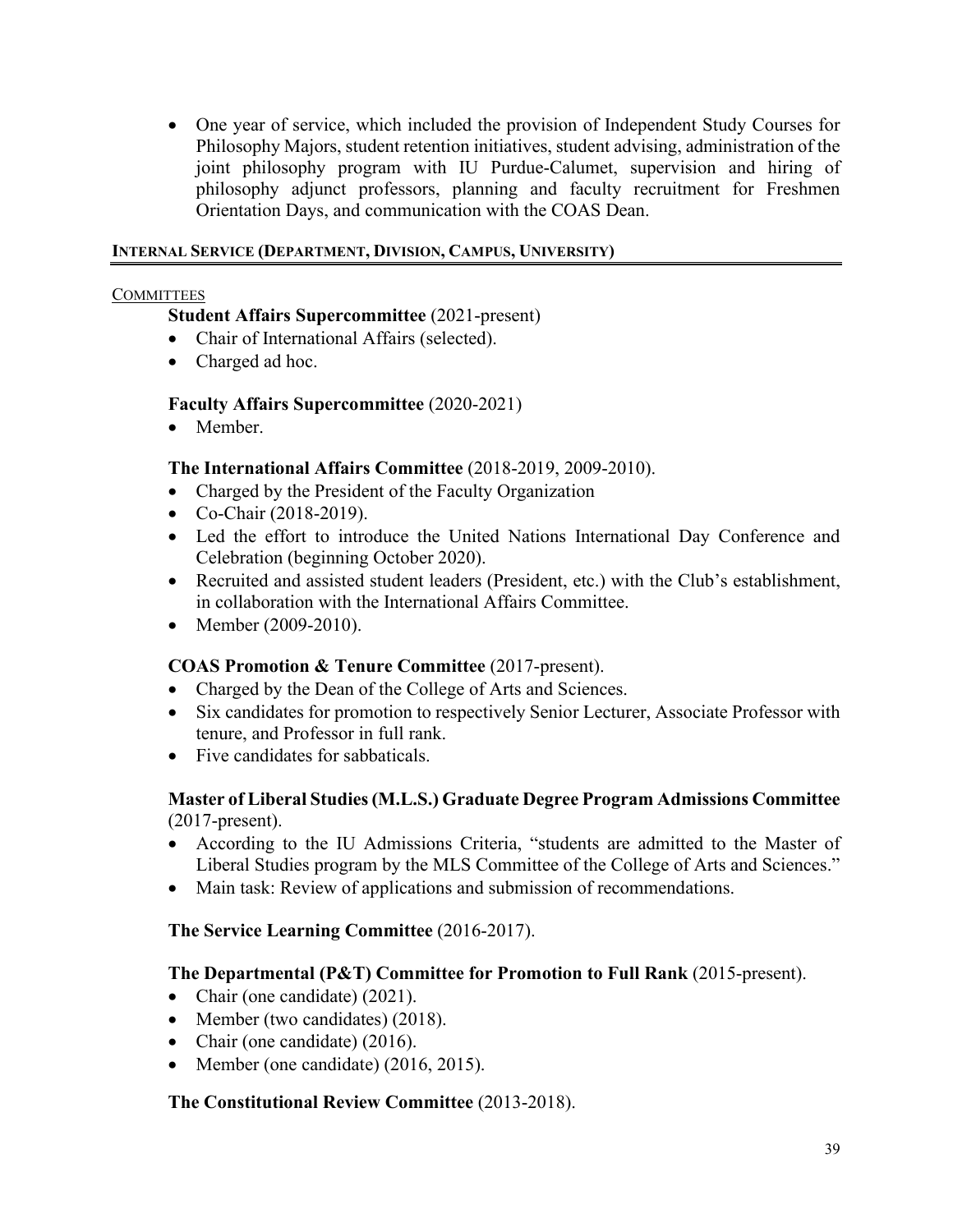• Charged as an ad hoc committee by the President of the Faculty organization.

**The Board of Trustees' Teaching Award Committee** (2009), (2016), (2022).

**The Scholarship and Financial Aid Committee** (2013-2016).

**The Security Committee** (2005-2008; 2012-2013).

**The Department Committee for Tenure and Promotion** (2011-present).

**The Department Committee for Reappointment of Junior Faculty** (2011-present).

**The Department Committee for Annual Review of Tenure-Track Professors** (2010-2011).

**The Regional Research Grants Committee** (2009-2013).

**The Faculty Development Committee** (2009-2013).

**The International Affairs Committee** (2009-2010).

**The Committee for the College of Arts & Sciences Dean's Award for Distinction in Research and Creativity** (2008).

• Chair.

**The Academic Affairs Committee** (2007-2008).

**The Task Force on IU Notify** (2007-2008).

**The Fine Arts Gallery Committee** (Savannah Gallery for Contemporary Art and IU Northwest Gallery) (2003-2008).

- Co-Organizer of the exhibition *Scandinavian Abstract Expressionism* (September 2- 26, 2003) (with an artist demonstration on September 5, 2003).
- Juror for the Annual Student Exhibition (2003).
- Sole Curator of the exhibition *ReShaping of the Given Form* (February 13-24; extended to March 10, 2006).
- Fundraiser (secured support for *ReShaping of the Given Form* from The Diversity Programming Group/Center for Cultural Discovery and Learning (\$1,200) and The Academics Ceremonies and Special Occasions Committee (\$1,000)) (2006).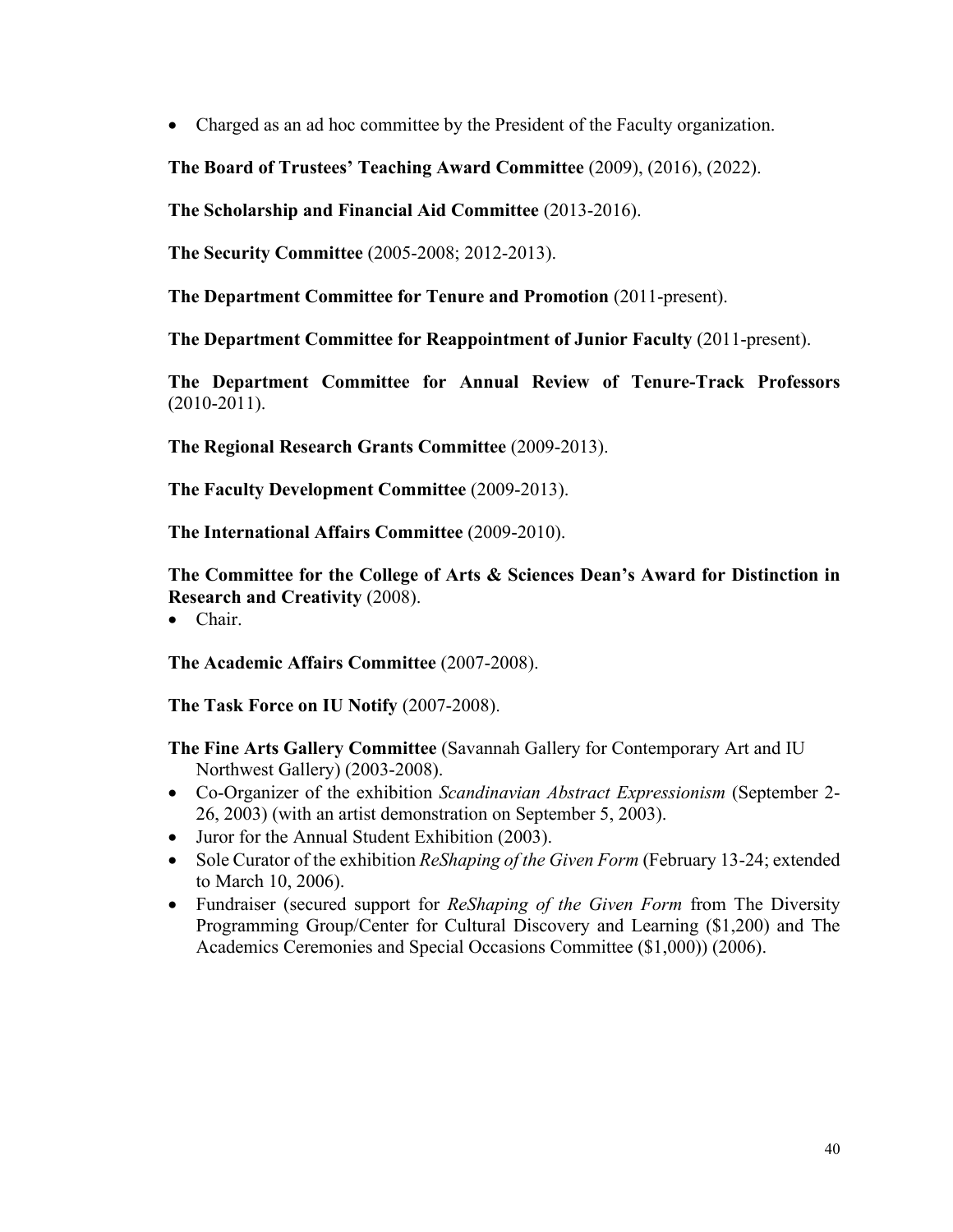## **The Strategic Planning Committee #3** (2003-2005).

- Appeared in the Committee Chair's (Professor David Klamen) Outcome Sponsor Report for 2004 where I was listed among the committee members "who contributed to outcome  $(\#3)$ ."
- Was "recognized" (February 16, 2005) by the Committee Chair at IU Northwest Chancellor Bruce Bergland's reception for those who had had active roles to play.

## **The Special Ad Hoc Committee for a Code of (Ethics) Conduct** (2005).

- Served upon the request of the Interim Dean of the School of Business & Economics, C.L. Scott III.
- Developed "guidelines for structuring the relationships between faculty, staff and students" at the relevant academic Division.

## CONTRIBUTOR TO ACCREDITING AND ASSESSMENT

**Department of History, Philosophy, Political Science & Religious Studies, IU Northwest** (2016 (Mark Sheldon), 2018 (Shodhin K. Geiman)).

## **The School of Business & Economics** (2003-2011).

- Facilitated the adoption (on behalf of the Department of Philosophy) of P150 Logic (3 cr.) for the relevant Division's curriculum (2009-2010). [The School discontinued the course in 2017].
- Assisted the Center for Assessment with information about ethics (2009).
- Submitted semester reports and ad hoc assessment forms based on rubrics for ethics, critical thinking, and communication outcomes) (2008-2011).

[After 2011 forms have been managed by the Division's Assessment Center.]

- Assisted in the development of *The Question Bank for a Core Concept Exam* (2006- 2010).
- Served on the Special Ad Hoc Committee for a Code of Ethics for the Division upon the request of the Interim Dean of the School of Business & Economics, C.L. Scott III (2005).
- Responded to requests for ethics talks, inter alia, *General Normative Theory and Business Ethics*, the School of Business and Economics, Indiana University Northwest, January 16, 2004. (Invited speaker).
- Provided ethics concepts for the School's *Ethics Outcomes and Assessment* (2003- 2010).
- Designed parameters for student assessment and selected data and test questions for course-imbedded measures of student learning outcomes which I developed in collaboration with the Faculty and Dean (Anna Rominger) from the School of Business & Economics and which were submitted to the accrediting agency (2003-2010).
- Contributed *(inter alia* with the above service activities) to the AACSB International Business Accreditation of the School of Business & Economics, which earned Initial Accreditation in 2004 and was awarded Maintenance of Accreditation in 2009 – achieved by 15% of business schools domestically and 5% internationally (2003-2011).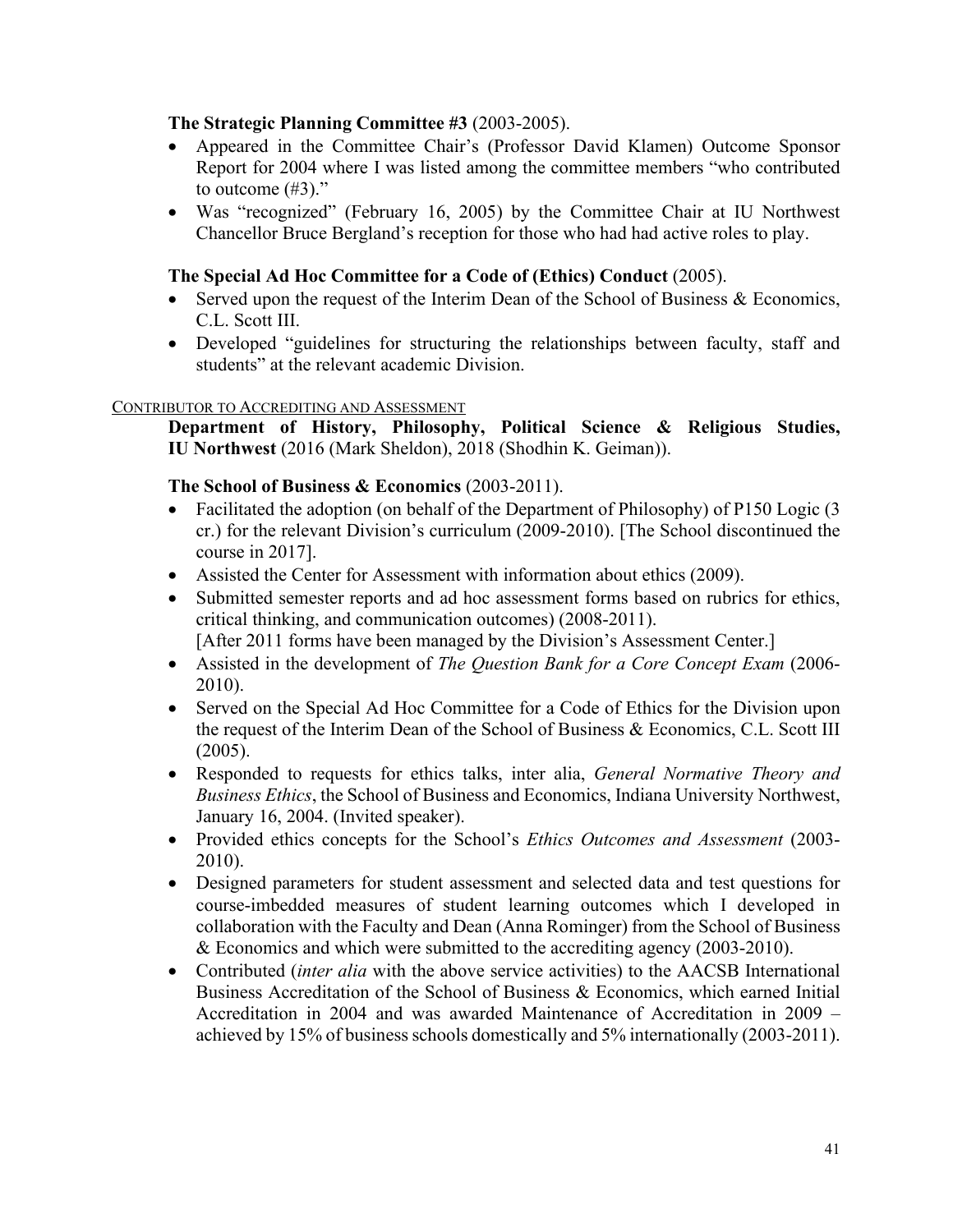## PROGRAM DEVELOPMENT CONTRIBUTOR

## **The Human Subjects Research Program**

- Assisted (Elisabeth Schultz, now Director at Eli Lilly & Co. (healthcare, pharmaceuticals, and biotech industry) with suggestions for the program's ethics profile, 2007.
- Followed the implementation phase with a view to assessment of the various requirements and their implementation, 2007.

## FACILITATOR

## **The Indiana Commission on Local Government Reform Forum**

• Facilitated the Tax Forum sponsored by the Indiana Center for Urban Policy and the Environment at IU Northwest, 2007.

## **MIXED COMMUNITY/TEACHING SERVICE**

## **Guest Speaker Recruitment & Awareness-Raising** (2003-present)

Life Line Stem Cell, IN (Terri Tibbot, CEO), Gift of Hope Organ & Tissue Donor Network, IN/IL (Alice C. Jenkins, Roxanne R. White, Dawn Brim, and others); The Indiana Lions Eye & Tissue Transplant Bank (Michael Henderson); The Aliveness Project of Northwest Indiana, Inc. (Charles Johnson (winner of the 2012 Patient Care and Advocacy Award), Jason Clanton, Tammy Morris (Executive Director), Michael Hughes (Manager & HIV Care Coordinator for Michigan City, IN, and others); Compassion & Choices (Susanne Gaudin, President of the Indiana Section; Ronald M. Katz, Bess Schenkier, and others); the United Steelworkers USW District 7 which covers Illinois and Indiana (President for local 1014, Jerry Littles, District 7 Director, Jim Robinson, Charissa Childers, and others); Alliance for American Manufacturing (Michael Mitchell); ArcelorMittal (Brenda J. Boler); The International Brotherhood of Teamsters (National Organizing Coordinator, Rebecca Hanscorn); IU Northwest Center for Management Development (Executive Director, Bill Gregory); Northwest Indiana Small Business Development Center (Bill Gregory, Interim Director); Labor Studies (Lecturer Michael Olszanski)/Indiana University School of Social Work, IU-Bloomington, *et al*; Women in Dialogue, Denmark (Sarah Alia, *see* [http://www.kvinderidialog.dk/\)](http://www.kvinderidialog.dk/); Roma Information and Knowledge Centre, Sweden (RIKC) (Mujo Halilovic (unit head), Marian Wydow, Olga Friberg Jonsson and Susanne Johansson, *see* [https://malmo.se/Sa-arbetar-vi-med.../Nationella-minoriteter/Romskt](https://malmo.se/Sa-arbetar-vi-med.../Nationella-minoriteter/Romskt-informations--och-kunskapscenter/In-English.html)[informations--och-kunskapscenter/In-English.html\)](https://malmo.se/Sa-arbetar-vi-med.../Nationella-minoriteter/Romskt-informations--och-kunskapscenter/In-English.html).

- Regular guest speaker recruitment (from the above-listed organizations) for IU and other classes to link theory and practice in a local-global context for issues like organ donation, HIV/AIDS, euthanasia, the union, and business management.
- Awareness-raising pertaining to important medical and economic issues that affect the local-global community.

## **IU Student Mentor/Faculty Sponsor:**

## **The IU Northwest United Nations Student Club**

• Assisted would-be officers with the establishment of the new club, 2019.

## **The IU Northwest Amnesty International Club**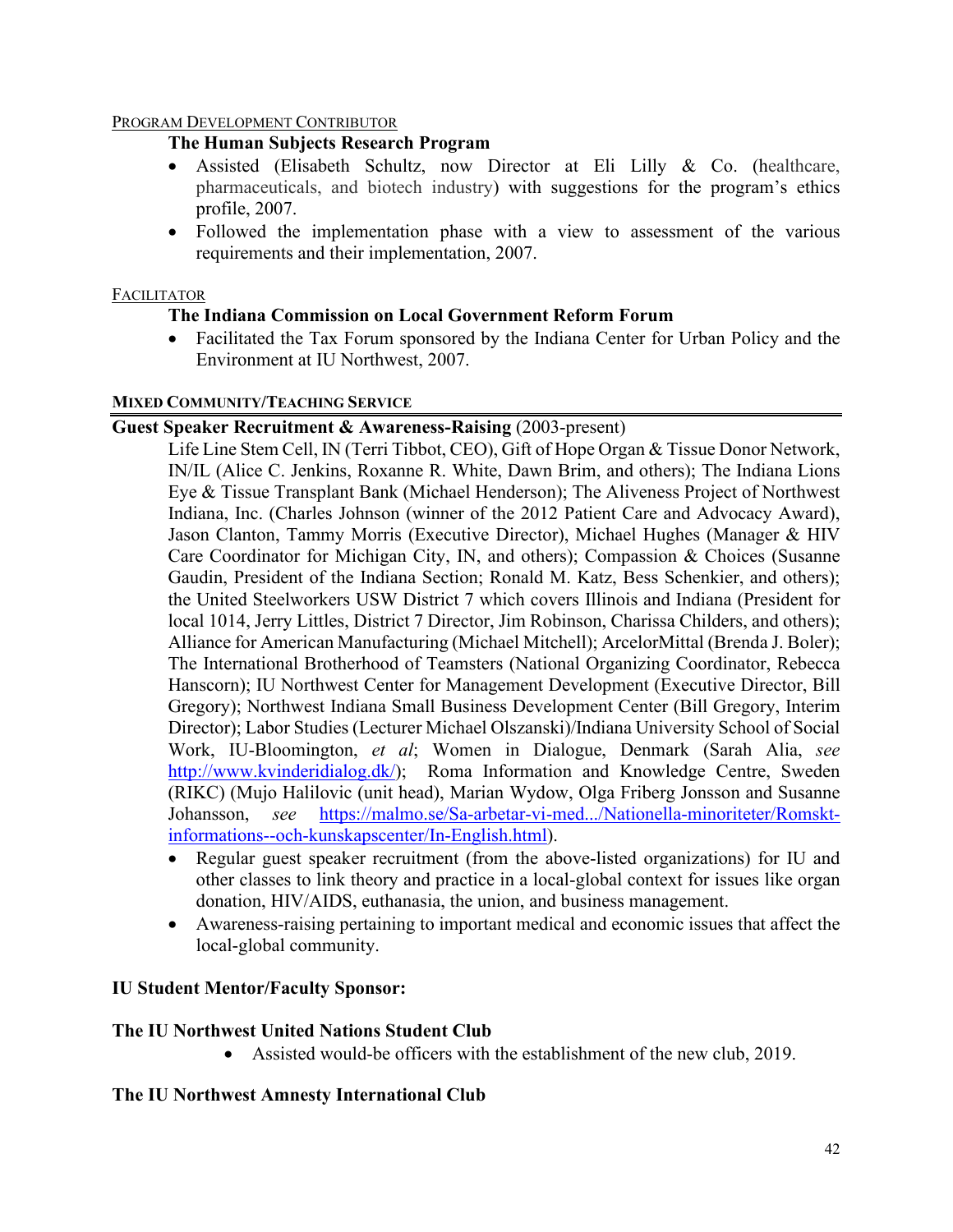• Mentored students who founded the relevant section at IU Northwest, 2012.

## **IU Research Students:** (only most recent semester/s):

• IU-East/**Spring 2021**: Christina Robinson (Mentor/Faculty Sponsor on article submission (*The Ethical Dilemma of Abortion* for JOURNAL OF STUDENT RESEARCH AT INDIANA UNIVERSITY EAST)).

### **ASSESSMENT FOR POST-GRADUATE DEGREE PROGRAMS**

## **Ph.D. Assessment:**

Groningen University, the Netherlands:

- Ph.D. Examining Committee, Faculty of Law Criminal Law and Criminology upon the invitation of J.B. Wezeman, Dean of Faculty (11/11/2019).
- Served with William Schabas.
- Tadesse Simie Metekia, "Prosecution of Core Crimes in Ethiopia" (thesis).
- Oral defense, February 20, 2020.

*See* [https://research.rug.nl/en/publications/prosecution-of-core-crimes-in-ethiopia](https://research.rug.nl/en/publications/prosecution-of-core-crimes-in-ethiopia-domestic-practice-vis-%C3%A0-vi)[domestic-practice-vis-%C3%A0-vi.](https://research.rug.nl/en/publications/prosecution-of-core-crimes-in-ethiopia-domestic-practice-vis-%C3%A0-vi)

## **LL.M Advisor:**

Lund University, Sweden:

- Lisa Nordbring, LL.M/MIHRL, Faculty of Law (2019).
- Assisted with post-conflict justice expertise and advising sessions upon the prior request of Karol Nowak, Director of the International Human Rights Program & Supervisor of "Transitional Justice: Setting Aside the Rule of Law in Order to Reach the Rule of Law", Graduate Thesis, Master of Laws Program [\(http://lup.lub.lu.se/luur/download?func=downloadFile&recordOId=8999693](http://lup.lub.lu.se/luur/download?func=downloadFile&recordOId=8999693&fileOId=9003853) [&fileOId=9003853\)](http://lup.lub.lu.se/luur/download?func=downloadFile&recordOId=8999693&fileOId=9003853). (Emails from Nowak and Nordbring on file with Prof. Matwijkiw).

## **M.A. Students:**

Center for International Studies, University of Chicago (2001-2003), list can be provided.

#### **AWARDS, HONORS, FELLOWSHIPS & GRANTS (Teaching, Research, and Service)**

College of Arts & Sciences Dean's Award for Distinction in Service, Indiana University Northwest, 2021.

2021: RSA Fellow (Royal Society for Arts, Manufacturers and Commerce).

• Nominated by Michael Bohlander (2020).

*See* [https://www.thersa.org/about;](https://www.thersa.org/about)<https://www.thersa.org/united-states>

Swedish/Italian Fulbright Commission/s, Inter-Country Lecturer Program for Italian Institutions, Department of Law, Salerno University, Italy, December 11-December 14, 2019 (awarded on November 28, 2019, on the basis of research on human rights and trend sin legal doctrine) Lecture, *Getting Basic Stakes Right in Public International Law*). (Cancelled during COVID-19 pandemic).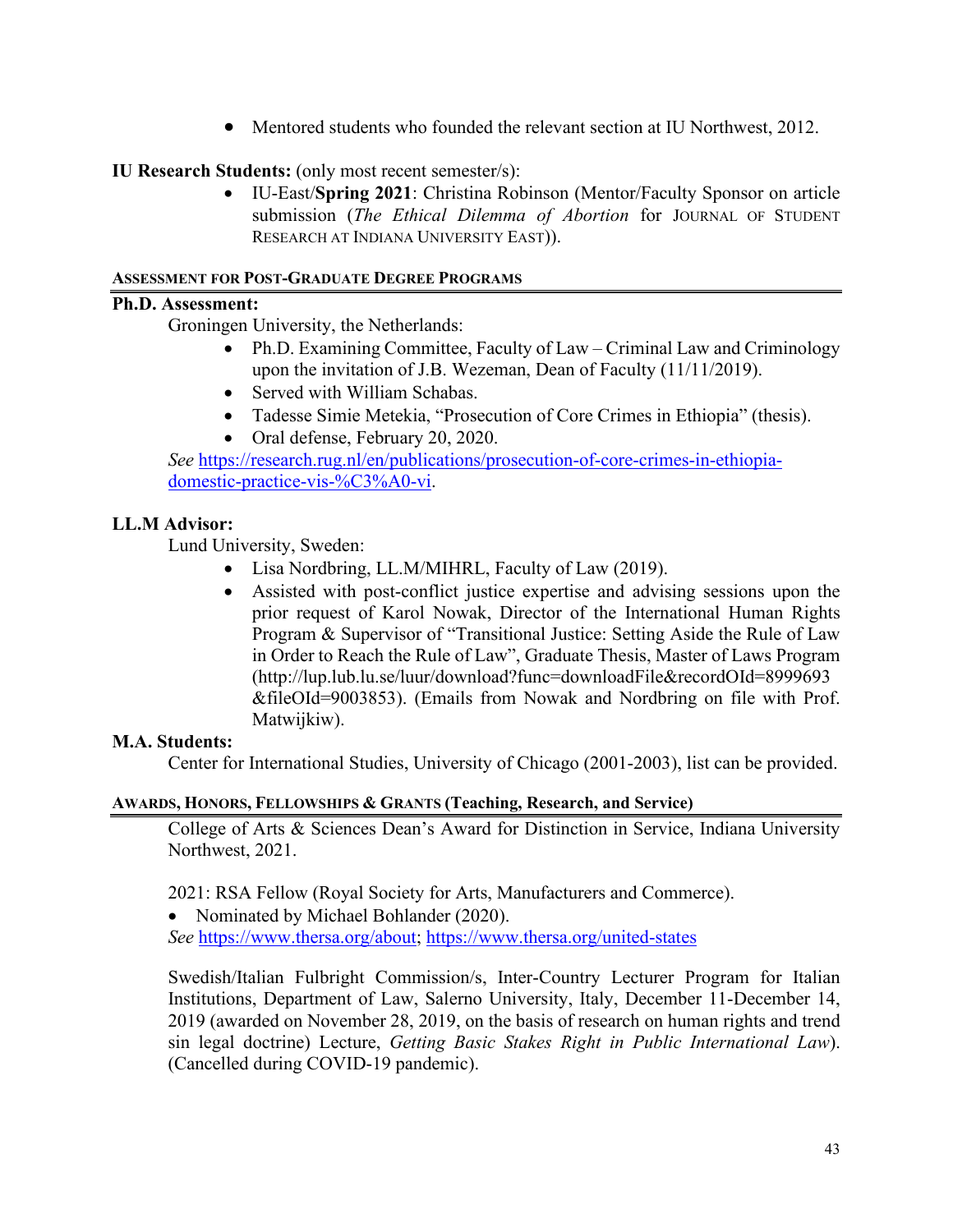The United States' Department of State's Bureau of Educational and Cultural Affairs (ECA), bi-national Fulbright Commissions, and the Institute of International Education (IIE), Fulbright Distinguished Chair on Public International Law award (80% research ("A Dual-Aspect Theory of Life, Freedom and Security: Ethics-Integration, Human Rights and Rule of Law") and 20% teaching ("Values, Rights and Legal Trends: Public International Law and the Role of Ethics"), 2019-2020.

Lilly Endowment, Inc., course development grant ("Human Values and Ethics in Decision-Making"), 2018.

COAS Dean/Center for Innovation & Scholarship in Teaching and Learning (CISTL) grant to create a Canvas master online 8 weeks or less course in PHIL-P393 Biomedical Ethics that meets CISTL and Quality Matters Standards, Indiana University Northwest, 2017.

*New Frontiers* in the Arts & Humanities (awarded for *Activist Jurisprudence: Jus Cogens Norms and Conflict-Resolution at the National and International Levels*), Indiana University-Bloomington, 2016-2017.

*See* http://info.music.indiana.edu/releases/iu/2016/04/new-frontiers-arts-humanities -grants-2016.shtml.

Listed, in 2016, as one of the "distinguished scholars" who agreed to join the Board of Editors for the GLOBAL COMMUNITY YILJ (Giuliana Ziccardi Capaldo, General Editor, Oxford University Press).

*See* Giuliana Ziccardi Capaldo, *Aims & Scope – Editor's Note*, 15 GLOBAL COMMUNITY YILJ (2016), at xvii.

The Board of Trustees' Teaching Award, Indiana University NW, 2008, 2015, 2021.

COAS Travel Grant, Indiana University Northwest, 2003, 2005, 2008, 2009, 2012, 2013, 2014, 2015, 2016, 2017, 2018, 2019.

Grant-in Aid of Research, Indiana University Northwest, 2005-2009, 2014, 2018, 2019, 2020.

Overseas Conference Fund Grant, Office of the Vice President for International Affairs, Indiana University-Bloomington, 2005, 2011, 2013.

Deemed "an eminent international law scholar" by Oxford University Press editors, who selected the candidate's work for publication in 2012 (letter on file with Prof. Matwijkiw).

EuropeAid Office of the European Commission (under the auspices of International Institute of Higher Studies in Criminal Sciences (ISISC)); grant (individual author portion for participation in the historically first Post-World War II global study in Post-Conflict Justice in addition to online, editorial and other resources and facilities that the ISISC Project Director (M. Cherif Bassiouni) made available, 2008-2010.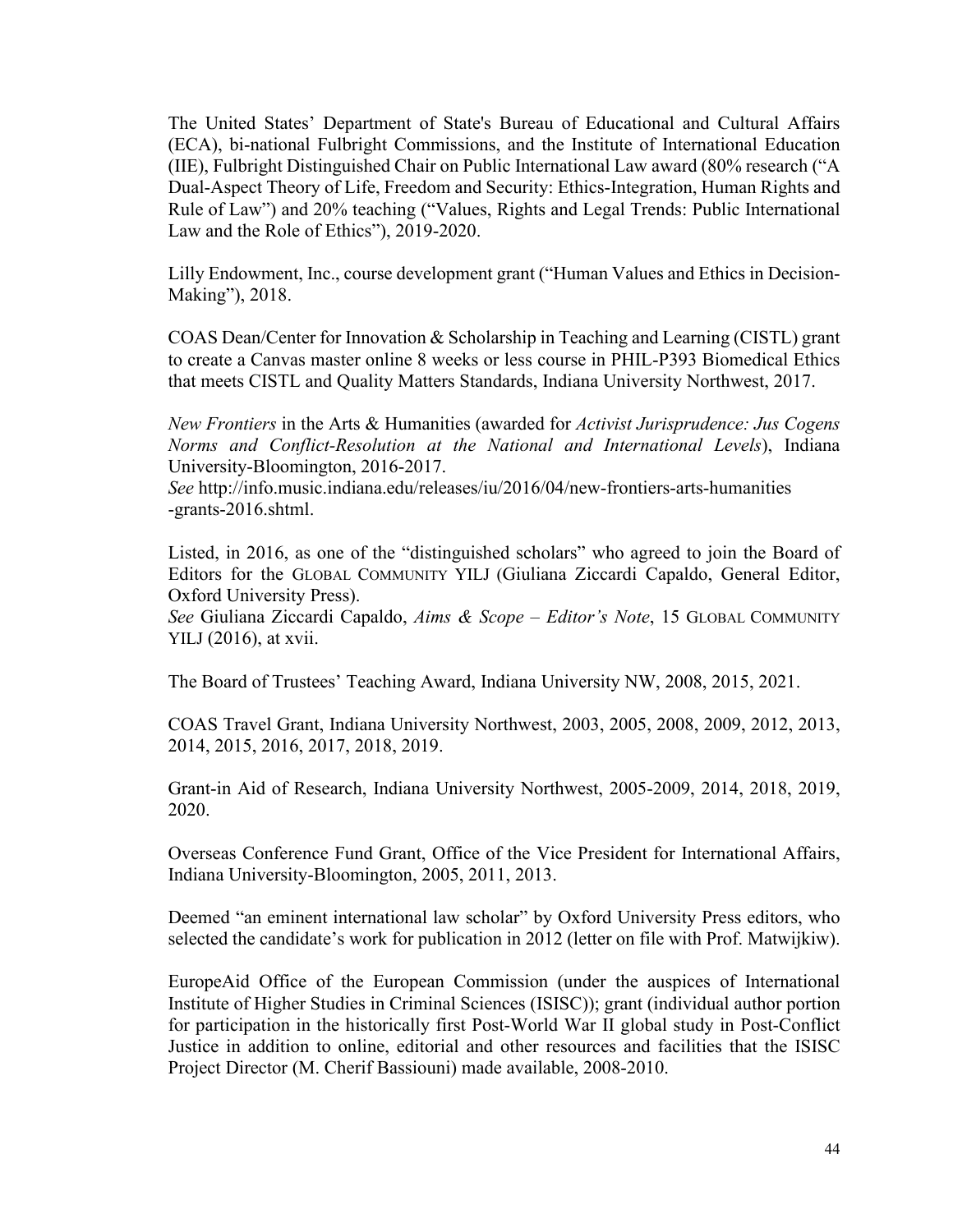Summer Faculty Fellowship in Research, Indiana University NW, 2004-2008.

College of Arts & Sciences Dean's Award for Distinction in Research and Creativity, Indiana University Northwest, 2007.

General Education Course Development Grant, Indiana University Northwest, 2006, 2007.

Selected as "Outstanding Instructor" for National Teacher Recognition Day, Center for Innovation & Scholarship in Teaching and Learning (CISTL), Indiana University Northwest, 2006.

Center for Regional Excellence Fellowship, Indiana University Northwest, 2006.

AMINTAPHIL Grant, 2005.

Best Literary Magazine of the Year, the 2004 Indiana Collegiate Press Association (ICPA) Awards Convention (won on the basis of 15/1 SPIRITS 33 (Allison Mendez ed., IU Northwest, USA, 2004) in which my contribution entitled "Materialistic Morality" appeared).

Listed (with name) among "our friends at the University of Chicago who inspired, founded and nurtured the [Scholars at Risk] Network," October 27, 2003. *See* http://www.hrea.org/lists/psychology-humanright/markup/msg00328.html (also copy on file with Prof. Matwijkiw).

The Niels Bohr Award, the Royal Danish Academy of Sciences and Letters, 2000.

Ernst & Young/Frederik og Emma Kraghs Mindelegat (money allocated by former Deputy Mayor of Copenhagen, Christian Lauritz-Jensen), Denmark, 1998, 1999, 2002.

His Royal Highness Prince Joachim and Her Royal Highness Princess Alexandra's Foundation (awarded by Lord Chamberlain Per Thornit), Amalienborg Castle, Denmark 1998.

Danmark-Amerika Fondet & Fulbright Kommissionen [Denmark-America Foundation & Fulbright Commission], 1998.

Forskerakademiet [Danish Research Academy], 1995.

The Women's Society Award, Denmark, 1994, 1998.

Krista og Viggo Petersens Fond, Denmark, 1994.

Skotøjsfabrikant Peter Ljungbergs Fond, Denmark, 1992.

Short-Listed for THE OXFORD AND CAMBRIDGE POETRY ANTHOLOGY (1992).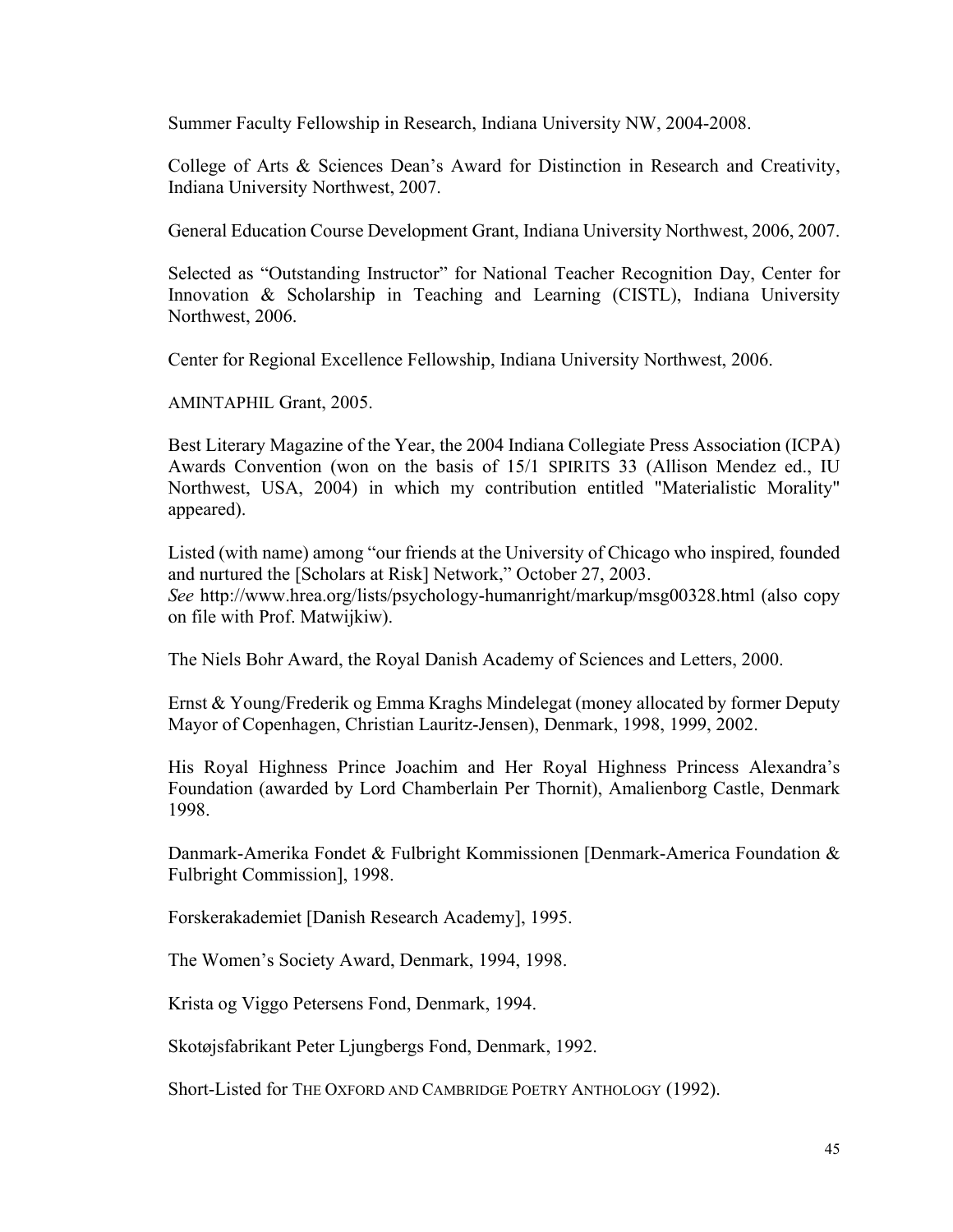*See* 367 VARSITY, Feb. 28, Cambridge University, England, UK, 1992, at 11.

The Anglo-Danish Society (Patrons: HM the Queen of Great Britain and HM the Queen of Denmark), London, England, UK, 1992.

Augustinus Foundation, (Scandinavian Tobacco Company, Purveyor to Her Majesty, Margrethe II, Queen of Denmark), Denmark, 1991, 1995.

Knud Højgaards Fond, Denmark, 1991, 1994, 1998.

Rentokil Foundation (Sophus Berendsen A/S), 1991, 1994.

The Carlsberg Foundation, Denmark, 1991; 1992; 1993.

Overretssagfører Sigurd Jacobsens Mindefond, Denmark, 1991, 1992.

The Masterman-Braithwaite Award (received upon Professor Emeritus Dorothy M. Emmet's nomination, co-founder of Lucy Cavendish College), Cambridge University, England, UK, 1991.

Christian og Ottilia Brorsons rejselegat for yngre videnskabsmænd og -kvinder, Denmark, 1990, 1992, 2000.

Fondet for Dansk-Norsk Samarbejde [Foundation of Danish-Norwegian Cooperation], Denmark/Norway, 1990; 1995.

Carlsberg Visiting Research Fellowship at Lucy Cavendish College (received upon the unanimous nomination of the Governing Body of Lucy Cavendish College), Cambridge University, England, UK, 1990.

Carlsberg Scholarship at Copenhagen University (received upon the unanimous nomination of faculty at Department of Philosophy, Copenhagen University), Denmark, 1989.

#### **PROFESSIONAL MEMBERSHIPS (Past and Present)**

American Philosophical Association (APA) American Section of IVR (AMINTAPHIL) American Society of International Law (ASIL) Association Internationale De Droit Pénal Bureau of Educational and Cultural Affairs U.S. Department of State (International Exchange Alumni) Cambridge Alumni Cambridge in America Danish Writers' Association, Denmark Fulbright Indiana Academy of the Social Sciences